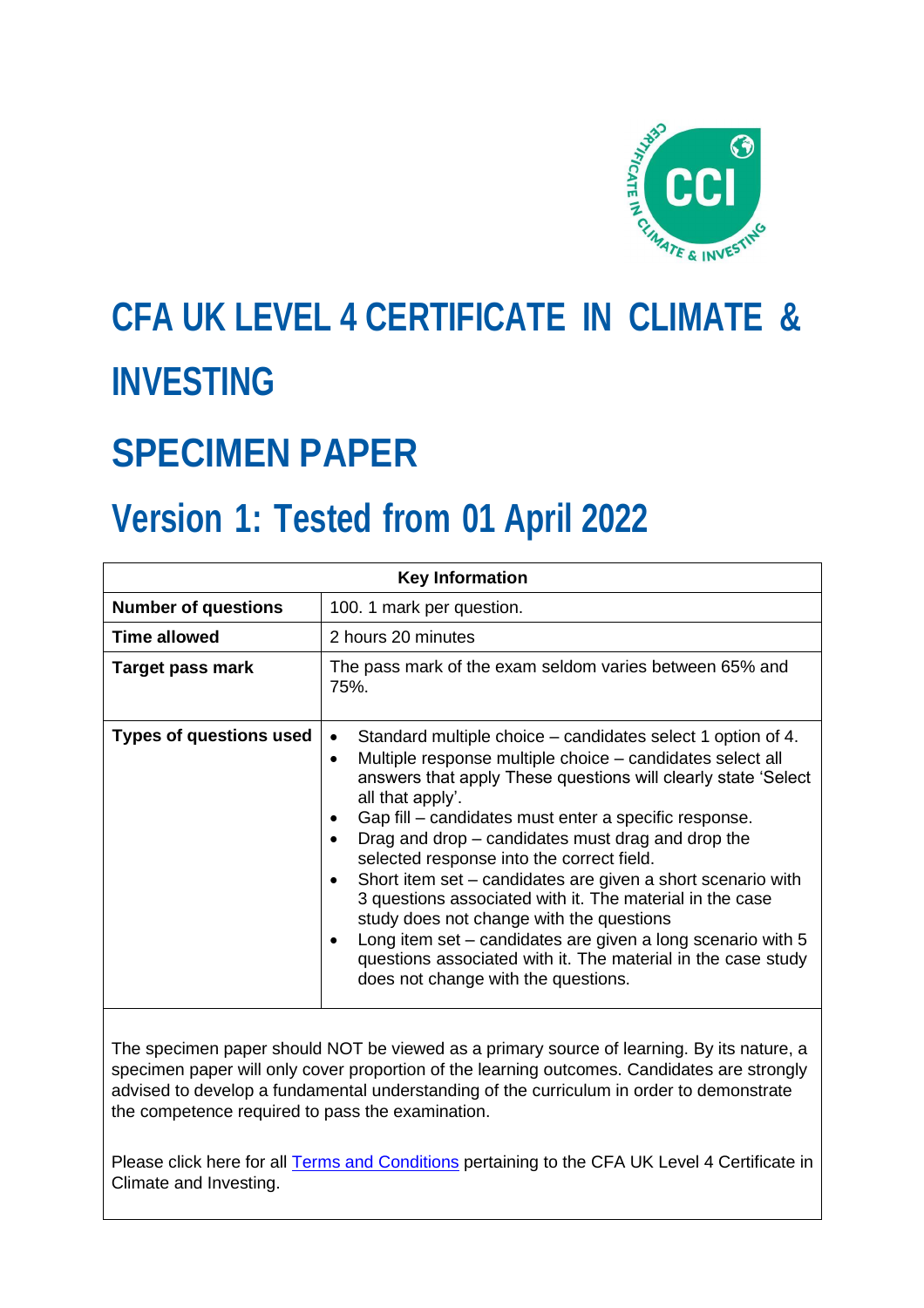# **SPECIMEN PAPER: QUESTIONS**

- **1.** Which type of climate feedback and natural hazard are **most** likely if sea ice melts because of global warming?
	- A. A negative climate feedback due to changes in reflectivity of the sea and a chronic hazard from sea level change.
	- B. A positive climate feedback due to changes in reflectivity of the sea and a chronic hazard from sea level change.
	- C. A negative climate feedback due to changes in reflectivity of the sea and an acute hazard from sea level change.
	- D. A positive climate feedback due to changes in reflectivity of the sea and an acute hazard from sea level change.
- **2.** A politician gives a speech which includes the following statements about the impact of climate change as it relates to the following social factors:

**Urban living:** The urban heat island effect will improve the health outcomes of city dwellers relative to rural dwellers during summer periods of elevated temperature.

**Migration:** Long term migration between countries due to climate change is likely to become the adaptation of first resort for adversely affected populations.

**Health:** Climate change is projected to increase incidences of both cold and heat related mortality during winter and summer, respectively.

**Food security:** Higher atmospheric carbon dioxide concentrations will increase the efficiency of photosynthesis of some crops which will increase their productivity.

Which social factor arising from climate change is **correctly** described?

- A. Urban living.
- B. Migration.
- C. Health.
- D. Food Security.

**3.** Which of these greenhouse gases has the **lowest** global warming potential (GWP)?

- A. N2O.
- B. CH<sub>4</sub>.
- $C. CO<sub>2</sub>.$
- D. HFC-23.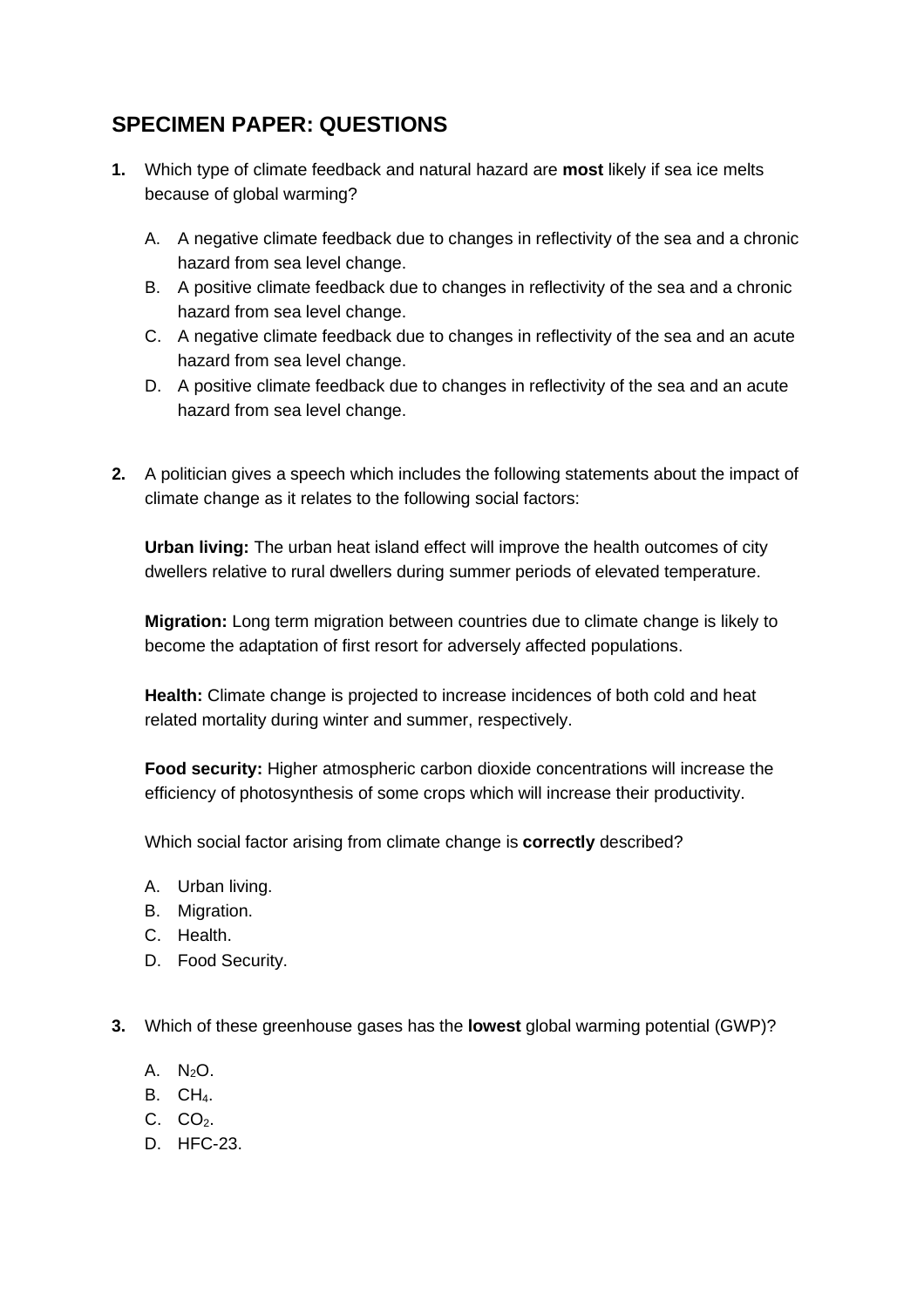- **4.** Why does the use of a blind pool fund make climate-related risk assessment more difficult for a private equity fund investor?
	- A. The risk that the climate policies of the General Partners are not known.
	- B. The climate risks of the underlying assets are not known.
	- C. The amount of investment exposure to climate risks is unlimited.
	- D. The risk that investments will be in sectors more exposed to climate change.
- **5.** The Chief Financial Officer of a global food company is reviewing an internal strategic management accounting report. The report uses cost and risk assumptions based on climate model simulations following Representative Concentration Pathway (RCP) 2.6. The Chief Financial Officer adds the following notes to the report to explain the use of RCP2.6.

Which note is **correct**?

- A. RCP2.6 models the highest emissions RCP scenario.
- B. Each RCP reflects a possible set of societal choices.
- C. The RCP pathways model climate to the year 2050.
- D. RCP2.6 uses radiative forcing of 2.6 watts per metre<sup>2</sup>.
- **6.** Are the following statements about the World Green Building Council's Whole Life Carbon Vision **True** or **False**?
	- **#1** Renovated buildings should have at least 25% less embodied carbon by 2030.

**#2** New buildings should have at least 30% less embodied carbon by 2030.

**#3** All buildings with direct control should operate at net zero carbon by 2030.

- **7.** Which of the following types of model would consider interconnections between physical climate impacts, economic systems and technological systems when assessing systemic climate risks?
	- A. Circular economy models.
	- B. Economic input-output models.
	- C. Integrated assessment models.
	- D. Socio-economic representative pathways.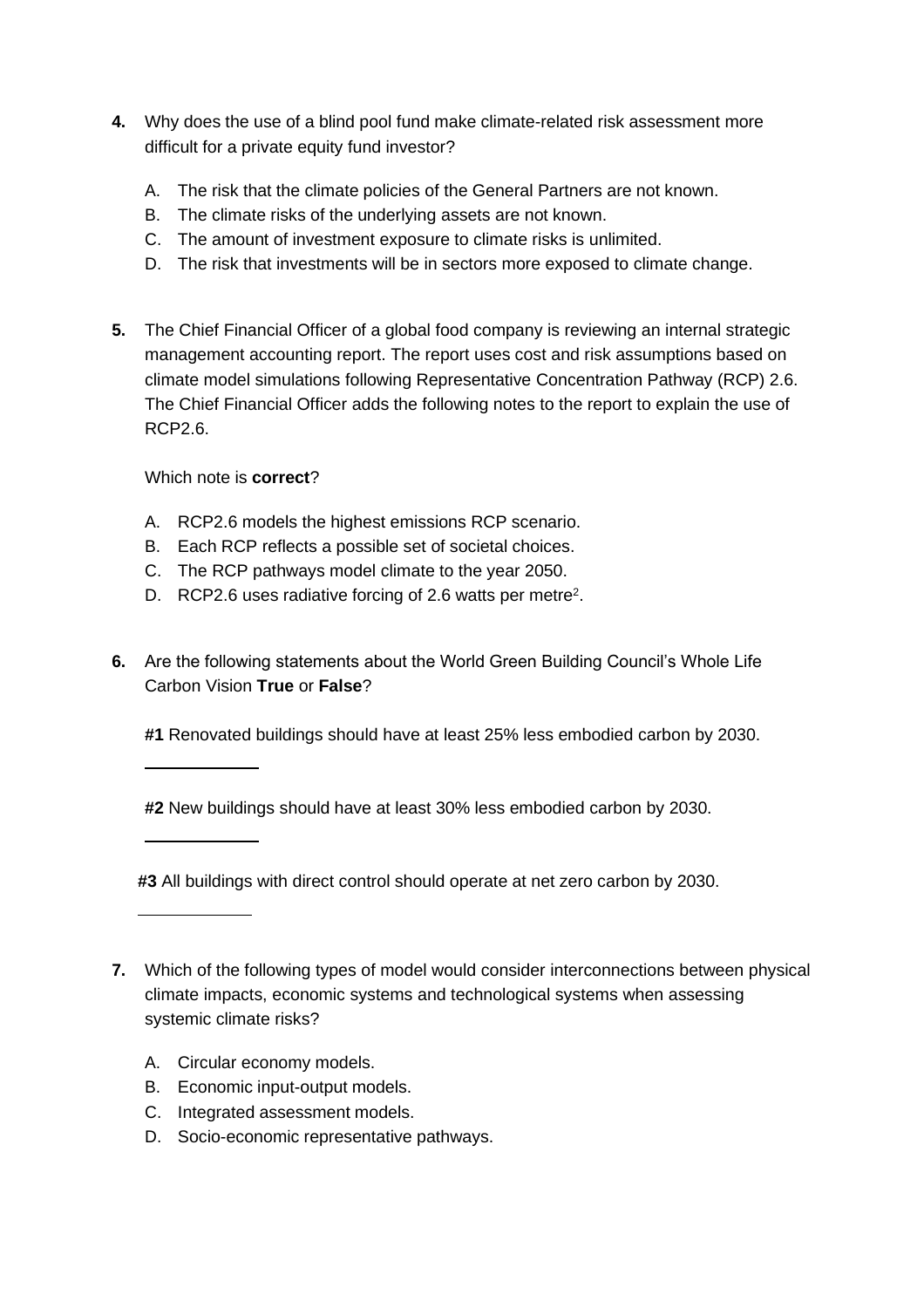**8.** A press release issued by a multinational climate change body includes data which shows two outcomes:

**Outcome 1**: Temperature return periods are reducing; and **Outcome 2**: The amount of moisture in the atmosphere is increasing.

Which of the following describes how tropical storms are affected by each outcome?

| Α.<br><b>Outcome 1</b>                 | <b>Outcome 2</b>                       |
|----------------------------------------|----------------------------------------|
| Tropical storms will be less frequent. | Tropical storms will be stronger.      |
| В.<br>Outcome 1                        | <b>Outcome 2</b>                       |
| Tropical storms will be weaker.        | Tropical storms will be more frequent. |
| C.<br>Outcome 1                        | <b>Outcome 2</b>                       |
| Tropical storms will be weaker.        | Tropical storms will be less frequent. |
|                                        |                                        |

Tropical storms will be more frequent. Tropical storms will be stronger.

- **9.** Which of the following would **not** be considered a principle for asset owners and asset managers under the UK Stewardship Code?
	- A. Signatories support stewardship through governance, resources and incentives.
	- B. Signatories report quarterly on their engagement with issuers.
	- C. Signatories monitor and hold managers and/or service providers to account.
	- D. Signatories engage with issuers to maintain or enhance the value of assets.
- **10.** Helene is an analyst working for a climate investment fund and is evaluating how a German petrochemicals company might be affected by the transition to a low-carbon economy.

What step(s) should Helene undertake as she prepares an engagement strategy?

- A. Decide whether to focus on climate risk or supply chain risk.
- B. Develop milestones for her engagement.
- C. Establish clear escalation measures.
- D. Define the scope of the engagement.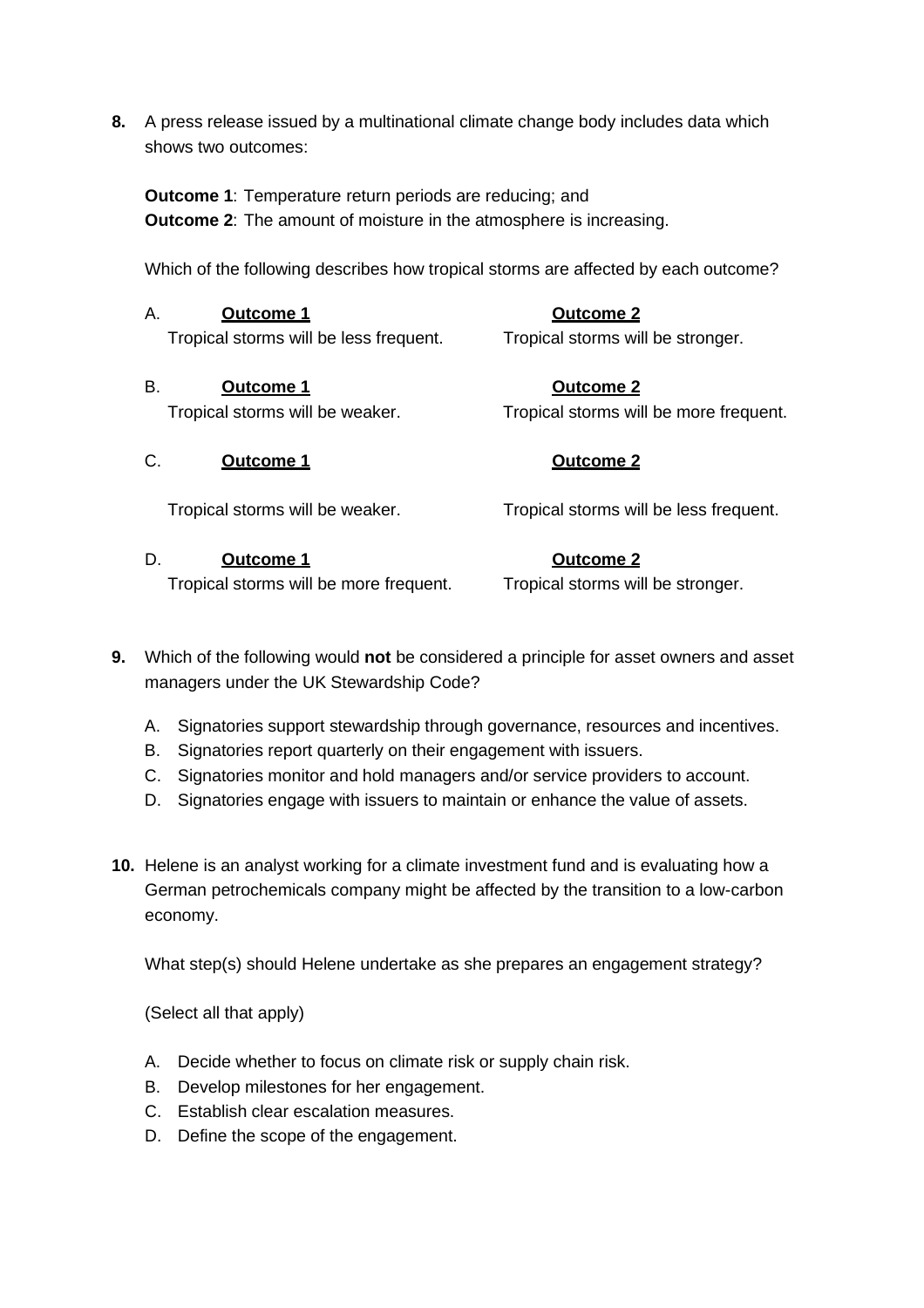**11.** Daniel is a governance analyst and is concerned that an oil company's lobbying efforts are misaligned with the goals of the Paris Agreement.

Which of the following is **not** an engagement action Daniel should consider?

- A. Incorporate climate lobbying alignment questions and benchmarking metrics.
- B. Propose a shareholder resolution demanding lobbying disclosures.
- C. Propose a shareholder resolution to prevent the Chairman and Chief Executive Officer from lobbying.
- D. Request a board-level engagement on corporate climate lobbying alignment and request meetings.
- **12.** Which of the following is **not** an investor coalition to tackle climate policy?
	- A. The Investor Agenda.
	- B. Investor Stewardship Group.
	- C. Global Investor Coalition on Climate Change.
	- D. Institutional Investors Group on Climate Change.
- **13.** Which of these actions is an example of climate change mitigation?
	- A. Planting drought resistant varieties of food crops.
	- B. Writing a business disaster recovery plan.
	- C. Building flood barriers along a city river.
	- D. Installing low energy light bulbs
- **14.** Which of the following investment approaches would be **least** suited to an investor seeking to achieve a positive impact on the climate?
	- A. Purchase of green bonds issued by a utility.
	- B. Board level engagement to improve climate targets.
	- C. Investment as part of consortium in wind project.
	- D. Negative screening of portfolio for energy companies.
- **15.** Which of the following would **typically** be seen as investor impact in large liquid public markets?

- A. Grow undersupplied capital markets.
- B. Provide flexible capital.
- C. Shareholder engagement.
- D. Collaborative policy advocacy.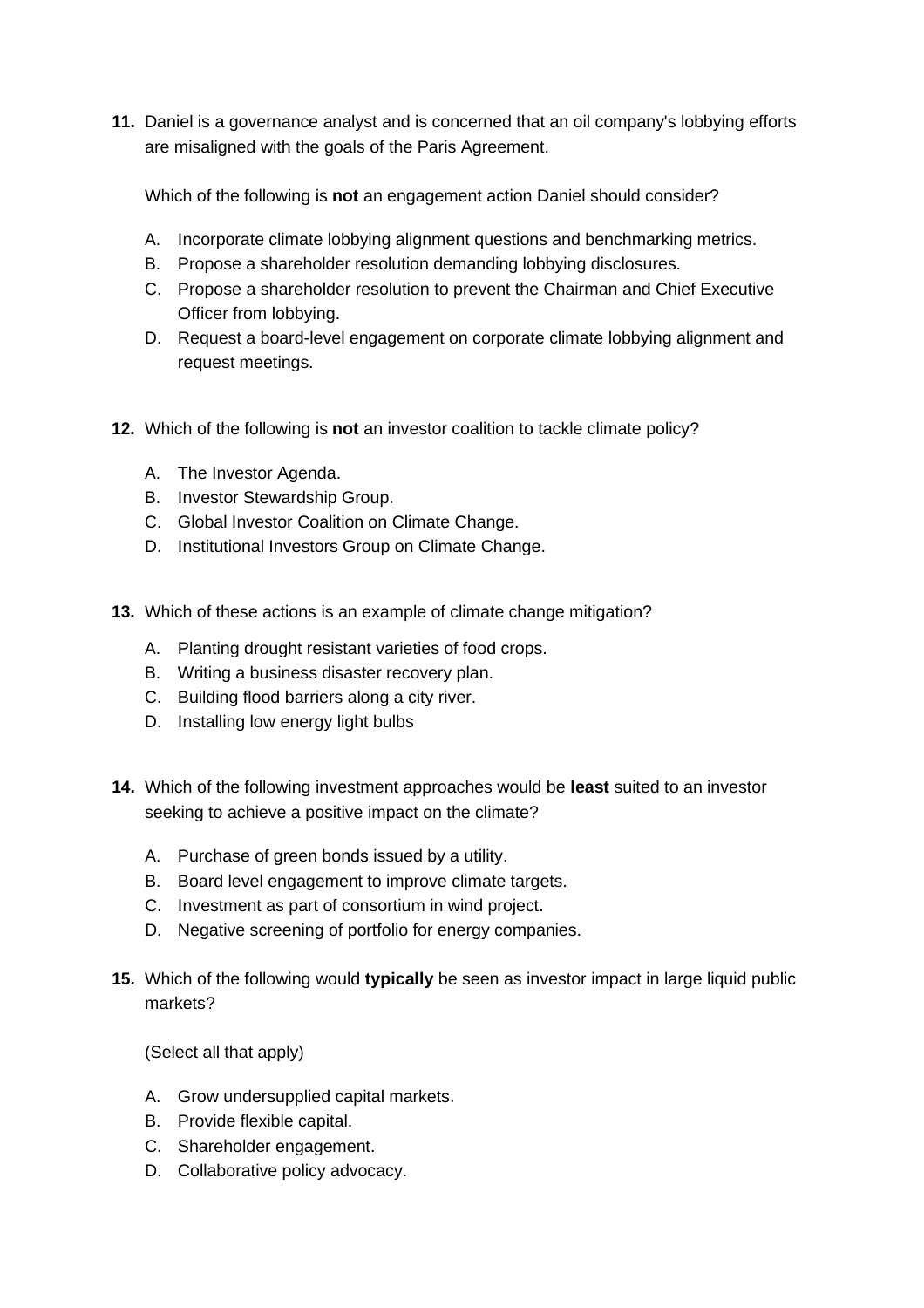- **16.** The issuer of a green bond associated with a building want to make it eligible for certification under the Climate Bonds Standard through an absolute performance improvement pathway. How should the issuer aim to achieve its net zero emissions target?
	- A. A nonlinear trajectory and aim for net zero by 2030.
	- B. A nonlinear trajectory and aim for net zero by 2050.
	- C. A linear trajectory and aim for net zero by 2030.
	- D. A linear trajectory and aim for net zero by 2050.
- **17.** Anna is an analyst for an energy fund, focused on utilities and oil and gas exploration companies. Jans, the portfolio manager of the fund, has asked Anna to assess the best index construction to reduce carbon emissions across the portfolio, whilst minimising tracking error.

Anna should recommend an index design that

.

- A. Excludes controversial activities and fossil fuels.
- B. Selects the highest ESG performers in each sector.
- C. Reweights companies based on their carbon intensity.
- D. Excludes companies with a carbon intensity over a specified limit

# *Several questions are associated with the following case study. The material given in the case study will not change.*

A portfolio manager's portfolio is invested in in three companies, X, Y and Z. He has gathered the following information:

|                                                                  |                    | Company X Company Y Company Z |         |         |
|------------------------------------------------------------------|--------------------|-------------------------------|---------|---------|
| Investment value in portfolio                                    | <b>£million</b>    | 15                            | 13      | 16      |
| <b>Revenue</b>                                                   | <b>£million</b>    | 12                            | 6       | 12      |
| <b>Market Capitalisation</b>                                     | <b>£million</b>    | 150                           | 260     | 160     |
| Annual GHG emissions                                             | tCO <sub>2</sub> e | 2,800                         | 3,400   | 3,900   |
| Cost of purchasing green power                                   | £                  | 260,000                       | 320,000 | 200,000 |
| Cost of offsetting carbon emissions                              | £                  | 150,000                       | 210,000 | 180,000 |
| Cost of complying with climate-related<br>disclosure regulations | £                  | 110,000                       | 130,000 | 150,000 |

**18.** Calculate an internal carbon price for Company Y to the nearest 2 decimal places  $(E/1CO<sub>2</sub>e)$ .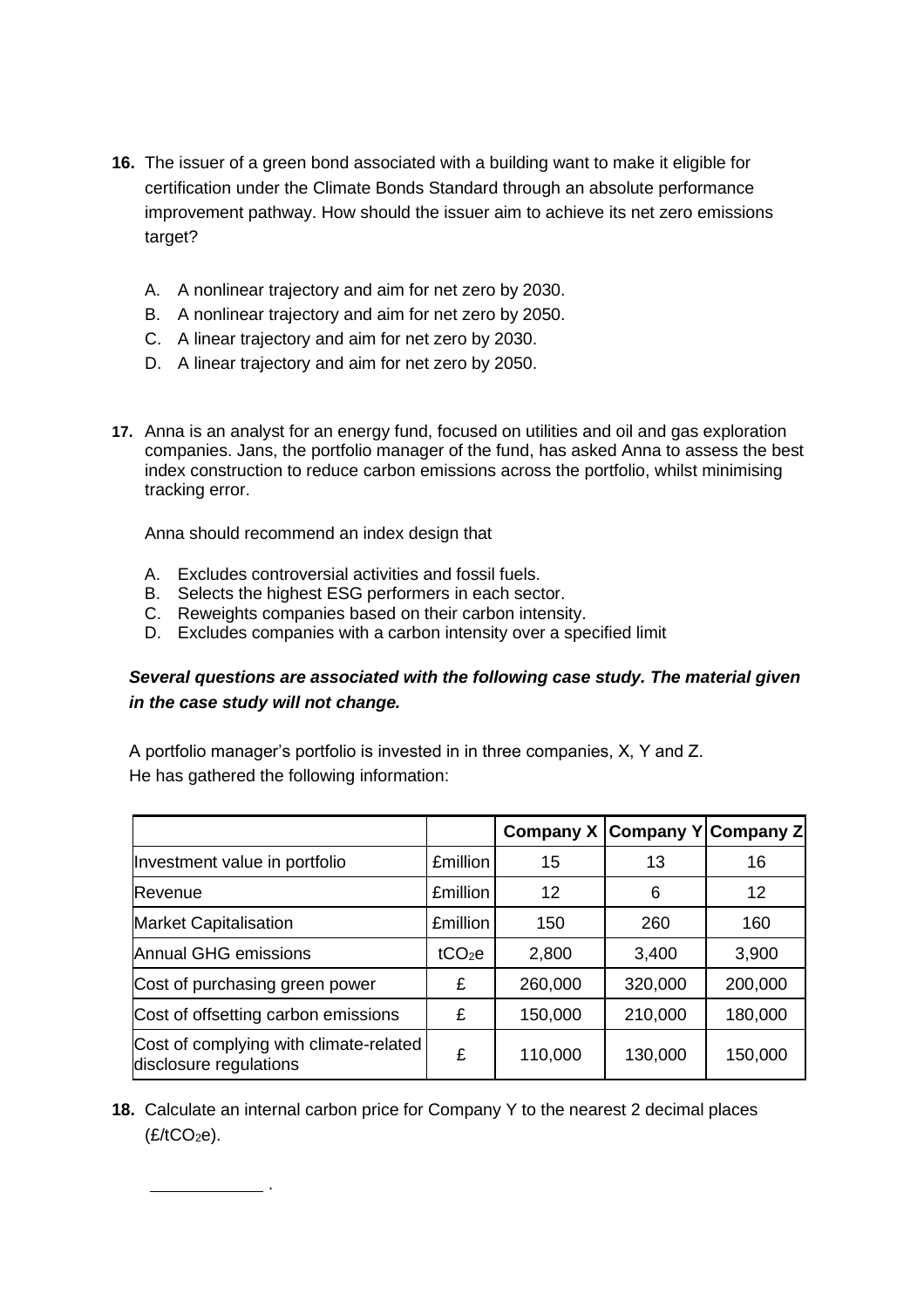**19.** Calculate the portfolio's carbon intensity to the nearest 2 decimal places (tCO<sub>2</sub>e/million revenue):

*Note on rounding: When undertaking the calculation, please round numbers to the nearest 2 decimal places. Please round percentages to the nearest 2 decimal places (e.g. 10.25%) or the 4th decimal place if expressed as a number (e.g. 0.1025)*

- **20.** Calculate the highest company carbon intensity to the nearest 2 decimal places (tCO<sub>2</sub>e /£million revenue for company).
- **21.** How could an index achieve a primary goal of integrating a broad set of ESG issues?
	- A. Exclusion of securities associated with high climate risks and high social risks.
	- B. Re-weighting companies within a broad and diversified opportunity set.
	- C. Re-weighting securities based on EU Taxonomy alignment.
	- D. Exclusion of lowest rated performers in each sector.
- **22.** Camille is a fixed income portfolio manager for Walte Ltd. and is undertaking a climaterelated sensitivity analysis of her portfolio.

Which of the following should she consider in her analysis?

(Select all that apply)

- A. Average yield.
- B. The tenor of debt.
- C. Impact of fiscal policy.

.

.

D. Potential impact on the issuers' creditworthiness.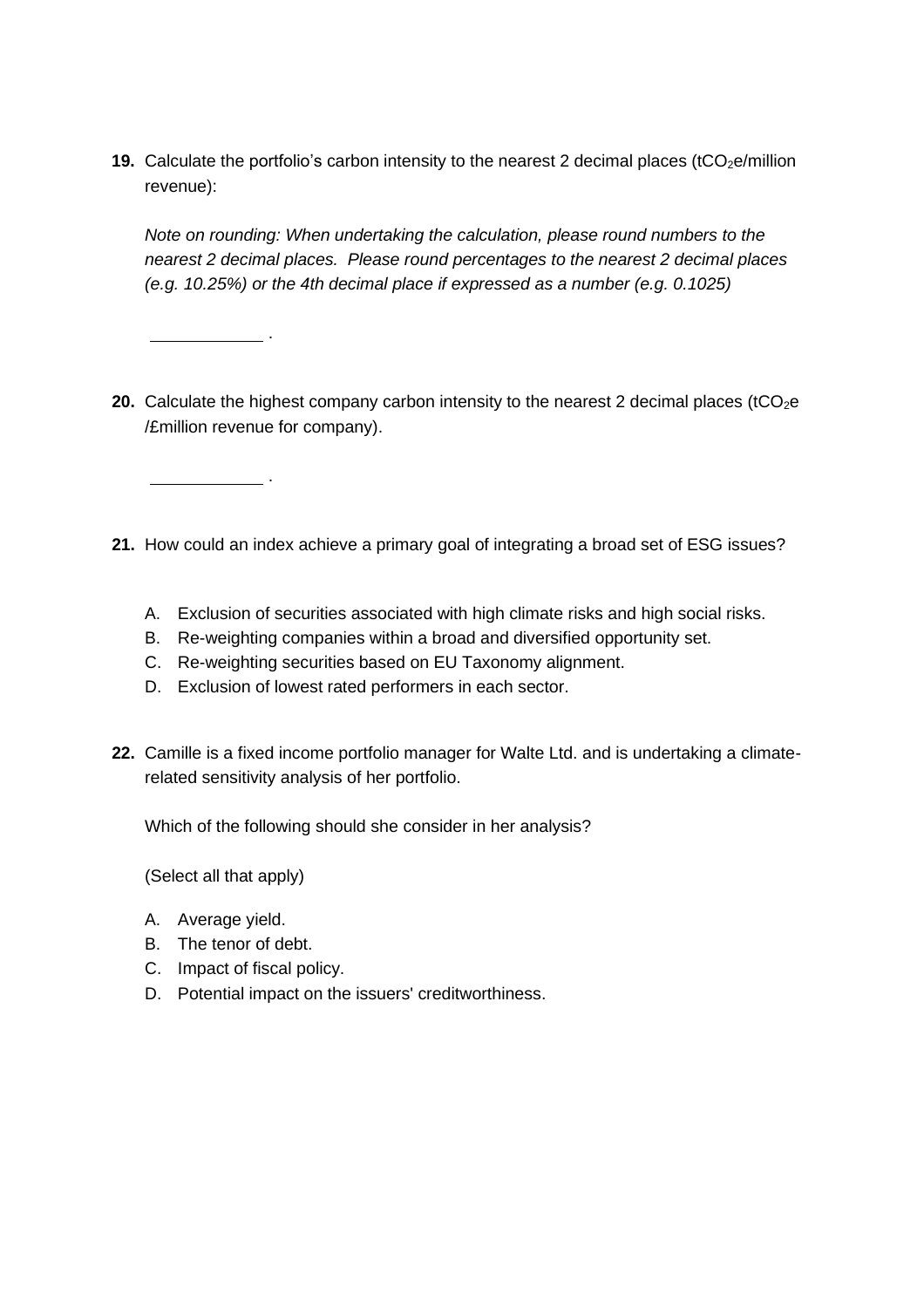- **23.** Which of the following is **not** a minimum ESG disclosure requirement for EU Climate Transition Benchmark and Paris-aligned Benchmark?
	- A. Disclosure templates.
	- B. Geographical exposure.
	- C. Key performance indicators.
	- D. Climate scenario alignment.
- **24.** A portfolio manager is considering additions to a fund portfolio, which employs tilting.

Investment grade is an eligibility requirement.

| Company   | <b>Industry</b>               | Carbon<br><b>Intensity</b> | Carbon<br><b>Targets</b> | Weighted<br><b>Climate Score</b> | <b>Credit</b><br>Quality | Alpha<br><b>Score</b> | Weighted<br><b>Market Cap</b> |
|-----------|-------------------------------|----------------------------|--------------------------|----------------------------------|--------------------------|-----------------------|-------------------------------|
| <b>EE</b> | <b>Utilities</b><br>(heating) | 0.1234                     | 4                        | 1.50                             | IG                       | 4                     | 2.50%                         |
| FF        | Transport<br>(air)            | 0.5925                     | 1                        | $-1.50$                          | IG                       | 4                     | 4.50%                         |
| GG        | Waste<br>(recycling)          | 0.0189                     | 5                        | 1.25                             | Sub-IG                   | 5                     | 3.50%                         |
| HH        | Transport<br>(bus)            | 0.1089                     | 3                        | 1.00                             | IG                       | 2                     | 5.50%                         |

*Notes to the table*

- Carbon Intensity, measured by Scope 1 and 2 C0<sup>2</sup> tonnes/\$mm revenues;
- Carbon Targets, comparing the most ambitious (highest, 5) to least ambitious (lowest, 0);
- Weighted Climate Score, which is a proprietary score incorporating carbon intensity, carbon targets and social and governance factors, with the best scoring at 1.5 and worst scoring at -1.5.
- Credit Quality, which is either investment grade (IG) or sub investment grade (Sub-IG).
- Alpha Score, which details anticipated returns versus the market on a 6 month view, with the highest yielding scoring at 5 and worst scoring at 0.
- Weighted Market Cap, which measures the holdings' market capital weighting in the index.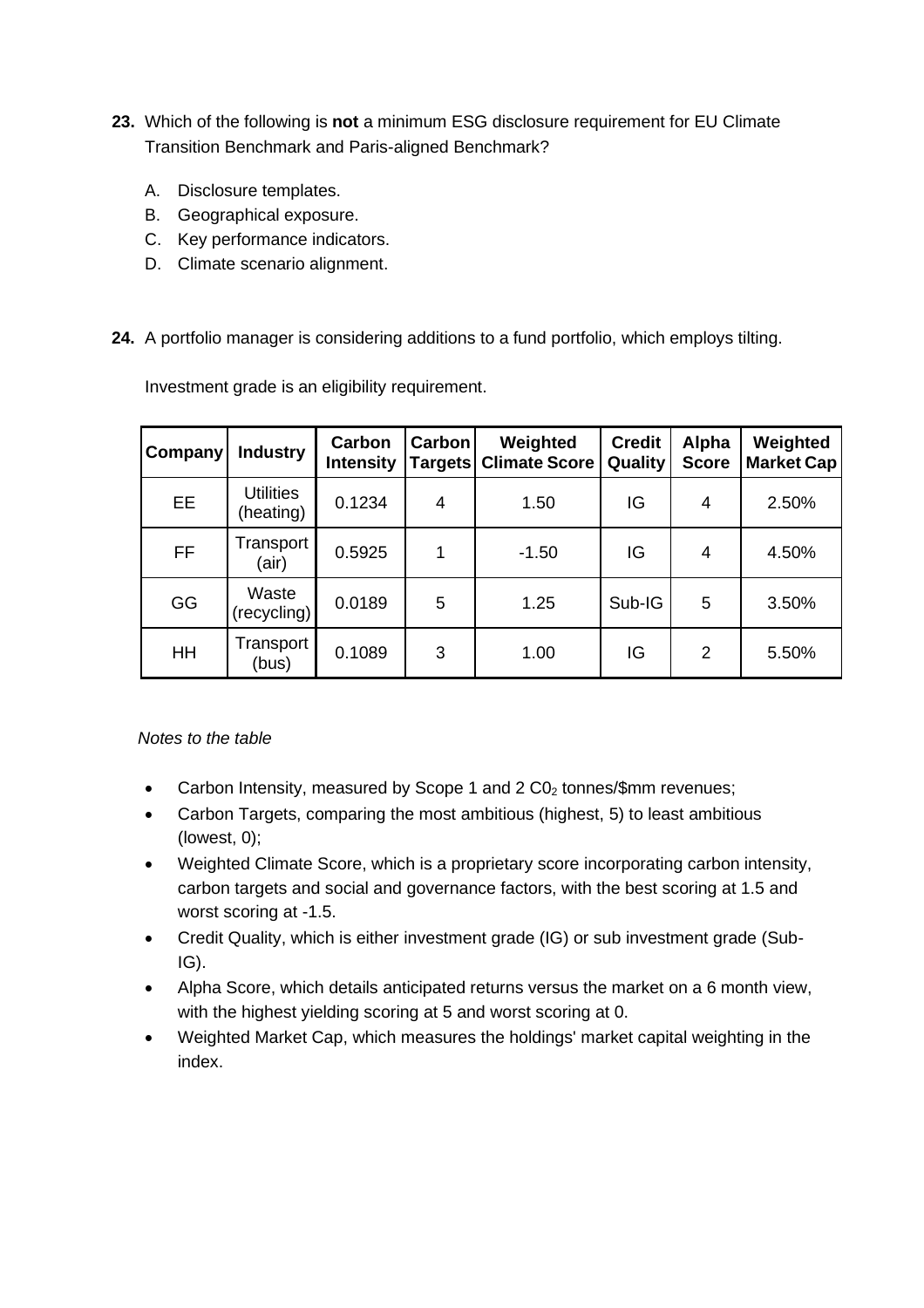Given the information summarised in the table above, which potential company investment would be expected to contribute **most** alpha on a 6 month time horizon?

- A. Company HH.
- B. Company FF.
- C. Company GG.
- D. Company EE.

**25.** Assume that global warming is to be limited to 1.5°C above pre-industrial temperatures.

Which **best** describes the remaining global carbon budget?

- A. The amount of  $CO<sub>2</sub>$  above pre-industrial annual emissions which can still be emitted each year before warming reaches 1.5°C.
- B. The total amount of  $CO<sub>2</sub>$  which can still be emitted each year before warming reaches 1.5°C.
- C. The cumulative total amount of  $CO<sub>2</sub>$  since pre-industrial levels which can be emitted before warming reaches 1.5°C.
- D. The cumulative amount of  $CO<sub>2</sub>$  which can still be emitted before warming reaches 1.5°C
- **26.** Which of the following **best** describes Representative Concentration Pathways (RCPs)?
	- A. Pathways of decreasing well mixed GHG concentrations as countries target net zero emissions.
	- B. Possible historical pathways of anthropogenically caused changes of GHG concentrations.
	- C. Pathways of well mixed GHG concentrations associated with different socioeconomic scenarios.
	- D. Different GHG concentration pathways which can stay within the Paris 1.5°C carbon budget.
- **27.** Which of the following are the three core themes which the CDP uses as the basis of its global disclosure system?
	- A. Land use, Water, Atmosphere.
	- B. Climate, Biodiversity, Natural resources.
	- C. Climate, Forests, Water.
	- D. Land use, Climate, Natural resources.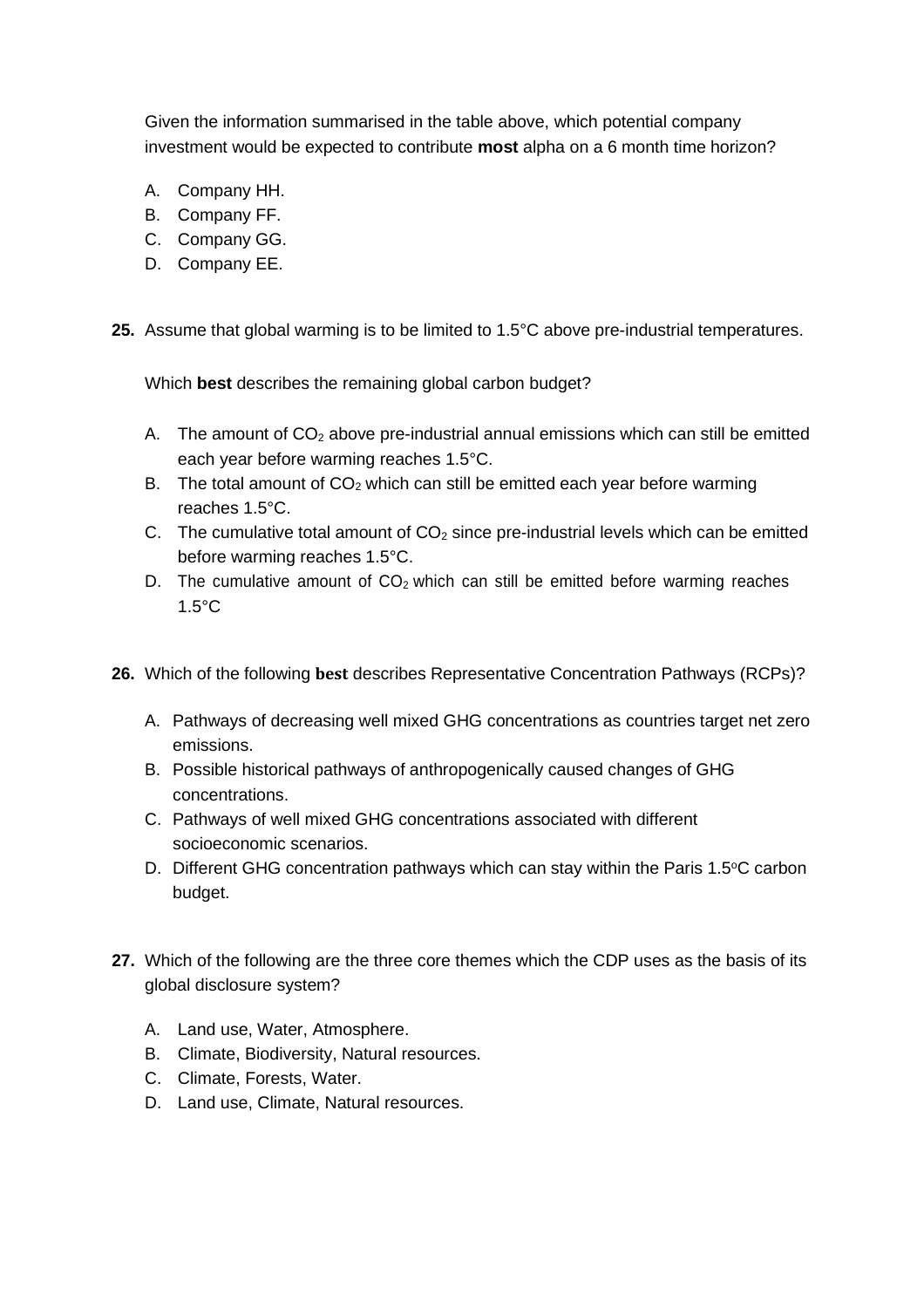- **28.** Which of these statements is **correct** regarding the use of a carbon tax?
	- A. A carbon tax applies a price per unit of carbon consumed.
	- B. A carbon tax applies a cap on the maximum emissions.
	- C. A carbon tax will progressively decrease until it reaches zero.
	- D. A carbon tax gives some certainty about the cost of GHG emissions.
- **29.** The management of which form of environmental damage is covered by the Best Available Techniques (BAT) Reference Document for Large Combustion Plants (LCP) under the EU Industrial Emissions Directive?
	- A. GHG emissions.
	- B. Air pollution.
	- C. Heat emissions.
	- D. Water pollution.
- **30.** What three categories are identified by the International Energy Agency (IEA) as being required so as to reduce emissions to align with the Sustainable Development Scenario?
	- A. Energy consumption reduction; Renewables; and Land use.
	- B. Energy consumption reduction; Renewables; and Energy efficiency.
	- C. Energy efficiency; Renewables; and Carbon capture, utilisation and storage (CCUS).
	- D. Energy efficiency; Fossil fuel disincentives; and Carbon capture, utilisation and storage (CCUS).
- **31.** Which of the following would **most** likely make newly developed carbon abatement technologies economically viable?
	- A. A carbon border adjustment mechanism.
	- B. A decrease in carbon leakage.
	- C. A cap on the price of carbon.
	- D. An increased carbon price.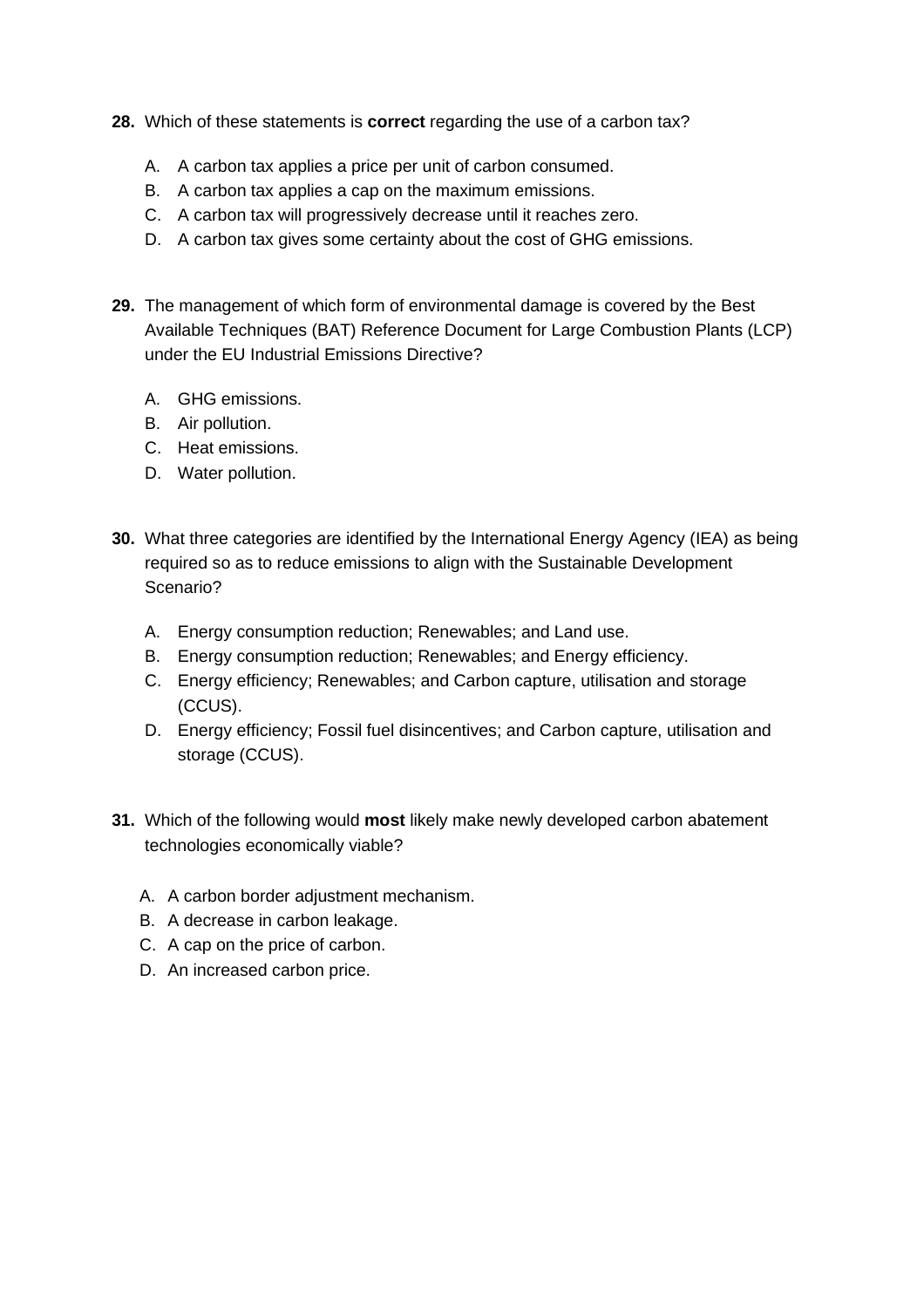- **32.** Which of the following cases would be considered by the World Bank's resilience rating system as either:
	- 1. resilience **of** the project; or
	- 2. resilience **through** the project

Drag and drop each case in into the relevant column.



**33.** An investment manager uses an integrated assessment model (IAM) for scenario analysis across financial markets.

The IAM will provide an instrumental basis for a:

flood plain.

- A. Single carbon budget and a single return forecast.
- B. Single carbon budget but will have a range of return forecasts.
- C. Range of carbon budgets but will have a single return forecast.
- D. Range of carbon budgets and a range of return forecasts.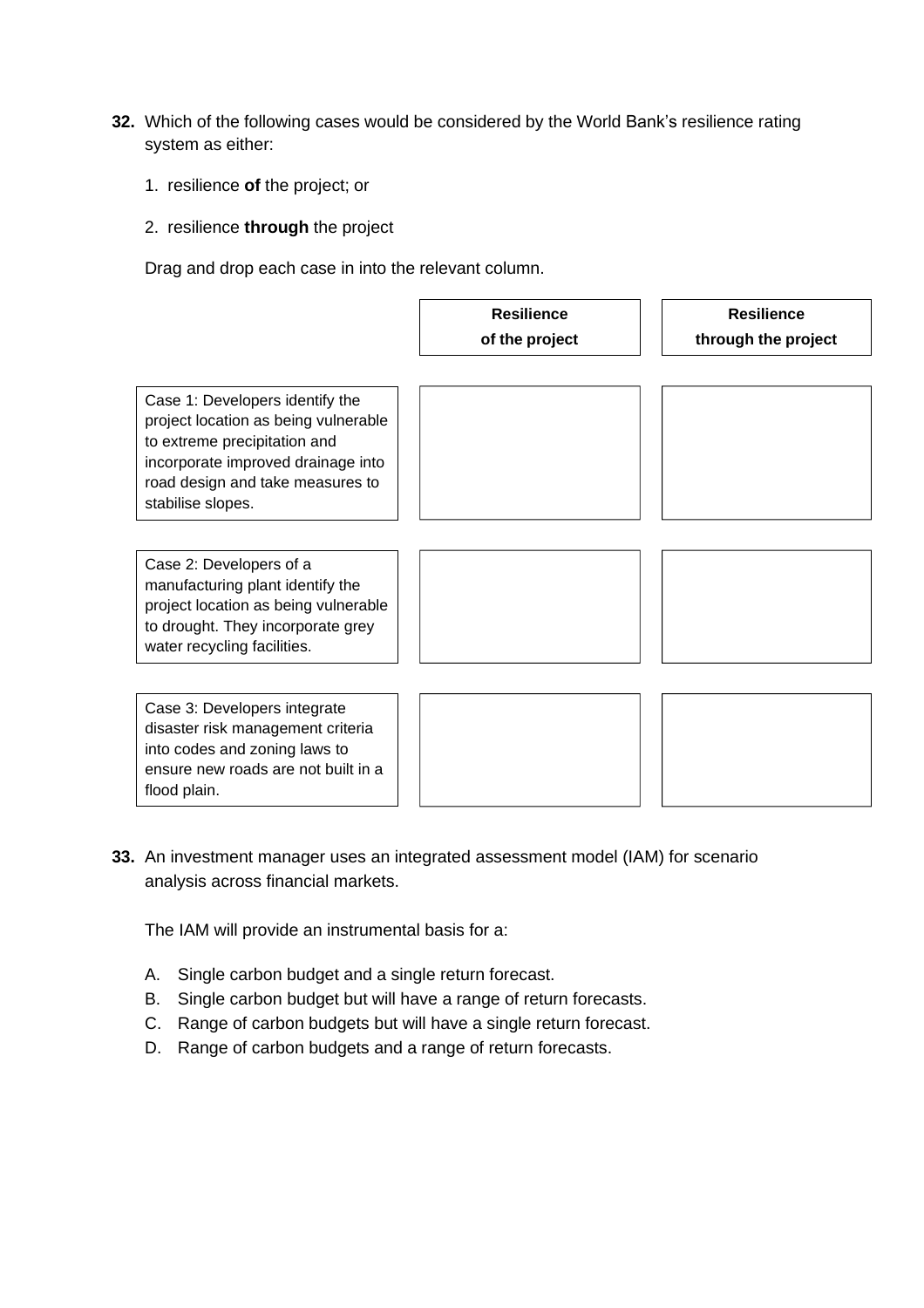- **34.** Which of the following assumptions would make it **likely to underestimate** the relationship between physical climate change and regional Gross Domestic Product (GDP)?
	- A. Tipping points will occur at different times.
	- B. Positive and negative feedback effects will occur.
	- C. Current price relationships will last over time.
	- D. Positive feedbacks are greater than negative feedbacks.
- **35.** Why can the ex-ante determination of the accuracy of Transition Climate value at risk (CVaR) not be determined?
	- A. It is a qualitative measure.
	- B. It is backward looking.
	- C. It is forward looking.
	- D. It is a measure of externalities.
- **36.** Which factors are predetermined under a cap-and-trade emissions trading system?
	- A. Maximum allowable carbon emissions and maximum carbon price.
	- B. Maximum carbon price, but not maximum allowable carbon emissions.
	- C. Maximum allowable carbon emissions, but not maximum carbon price.
	- D. Neither maximum allowable carbon emissions nor maximum carbon price
- **37.** A financial analyst at a central bank is stress testing a bank portfolio using Network for Greening the Financial System (NGFS) climate scenarios.

How should they identify a change to climate regulation which results in an increase in refinancing risk?

- A. A physical risk which results in a credit risk.
- B. A transition risk which results in a credit risk.
- C. A physical risk which results in a liquidity risk.
- D. A transition risk which results in a liquidity risk.
- **38.** Which of the following would represent a lifetime emissions measure by a car manufacturing company?
	- A. Total reporting period scope 2 emissions.
	- B Use-phase emissions of cars produced during reporting period.
	- C. Total reporting period scope 3 emissions.
	- D. GHG emissions of cars used by employees during reporting period.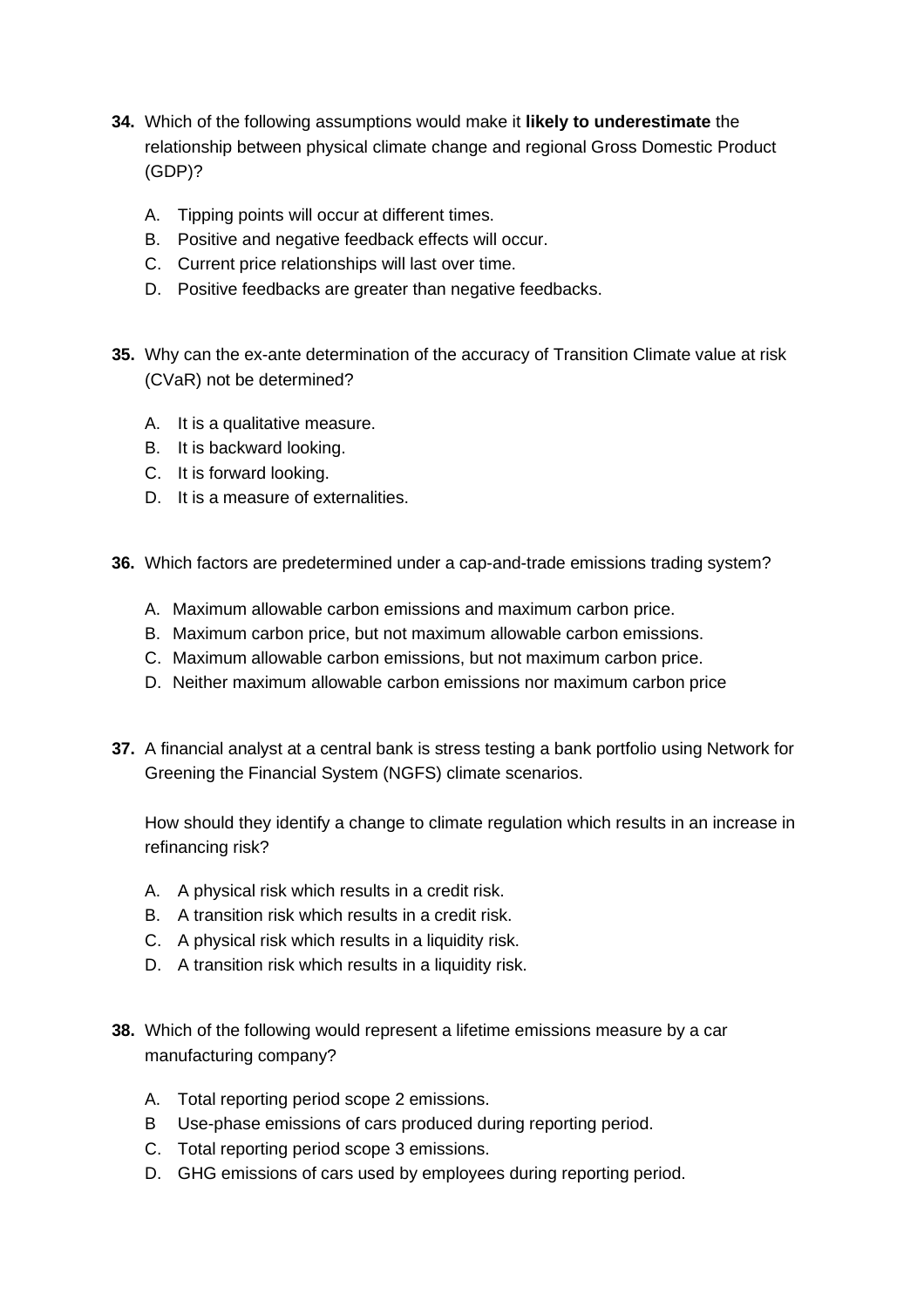**39.** An investment analyst has been asked to prepare a report for a foundation which funds the activities of a charity. The charity helps community groups set up low carbon electricity generation smart networks in line with net zero targets declared by local councils. The foundation trustees ask the analyst the following two questions:

**Question 1:** We note that the foundation fund has excluded all fossil fuel company investments, even those which offer strong returns over the fund's investment horizon. Why is this?

**Question 2:** Does the investment time horizon of the fund mean that both physical and transitional climate risks will be significant considerations when selecting investments?

The analyst replies to each question.

State below whether the answers given by the analyst are **True** or **False**.

**Answer to question 1:** All endowment funds must make investments which align with the primary values of the charity it was set up to fund.

**Answer to question 2:** Yes, the foundation fund's long-term investment horizon means that both physical and transitional climate risks will be significant considerations.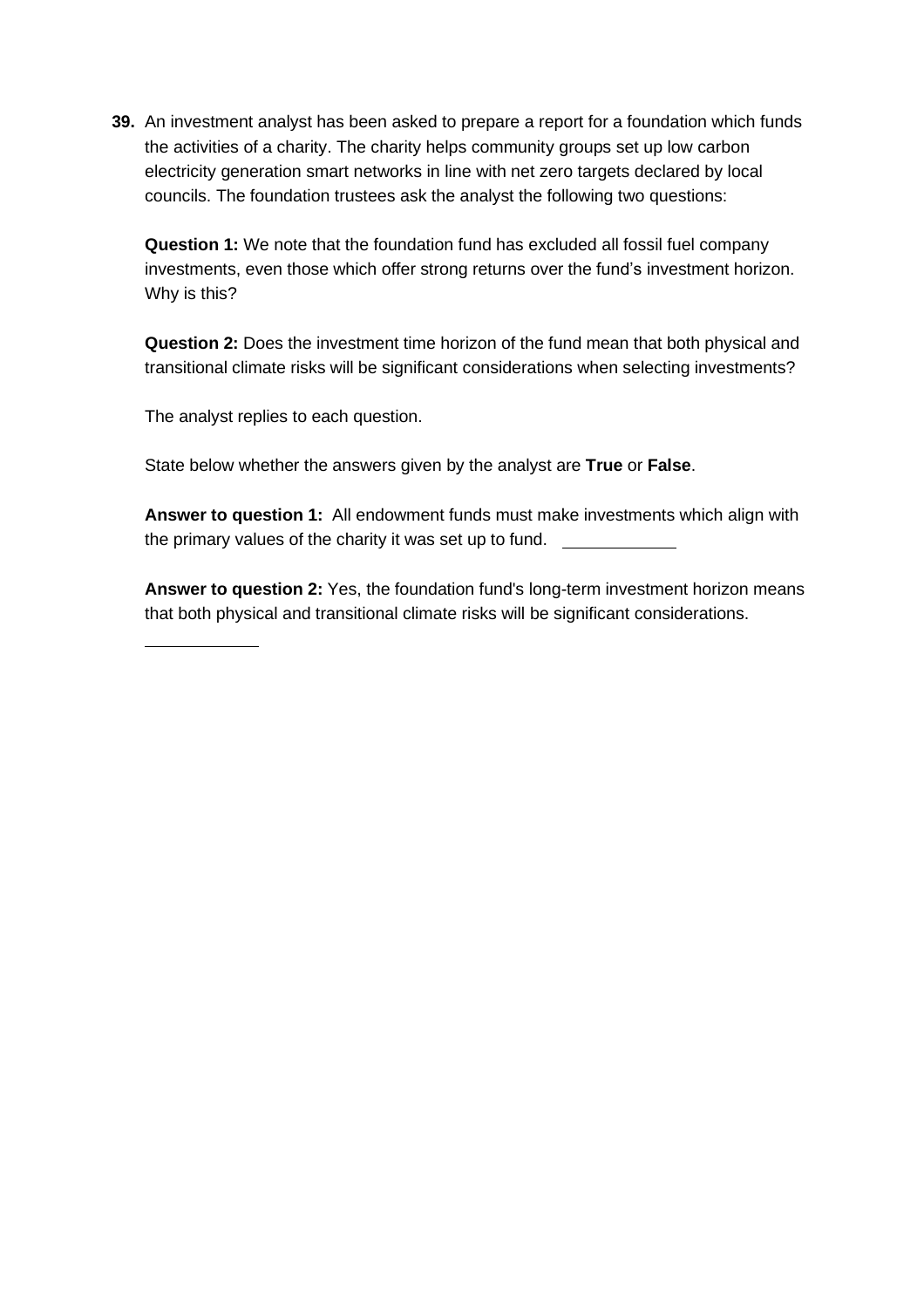# *Several questions are associated with the following case study. The material given in the case study will not change.*

Jade Capital Solutions Ltd is setting up a green climate fund focused on climate solutions that meet the requirements of the EU Taxonomy as of 2021. The eligibility threshold is set at 75% alignment.

Amelie, an equity analyst, and Barry, a fixed income analyst, have collected the following information about equities and bonds under consideration for inclusion as investments in the fund:

| <b>Issuer</b>                      | <b>Security</b><br>type | <b>Issuer revenue mix</b>                                                                            | <b>GHG emissions</b><br>over- or<br>undershoot (%) | <b>Potential size</b><br>of investment<br>(EUR m) |
|------------------------------------|-------------------------|------------------------------------------------------------------------------------------------------|----------------------------------------------------|---------------------------------------------------|
| Chartreuse<br><b>Power Utility</b> | Equity                  | 60% hydropower<br>40% natural gas                                                                    | $+15%$                                             | 20                                                |
| Emerald &<br>Sage Group            | Equity                  | 50% EV charging<br>equipment leasing<br>30% bicycle rentals<br>20% courier services                  | $-25%$                                             | 15                                                |
| Juniper<br><b>REIT</b>             | Green<br>bond           | 75% LEED Gold or<br><b>Platinum offices</b><br>25% non-certified office<br>buildings                 | $+10%$                                             | 25                                                |
| Lime Public<br><b>Services</b>     | Municipal<br>bond       | 70% recycling plant<br>30% waste collection and<br>landfill                                          | $+10%$                                             | 15                                                |
| Olive<br>Industrial<br>Systems     | Corporate<br>bond       | 40% water recycling<br>systems<br>35% industrial scale<br>electrolysers<br>25% nuclear mini reactors | $+15%$                                             | 25                                                |

**40.** The analysts calculate a rough estimate of the portfolio temperature alignment (PTA) using company level over/undershoot data and a 2°C temperature target, applied to a portfolio comprising all five securities and assuming they allocate the full potential investment size as indicated above.

What portfolio level PTA do they calculate?

- A. 2.10°C
- B. 2.14°C
- C. 2.30°C
- D. 2.50°C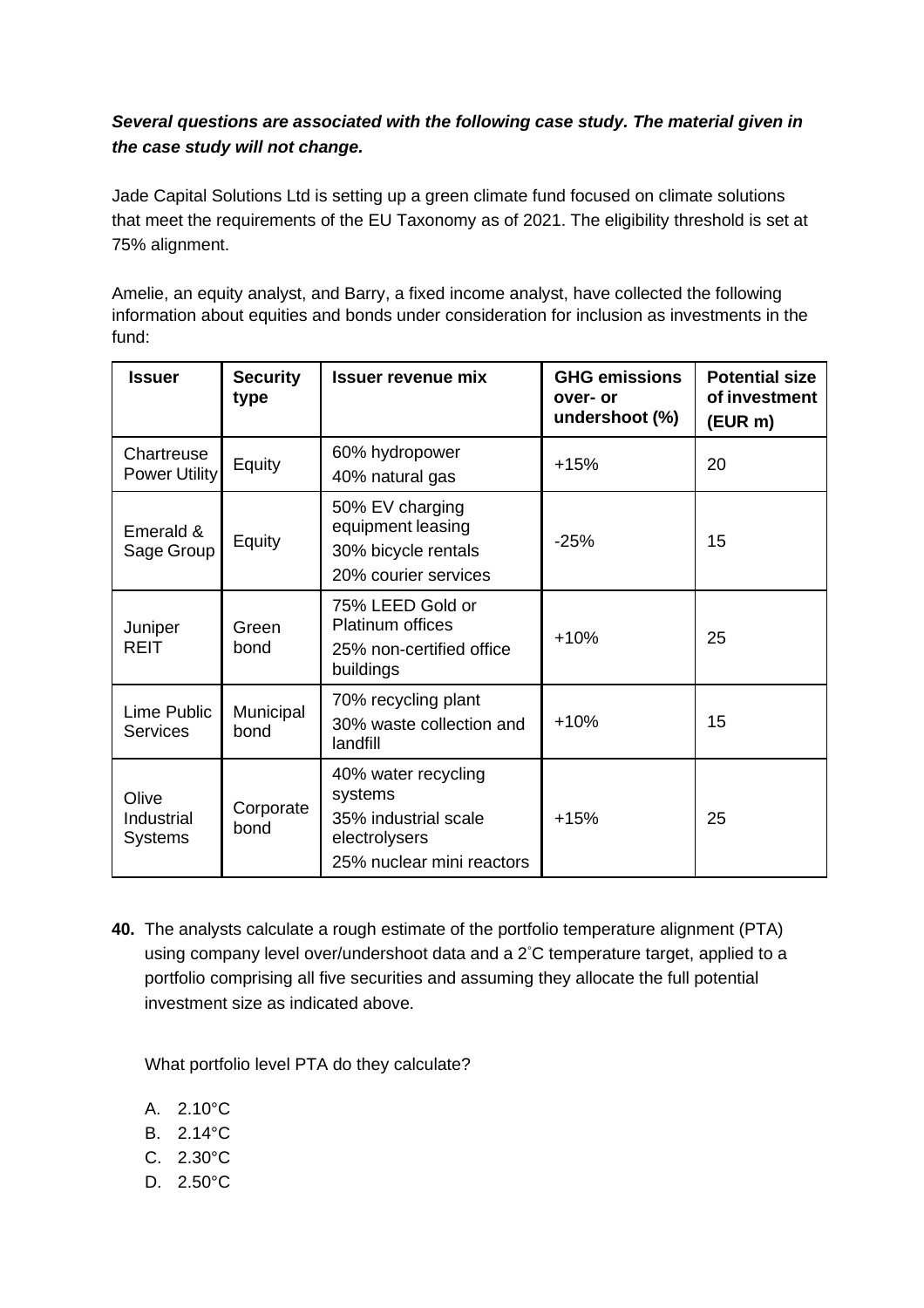- **41.** To assess if any of the securities meet the requirements of the fund, Amelie and Barry have:
	- Confirmed that all issuers meet the minimum safeguards under the EU Taxonomy;
	- Not identified any material concerns around do-no-significant-harm criteria;
	- Checked the technical requirements for relevant sectors and are satisfied that any relevant thresholds are met.

Based on their research, how much should they recommend is **allocated to investments** in the new green climate fund, assuming the investment size indicated in the analysts' summary table?

- A. EUR 55 million.
- B. EUR 65 million.
- C. EUR 75 million.
- D. EUR 85 million.
- **42.** All three bonds are labelled green and the issuers have obtained second party opinions (SPOs) that confirm that they satisfy the ICMA Green Bond Principles. The use of proceeds are allocated exactly in line with the issuers' revenue mix.

The portfolio manager suggests that the fund should invest EUR 15m in a sustainabilitylinked bond that is 75% aligned and EUR 20m in a new SDG bond that will be 85% aligned.

What would be the **weighted average alignment of the bond sub-portfolio** if the bonds selected by Barry and the two bonds suggested by the portfolio manager are included?

- A. 75.25%
- B. 77.35%
- C. 84.71%
- D. 87.00%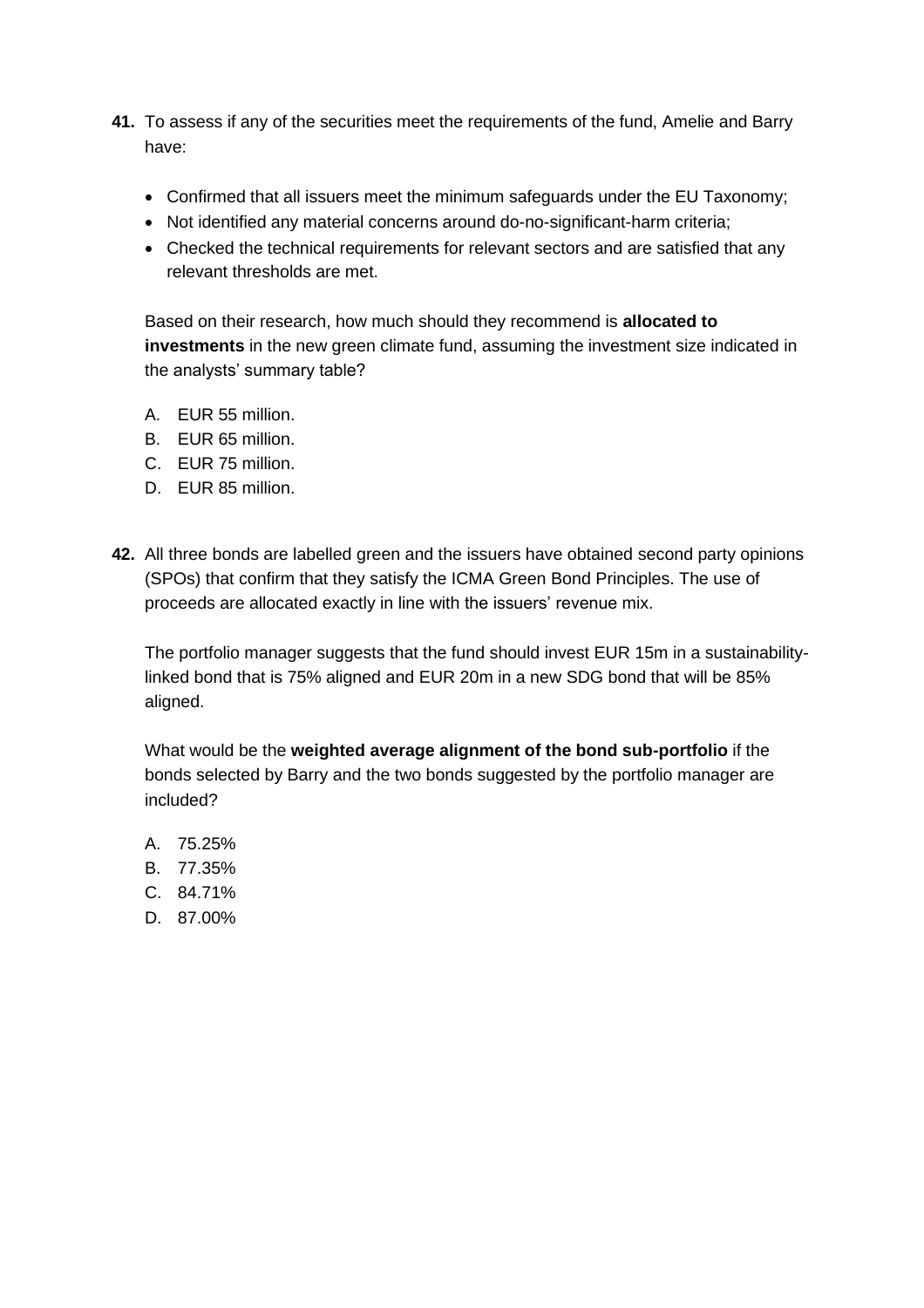- **43.** To identify the best opportunity, Amelie suggests constructing a simple climate score, whereby:
	- Full alignment to the EU Taxonomy is scored as 2, partial alignment is scored as 1 and no alignment is 0.
	- Issuers are ranked by their PTA, with the best scored 2, the worst 0, and all other 1.
	- The alignment and PTA scores are added to arrive at an issuer score.

Which of the following statements is **correct**?

- A. The best score achieved by an issuer is 4, the worst is 1.
- B. Olive Industrial Systems has a higher score than Chartreuse Power Utility.
- C. Lime Public Services has a higher score than Chartreuse Power Utility.
- D. Juniper REIT and Olive Industrial Systems have the same score.
- **44.** Barry reads that Lime Public Services will assume responsibility for the conservation and management of a protected river delta wetland park. The company's revenues will increase by 10% as a result.

Fill in the blanks in the statement below to make it **correct**.

Barry expects that this new division could (1) the level of alignment and this will (2) his inclusion/exclusion decision for the municipal bond.

Please use the list of options for blank (1) and blank (2), respectively.

- (1) increase / decrease / not change
- (2) change / not change
- **45.** Bright Airways Inc. is about to undertake a retrofit of its airplane fleet to operate with biofuel. The treasurer is keen to take advantage of demand for labelled bonds.

Which of the following would be the **most** appropriate?

- A. Green label.
- B. Resilience label.
- C. Transition label.
- D. Ecolabel.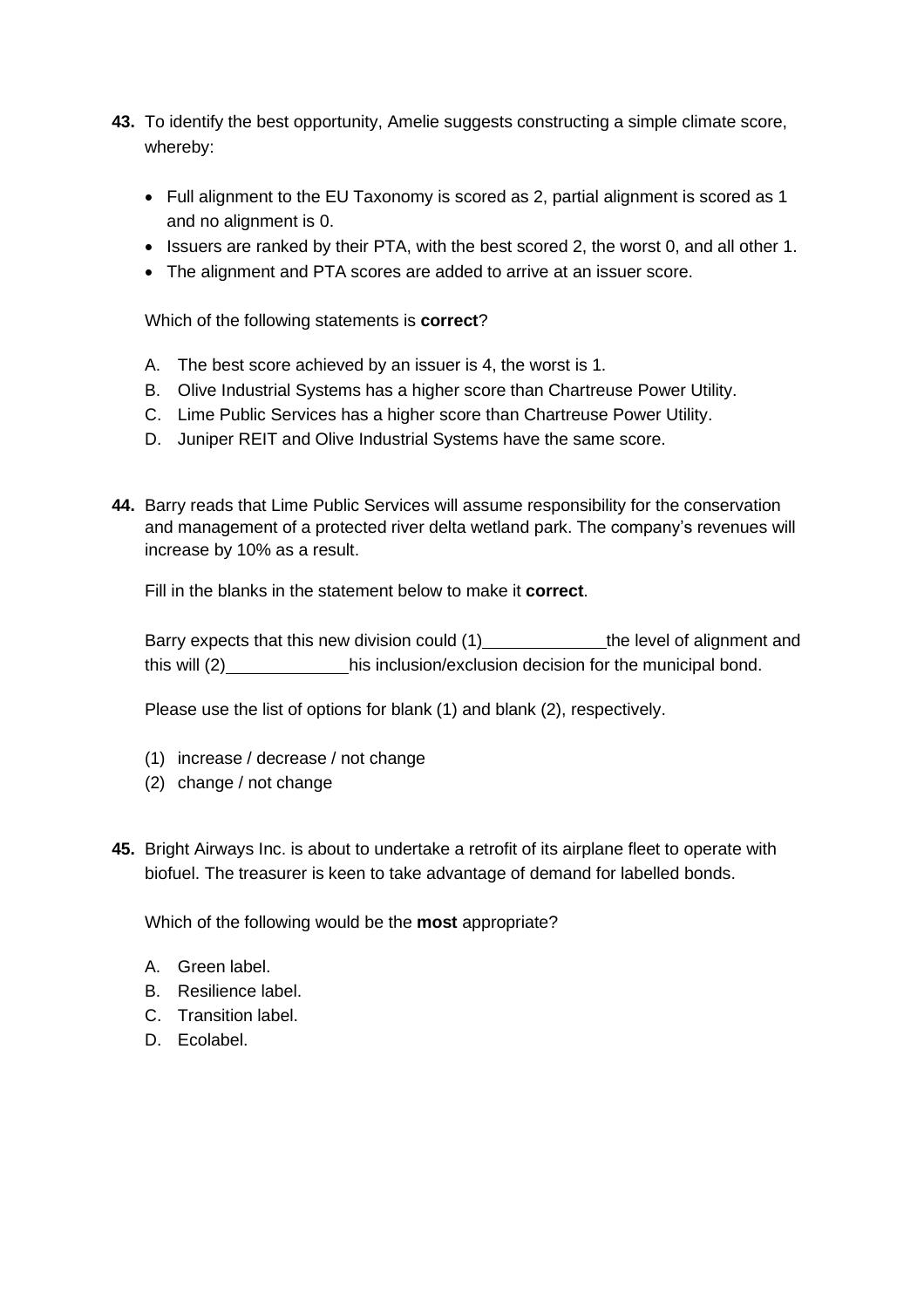**46.** Manuel is an analyst for an equity fund. The firm is coming under increased client scrutiny on climate change impacts on the portfolio.

Consequently, he has been asked to evaluate the potential impact of corporate climate policies and actions across their oil and gas holdings, utilising the Climate Action 100+ Disclosure Assessment Indicators of strategic positioning on climate risk, as assessed by the Transition Pathway Initiative (TPI).

Which of the following indicators are relevant in his cash flow forecasts?

(Select all that apply)

- A. Short term GHG targets.
- B. Net zero target.
- C. Capital allocation alignment.
- D. Decarbonisation strategy.
- **47.** David works as an analyst for an integrated oil and gas company, based in the Gulf of Mexico. He has been asked to consider the likely impact across the business from climate change and investment for adaptation and mitigation.

Which of the following is **least** likely to be in his conclusion?

- A. Higher refining margins.
- B. Higher business interruption insurance premiums.
- C. Lower net income from exploration and production.
- D. Lower net asset values.
- **48.** Which of the following is **not** a requirement of the Sustainable Accounting Standards Board (SASB) under their oil and gas standard?
	- A. Disclosure of GHG emissions.
	- B. Requirement to audit data points.
	- C. Sensitivity of hydrocarbon reserves to future carbon price scenarios.
	- D. Discussion of the potential impact of climate regulation on capital expenditure strategy.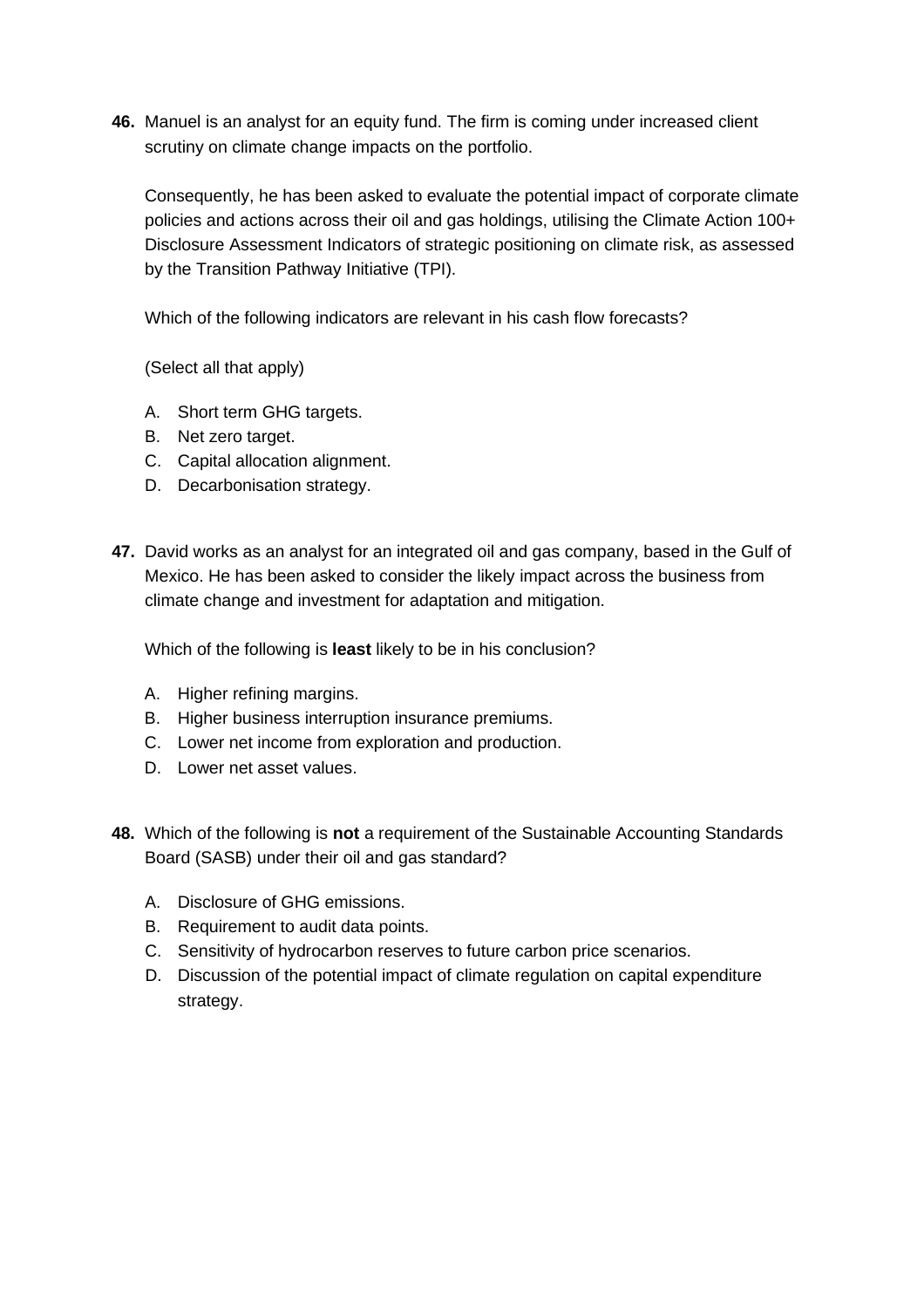**49.** A portfolio manager is considering divestments from his portfolio. She has asked Charlie, an equity analyst, to value oil and gas stocks in various geographies, incorporating climate change considerations.

Which of the following areas would be the **least** relevant when undertaking additional analysis for these valuations?

- A. Costs.
- B. Cost of capital.
- C Revenues.
- D. Debt profile.
- **50.** Which of the following are considered to be barriers to engagement on decarbonisation strategies for fixed income investors?

(Select all that apply)

- A. Access to the Chief Financial Officer /Treasurer.
- B. Access to the Board and Chief Executive Officer.
- C. Limited influence beyond primary issuance.
- D. Undisclosed representation across the capital structure.
- **51** Which feature would **not** typically be associated with a listed sustainability-linked bond?
	- A. Direct financing of green assets.
	- B. Link to overall sustainability of the company.
	- C. Coupon linked to future Key Performance Indicators (KPIs).
	- D. Public access to bond documentation.
- **52.** Which of the following would an investor be expected to scrutinise when assessing a transition bond?

- A. Compliance with a green taxonomy.
- B. The efficacy of the proposed projects.
- C. The use of offsets or unproven technologies.
- D. The robustness of the chosen pathway in relation to a 1.5°C objective.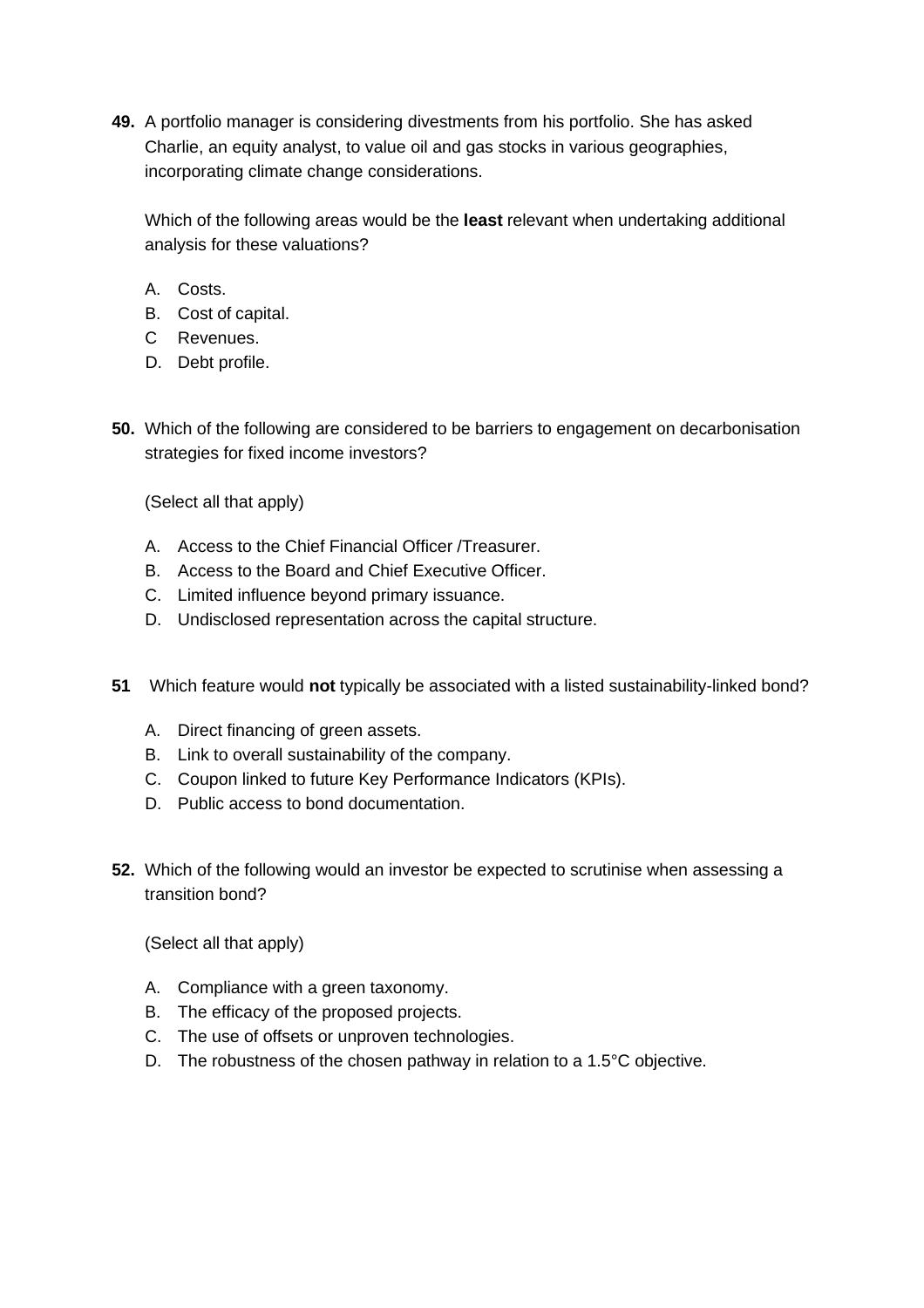**53.** Diego works in the treasury department of Landon Water. The utility is looking to issue a green bond, which will fund some 850 projects, including innovative water abstraction projects, progressive water recycling and drought and flood resilience schemes.

Which indicator would be **least** relevant for the bond-level Impact Reporting?

- A. Annual amount of residential area protected.
- B. Annual amount of wastewater treated, reused or avoided.
- C. Annual change in water utility rates before and after the projects.
- D. Annual water quality control incidents before and after the projects.
- **54.** Which of the following are core transparency recommendations of the Green Loan Principles?

(Select all that apply)

- A. Level of risk.
- B. Management of proceeds.
- C. Process of project evaluation and selection.
- D. Management and safe keeping of loan collateral.
- **55.** A South American government has announced an aggressive transition to renewables as they commit to a 1.5°C target. The country's economy is highly reliant on oil exports.

With reference to fixed income valuations, which of the following is **least** likely?

- A. Higher interest rates.
- B. Higher sovereign credit spread.
- C. Increased credit spread for utilities.
- D. Increased credit spread for domestic banks.
- **56.** Which of the following industries would **more** likely come under downward credit rating pressure from exposure to increasing environmental impacts?

- A. Oil refining and marketing.
- B. Commodity processing.
- C. Global Real Estate Investment Trusts (REITs).
- D. Auto manufacturing.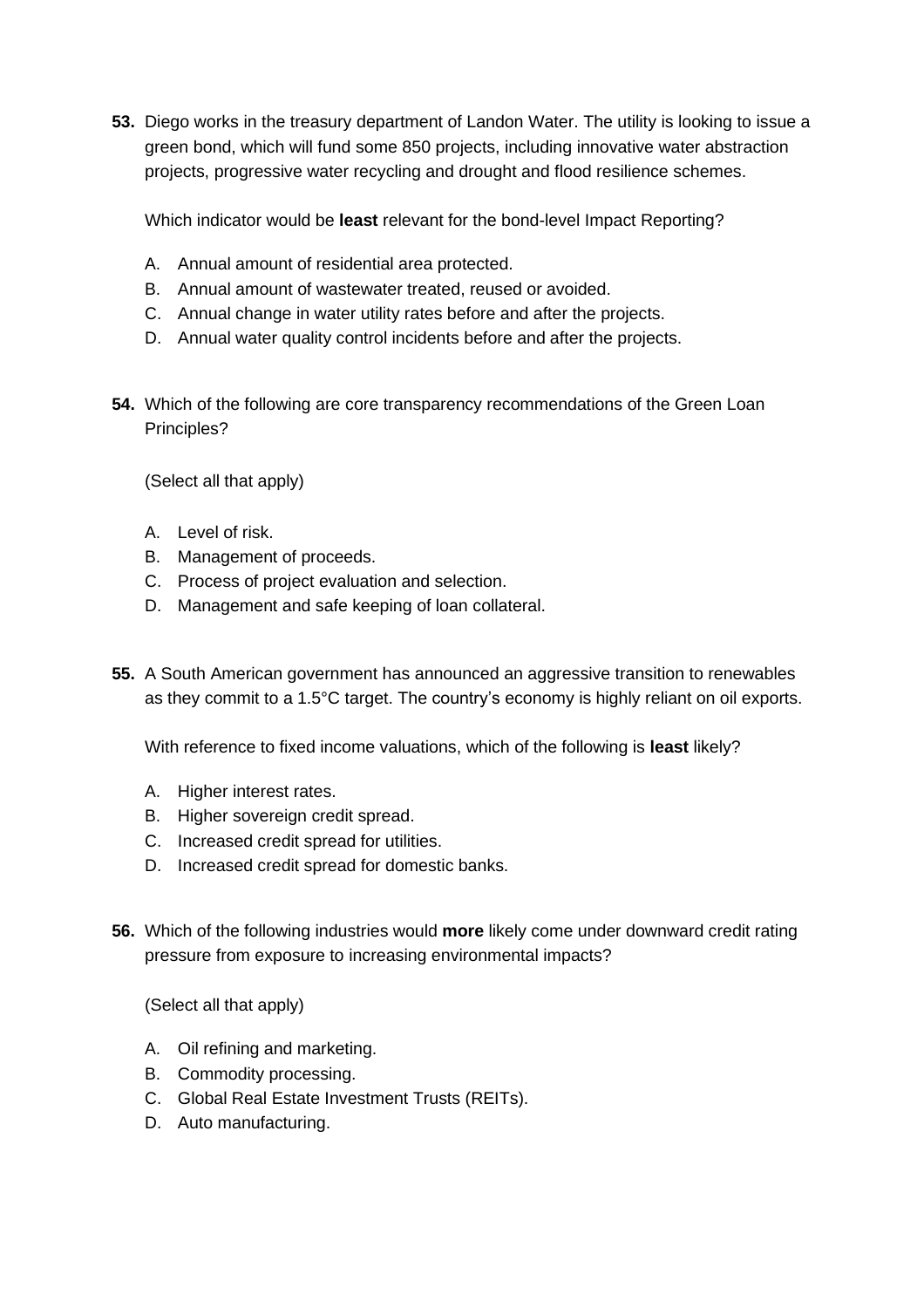- **57.** What do the planetary boundaries represent?
	- A. The limits in Earth's ability to self-regulate.
	- B. The self-regulation limits of Earth's atmosphere.
	- C. The GHG emissions limit for each country and Earth overall.
	- D. The safe concentration limits of each GHG in the Earth's atmosphere.
- **58.** How frequently **must** Nationally Determined Contributions (NDCs) be submitted to the United Nations Framework Convention on Climate Change (UNFCCC) secretariat?
	- A. Every year.
	- B. Every three years.
	- C. Every five years.
	- D. Every ten years.
- **59.** Which of the following is **correct** regarding the Global Reporting Initiative (GRI) reporting standards?

(Select all that apply)

- A. It is a sustainability standard.
- B. It features anti-corruption metrics.
- C. It applies solely to listed companies.
- D. It features avoided emissions metrics.
- **60.** What GHG emissions disclosures are recommended by the Task Force on Climaterelated Financial Disclosures (TCFD)?
	- A. Scope 1 is recommended and Scopes 2 and 3 when applicable.
	- B. Scopes 1 and 2 are recommended and Scope 3 when applicable.
	- C. Scopes 1, 2 and 3 are recommended.
	- D. Scopes 1, 2 or 3 when applicable.
- **61.** Which of the following are characteristics of private debt capital investment which increase the opportunities for climate action engagement relative to those arising from private equity capital investment:

- A. Regular financing.
- B. Non-financial reporting.
- C. Extended investment term.
- D. Maintenance covenants.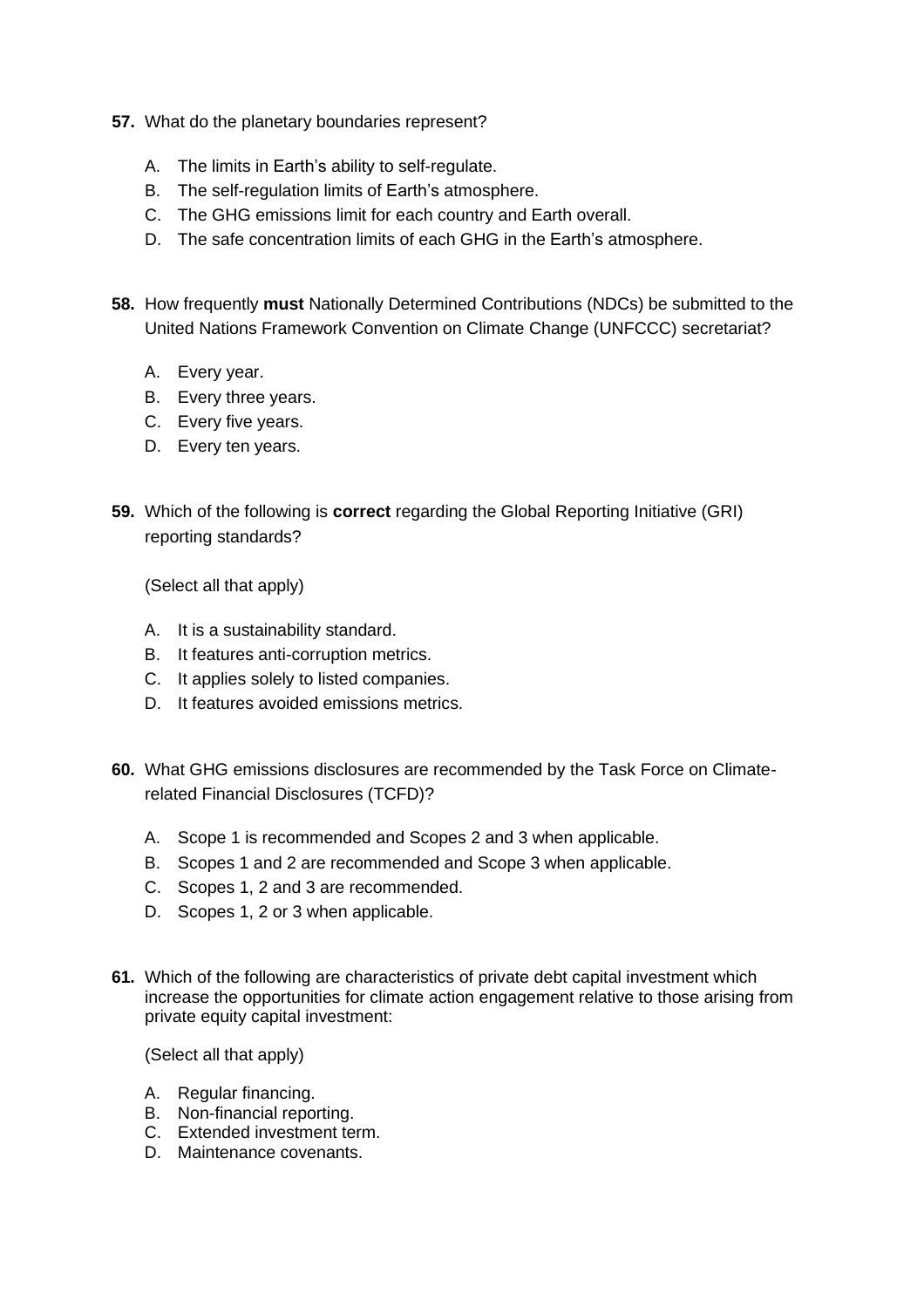**62.** A portfolio manager includes the following statement in their annual report, regarding portfolio GHG emissions as reported under the Task Force on Climate-related Financial Disclosures (TCFD) guidelines:

*The portfolio is fully invested in a specific sector. In the past year portfolios in this sector reported an average carbon intensity of 84 tonnes CO2e / \$M revenue. Our portfolio had an average carbon intensity of 73 tonnes CO2e / client, which is lower than the sector average.*

Is the portfolio manager's statement **correct**?

- A. The statement is incorrect, because the disclosure is not comparable with other portfolios within the sector.
- B. The statement is correct, because average carbon intensity has been reported in tonnes  $CO<sub>2</sub>e / SM$  revenue.
- C. The statement is correct, because the statement compares the disclosed metric to other portfolios within the sector.
- D. The statement is incorrect, because the portfolio manager should have used weighted average carbon intensity for a sector comparison.
- **63.** What is the **main** objective of the Sustainable Stock Exchange Initiative (SSE)?
	- A. Mandatory reporting of scope 1 and 2 GHG emissions of stock exchanges.
	- B. Mandatory enhanced levels of annual ESG reporting by all listed companies.
	- C. Voluntary scope 1, 2 and 3 GHG emission reporting by members of stock exchanges.
	- D. Voluntary public commitment to promote improved ESG disclosure of listed companies.
- **64.** Which of the following **best** describes the movement of the demand curve for a fossil fuel during the transition from business as usual to a climate transition scenario and the impact this will have on the fossil fuel's demand and price?

The demand curve will move  $(1)$  , price will  $(2)$  and demand will (2) and the control of the control of the control of the control of the control of the control of the control of the control of the control of the control of the control of the control of the control of the con

Please select from the following options:

(1) **left / right**

(2) **rise / fall**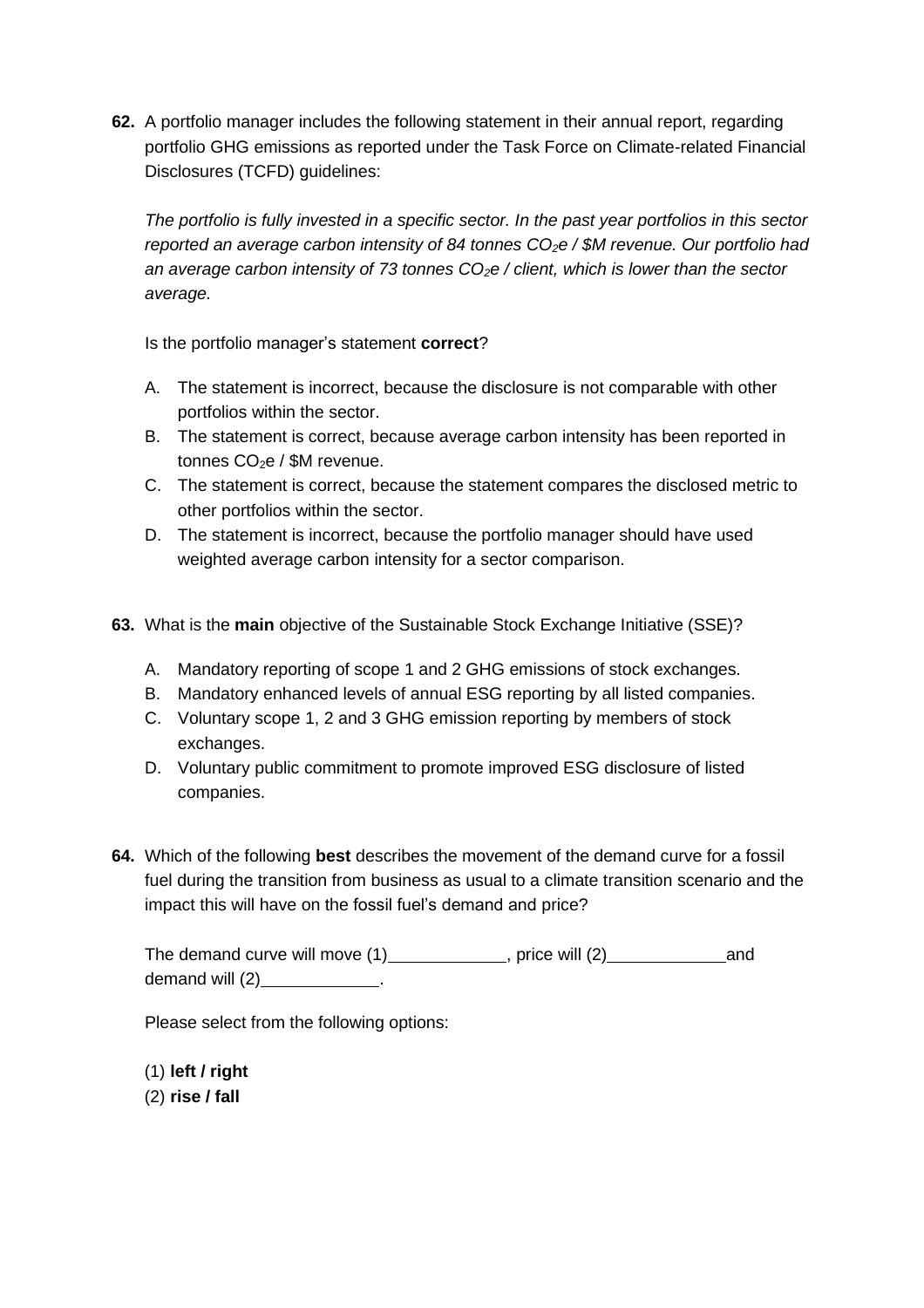- **65.** Which of the following groups is **most** likely to lead the annual management assessment meeting for a green themed mutual fund with both retail and institutional investors?
	- A. Retail investors.
	- B. Institutional investors.
	- C. Investment consultants.
	- D. Independent financial advisors.

# *Several questions are associated with the following case study. The material given in the case study will not change.*

Huang, a portfolio manager for a US\$1 billion globally diversified infrastructure fund, is evaluating two assets for potential inclusion. The fund has committed to being net zero in 25 years and has set a Weighted Average Carbon Intensity (WACI) target of 100 tonnes of CO2e per \$ revenue in the first year. Huang wants to exercise strong governance over the mitigation plans of the assets in the fund, so is seeking a minimum holding of a third of the project value for each asset included.

**Asset 1: Desalination plant in south-east Australia.** There is a minimum threshold of energy that will always be required to create fresh water. At present, the energy used by the desalination process is the main source of GHG emissions as the grid has a high carbon intensity. The plant is 10 years old and can be upgraded to be more energyefficient using co-generation. To further reduce GHG emissions, the plant plans to install renewable energy sources to reduce or replace reliance on grid electricity over the next 15 years.

**Asset 2: New terminal for a container port in Quebec, Canada.** The port authority is certified under the Green Marine programme and, specifically, has GHG emission targets as one of the 14 performance indicators. The port authority's climate change plan is complex and includes switching energy sources for the port's needs, working with the shipping companies on issues like clean maritime fuel use and changing the ships' behaviour in the harbour and at the port, and creating a circular economy with local industry. (*For the purposes of this exercise, do not consider emissions during the construction phase.*)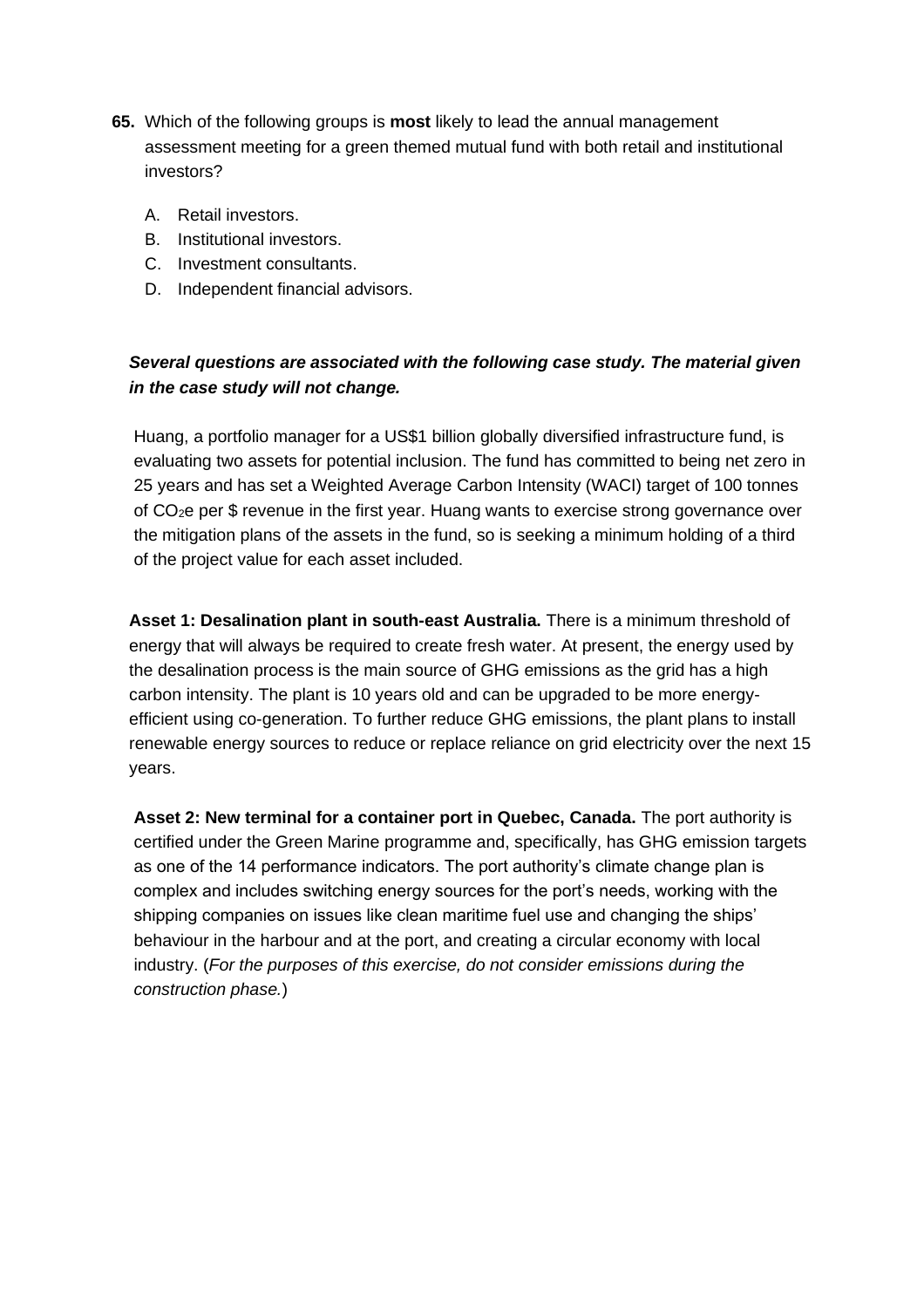| <b>Key Information</b>                                    | <b>Asset 1: Desalination</b><br>plant in south-east<br><b>Australia</b> | Asset 2: New terminal for<br>a container port in<br>Quebec, Canada |
|-----------------------------------------------------------|-------------------------------------------------------------------------|--------------------------------------------------------------------|
| Project value (millions of \$)                            | 500                                                                     | 2,000                                                              |
| Carbon intensity (tonnes of<br>CO <sub>2</sub> e/revenue) | 140                                                                     | 80                                                                 |

- **66.** What information would be **most** helpful in assessing the mitigation plans to ensure the carbon intensity of the assets can improve towards net zero?
	- A. The historical emissions of the assets.
	- B. The financial impacts from the mitigation activities.
	- C. A report of all scope 1, 2 and 3 GHG sources for both assets.
	- D. The type of offsets being considered for the desalination plant.
- **67.** Which investment decision would **best** align with the fund's objectives?
	- A Invest \$500m in each asset.
	- B. Invest \$300m in Asset 1 and \$700m in Asset 2.
	- C. Invest \$150m in Asset 1 and \$850m in Asset 2.
	- D. Invest \$1000m in Asset 2.
- **68.** What information would be **most** helpful to Huang in assessing the physical climate risk to each asset?
	- A. A resilience plan from each asset detailing redundancies and recovery plans.
	- B. Local policies on building codes and catastrophe insurance to assess the resilience of the region.
	- C. An engineering analysis identifying relevant physical risks and mapping their impact on each asset.
	- D. Scenario assessment of the region with specific focus on water-related risks, e.g., sea level rise, drought, precipitation.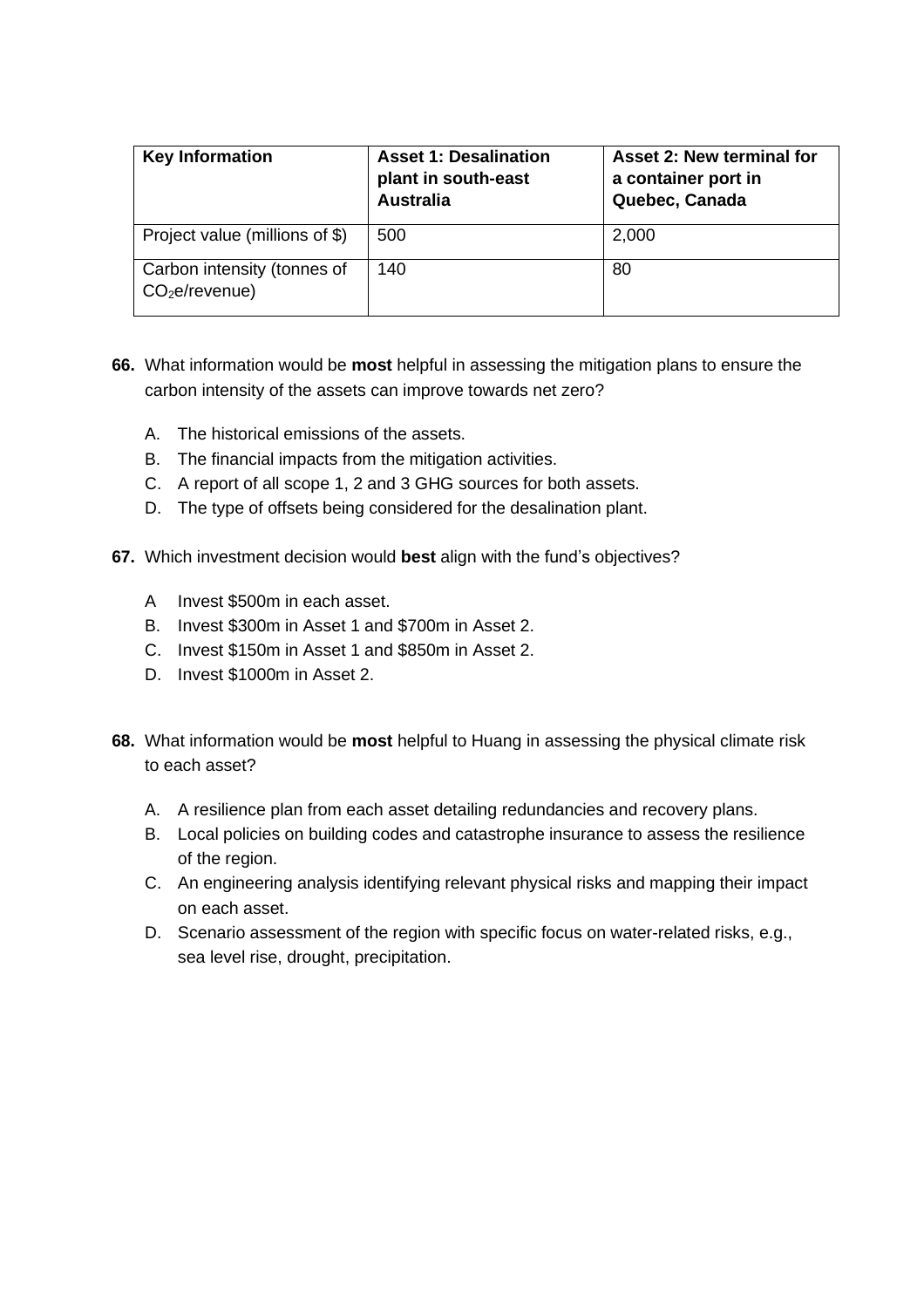- **69.** Which of the following actions by a fund manager would **most** closely relate to the Principles for Responsible Investment (PRI) "Principle 2: We will be active owners and incorporate ESG issues into our ownership policies and practices"?
	- A. Reporting of climate and ESG policies of investments.
	- B. Assessment of embedded climate and ESG risks.
	- C. Screening based on climate and ESG factors.
	- D. Disclosure of climate and ESG stewardship activity.
- **70.** A company has only one small green project and believes it is not enough to issue a use-of-proceeds instrument.

How does that affect its ability to issue sustainability linked debt, i.e. sustainability linked bonds (SLBs) and/or sustainability linked loans (SLLs)?

- A. The company may still be able to issue SLLs but not SLBs.
- B. The company may still be able to issue either SLLs or SLBs.
- C. The company may still be able to issue SLBs but not SLLs.
- D. The company will not be able to issue either SLLs or SLBs.
- **71.** Which of the following is **correct** regarding the use of notional carbon tax rates in Carbon value at risk (Carbon VaR) models?
	- A. Notional carbon taxes are not available from national government sources.
	- B. Carbon VaR models externalise notional carbon tax costs if polluter pays principles are applied.
	- C. Centrally agreed global taxonomies will determine science based notional carbon tax rates.
	- D. Notional carbon taxes can disconnect from their implied role in climate economy models.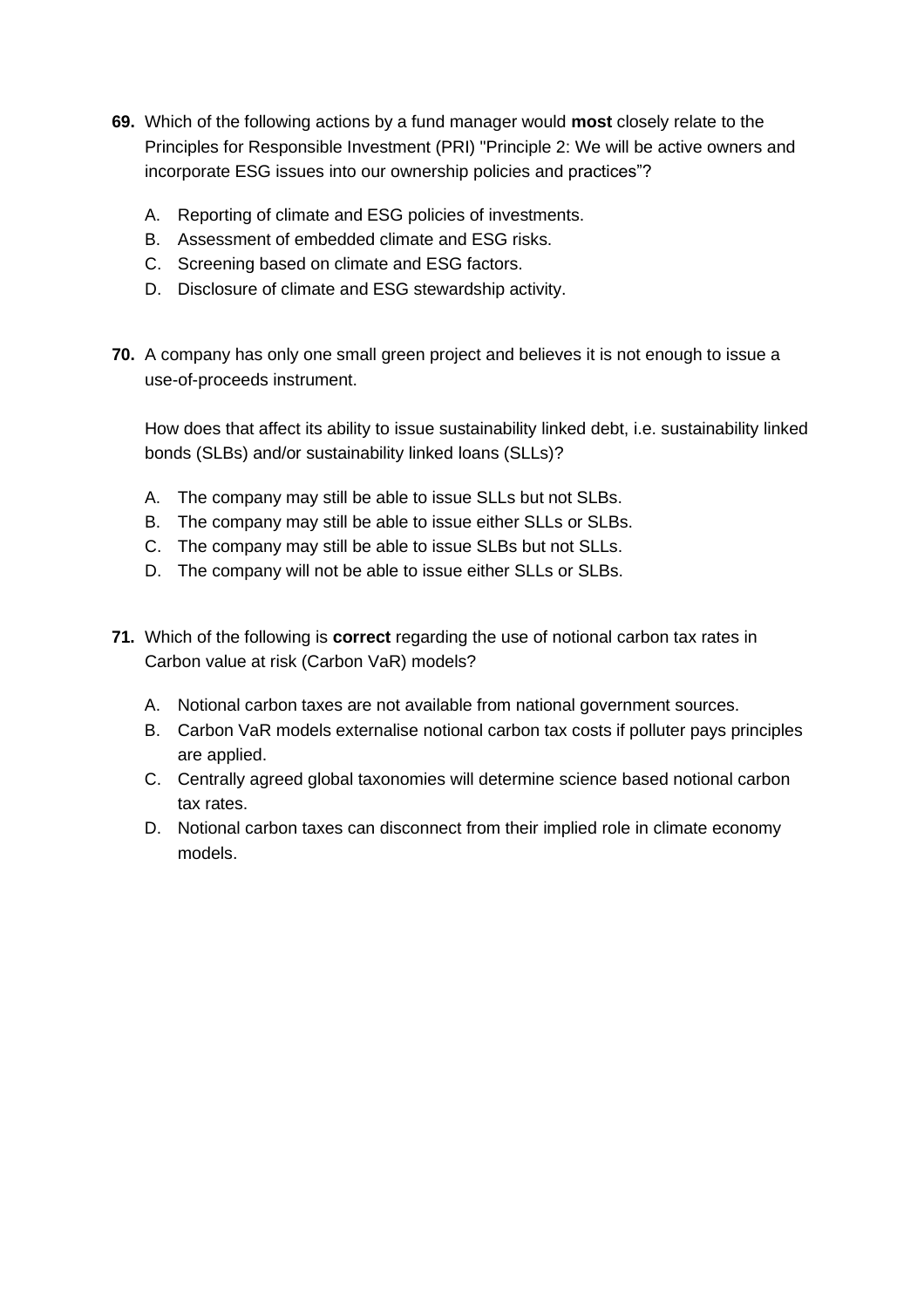**72.** Drag and drop, into the right-hand column, the sources of carbon emissions that are Scope 3 for a real estate investment:

> **Scope 3 emissions for a real estate investment**

Refurbishment of assets

Energy for operational use procured by the landlord

Building construction

Energy for operational use procured by the tenant

**73.** Samantha is a portfolio manager working on a new environmental impact fund. The central theme of the fund is to align with the EU Taxonomy.

Which of the following objectives would be **least** relevant when constructing the fund?

- A. Pollution prevention and control.
- B. The introduction of a carbon tax.
- C. The transition to a circular economy.
- D. The protection and restoration of biodiversity.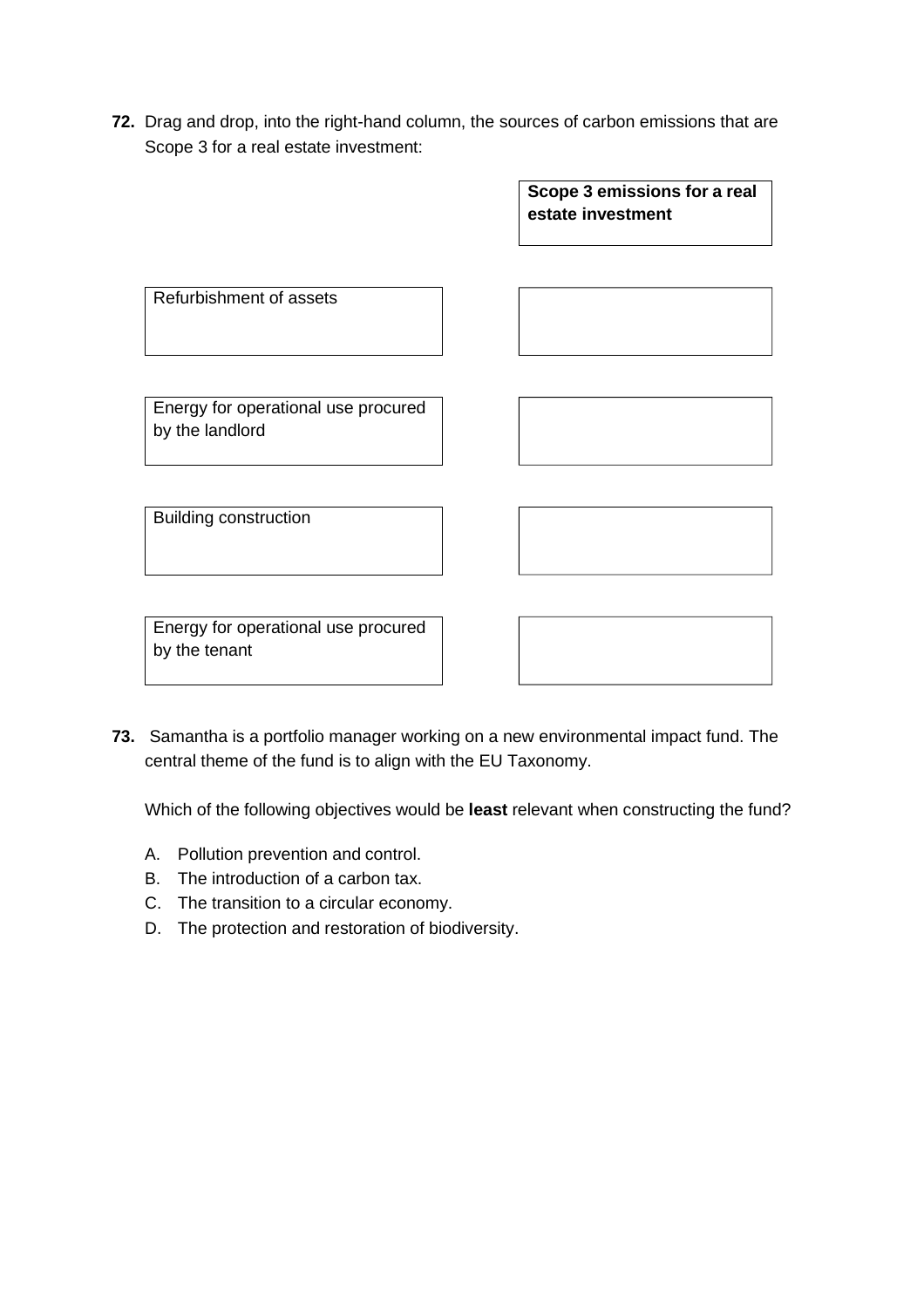**74.** Sarah is an asset manager of an energy-focused equity fund. She is currently assessing RDX Oil Inc, an Exploration & Production (E&P) and utility company for engagement.

Data is presented below.

|                  | <b>Capacity (MW)</b> | Output (MWh) | <b>Revenues \$mm</b> |
|------------------|----------------------|--------------|----------------------|
| Thermal coal     | 2,400                | 12,614       | 110                  |
| Natural gas      | 4,500                | 23,652       | 260                  |
| Nuclear power    | 6,100                | 50,674       | 650                  |
| Conventional oil | 1,000                | 4,950        | 95                   |
| Solar energy     | 750                  | 2,628        | 90                   |

What percentage of RDX Oil's Power Generation installed capacity is carbon intensive?

- A. 23%
- B. 47%
- C. 54%
- D. 95%
- **75.** Which of the following is **not** a Climate Bond Initiative principle for financing credible transitions?
	- A. Pathway must be defined by science based targets.
	- B. Pathway must only include additional carbon offsets.
	- C. Pathway must be aligned with net zero carbon by 2050.
	- D. Pathway must include an assessment of current and future technologies.
- **76.** Do the following statements accurately describe changes to EU carbon pricing regulations, as proposed in the Fit-for-55 policy package released in July 2021?

# **True / False**

- #1 Free emission allowances were allocated to aviation and shipping companies.
- #2 Enhanced focus on imports to deter carbon leakage outside of the EU.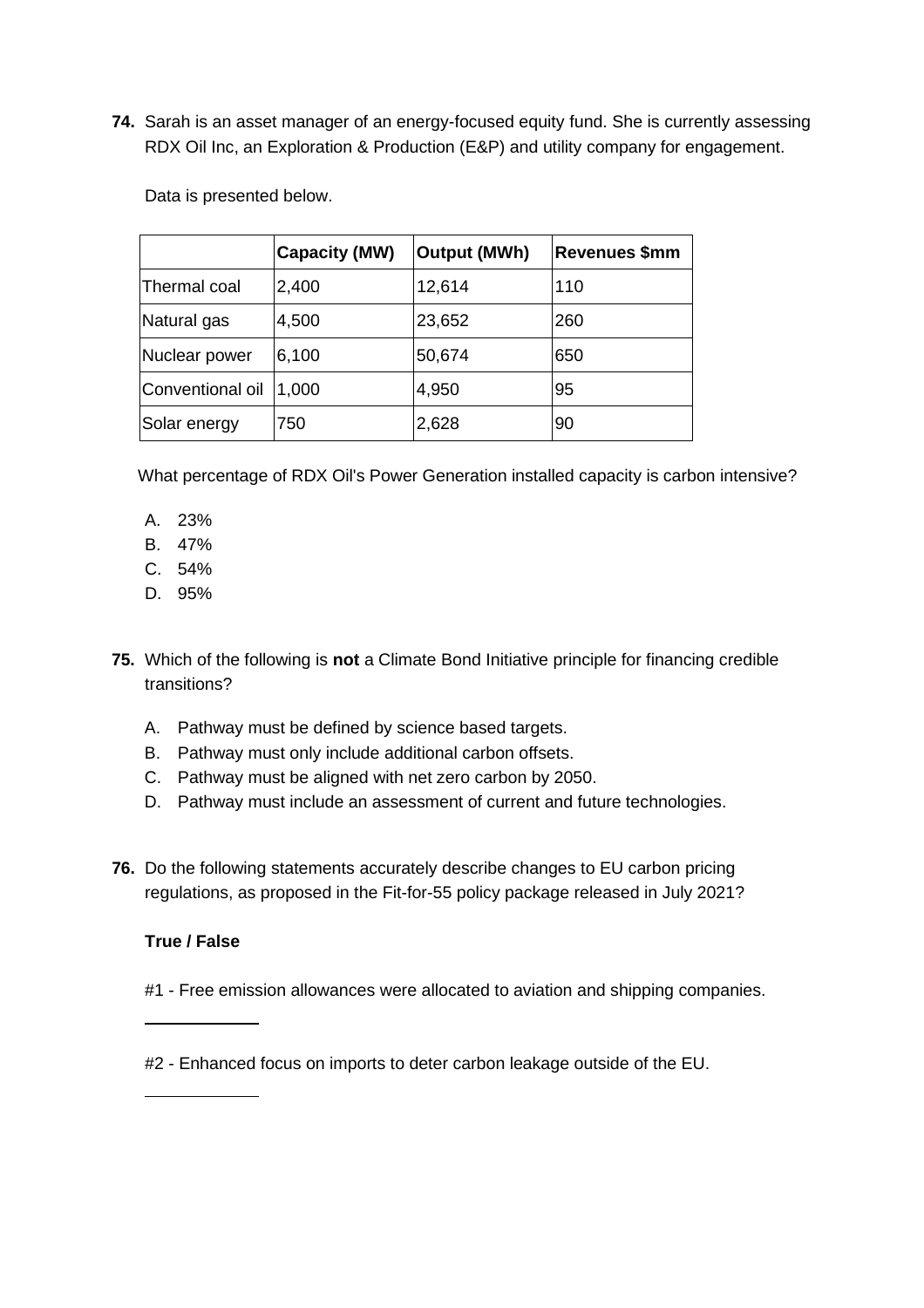**77.** Which of the following are recognised as pathways to reduce carbon intensity?

(Select all that apply)

- A. Restrict consumer access to carbon intensive products.
- B. Substitute consumption of carbon intensive products.
- C. Reduce carbon intensive production by recycling.
- D. Decarbonise primary production of products.
- **78.** Use the drag and drop function to identify 3 of the 5 target areas the Global Commission on Adaptation has highlighted as offering the potential for significant returns on investment.



**79.** The Institutional Investors Group on Climate Change (IIGCC) and Principles for Responsible Investment (PRI) suggest that private equity investors should incorporate due diligence assessments that consider impact of

- A. Compliance costs.
- B. Regulation.
- C. Physical climate risk.
- D. Supply chain risks.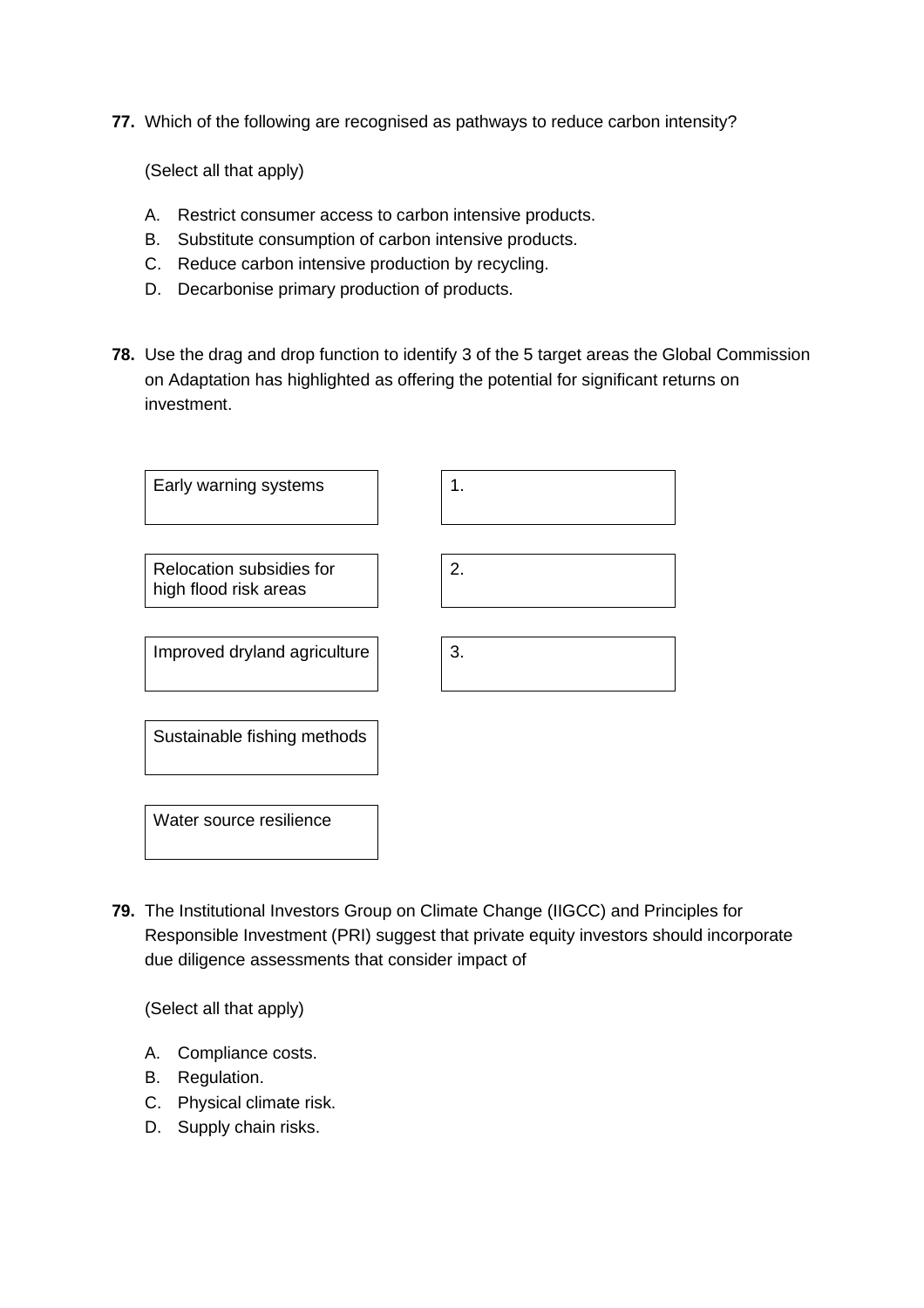**80.** Which of the following companies has the lowest carbon intensity?

| Company | <b>Revenue</b> | Scope 1 -2 emissions |
|---------|----------------|----------------------|
|         | 6,000,000      | 650,000              |
|         | 9,000,000      | 850,000              |
| 3       | 8,000,000      | 900,000              |
| 4       | 10,000,000     | 1,100,000            |

- A. Company 1.
- B. Company 2.
- C. Company 3.
- D. Company 4.
- **81.** Are the following statements about the impact of climate change considerations on loan pricing **True** or **False**, according to the research findings of the Bank for International Settlements (BIS)?

#1 CO<sub>2</sub> emissions are generally priced at a lower risk premium than fossil fuel industries.

**#2** Scope 1 carbon emissions are generally priced in but indirect emissions are not.

**#3** Green banks do not appear to price carbon risk differently from other banks.

**82.** A climate scientist is asked to explain why climate feedbacks make the modelling and accounting of climate outcomes more challenging than it would otherwise be.

How should they respond?

- A. Positive feedbacks will reduce global warming while negative feedbacks will increase global warming.
- B. Positive feedbacks will increase global warming while negative feedbacks will decrease global warming.
- C. Positive feedbacks will reduce the effect of a change to the climate system while negative feedbacks will amplify the effect of a change.
- D. Positive feedbacks will amplify the effect of a change to the climate system while negative feedbacks will reduce the effect of a change.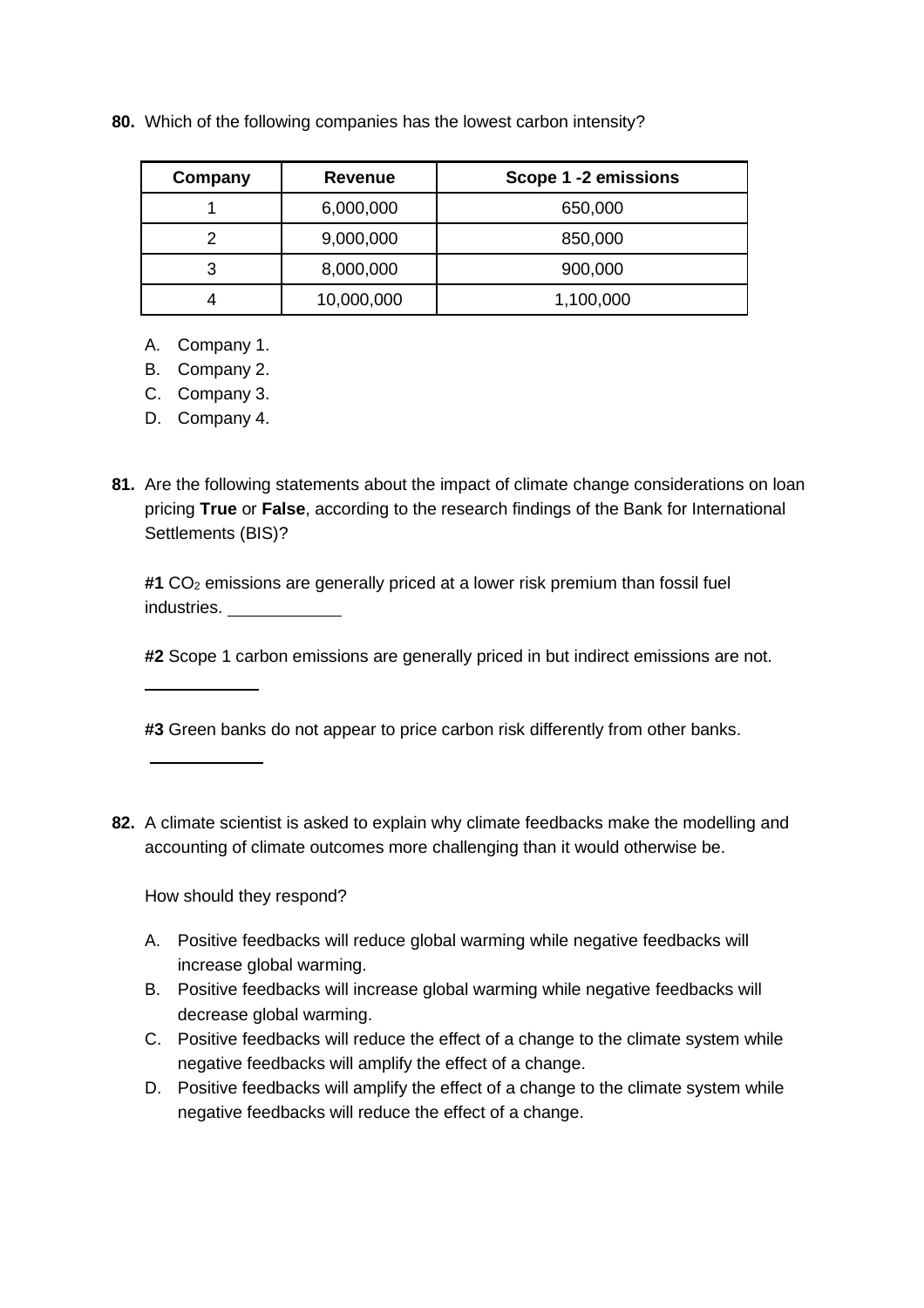**83.** Are the following statements related to embodied carbon associated with real estate **True** or **False**?

**#1** There is no single standardised approach for measuring embodied carbon.

**#2** The World Green Building Council does not currently require embodied carbon to be included in net zero commitments.

**84.** Which of the following are recognised limitations of managing direct investment in infrastructure?

(Select all that apply)

- A. There is a complex, multi-stakeholder environment.
- B. It is difficult for investors to take an active role in their investments.
- C. There is relatively little available data and reporting requirements are less stringent than for public companies.
- D. The physical nature of infrastructure assets and their long-term nature makes them highly exposed to both transition and physical risk.
- **85.** Khalid is a data modeller for VD Asset Management. He has been asked to construct a Discounted Cash Flow (DCF) framework for climate scenario analysis for his equity department.

Khalid provided his initial template for adjustments to the income statement in a table below:

|                               |                        | Company A |
|-------------------------------|------------------------|-----------|
| Scope 1 and 2 GHG emissions   | $M$ tCO <sub>2</sub> e | 81        |
| <b>Estimated carbon price</b> |                        | 55        |
| Carbon cost                   |                        | 3,726     |
| Cost pass through             | %                      | 50%       |
| To add to sales               |                        | 1,863     |
| To add to carbon costs        |                        | 3,726     |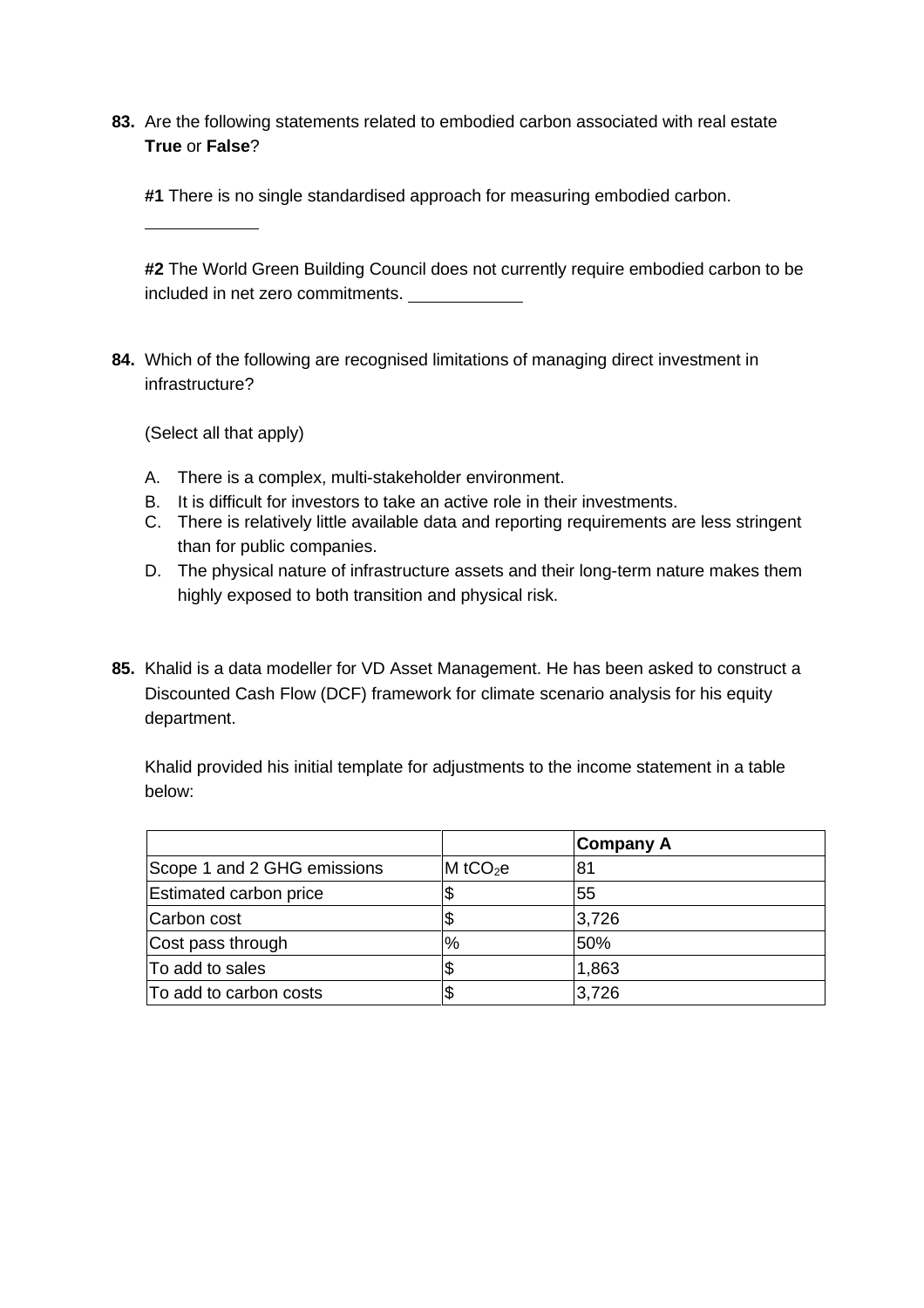How could Khalid improve the quality of his evaluation of the effective carbon price?

(Select all that apply)

- A. Adjust for changes to expected inflation.
- B. Adjust for any free allowances/exemptions.
- C. Adjust for increases/decreases to nominal interest rates.
- D. Adjust for estimated increases/decreases in future allowances.
- **86.** Fiona is a wealthy philanthropist who wants her investment capital to be allocated to companies which are actively working to reduce greenhouse gas emissions. She makes a large investment in a bond issued by an engineering company which intends to use the capital raised to complete development of an innovative new process to capture carbon dioxide from the atmosphere.

Which investment approach has Fiona followed?

- A. Impact investing.
- B. Best in class investing.
- C. Thematic investing.
- D. Exclusion investing.
- **87.** Which region does **not** have a stewardship code that addresses ESG or climate (as of 2021)?
	- A. Europe.
	- B. Japan.
	- C. United Kingdom.
	- D. United States.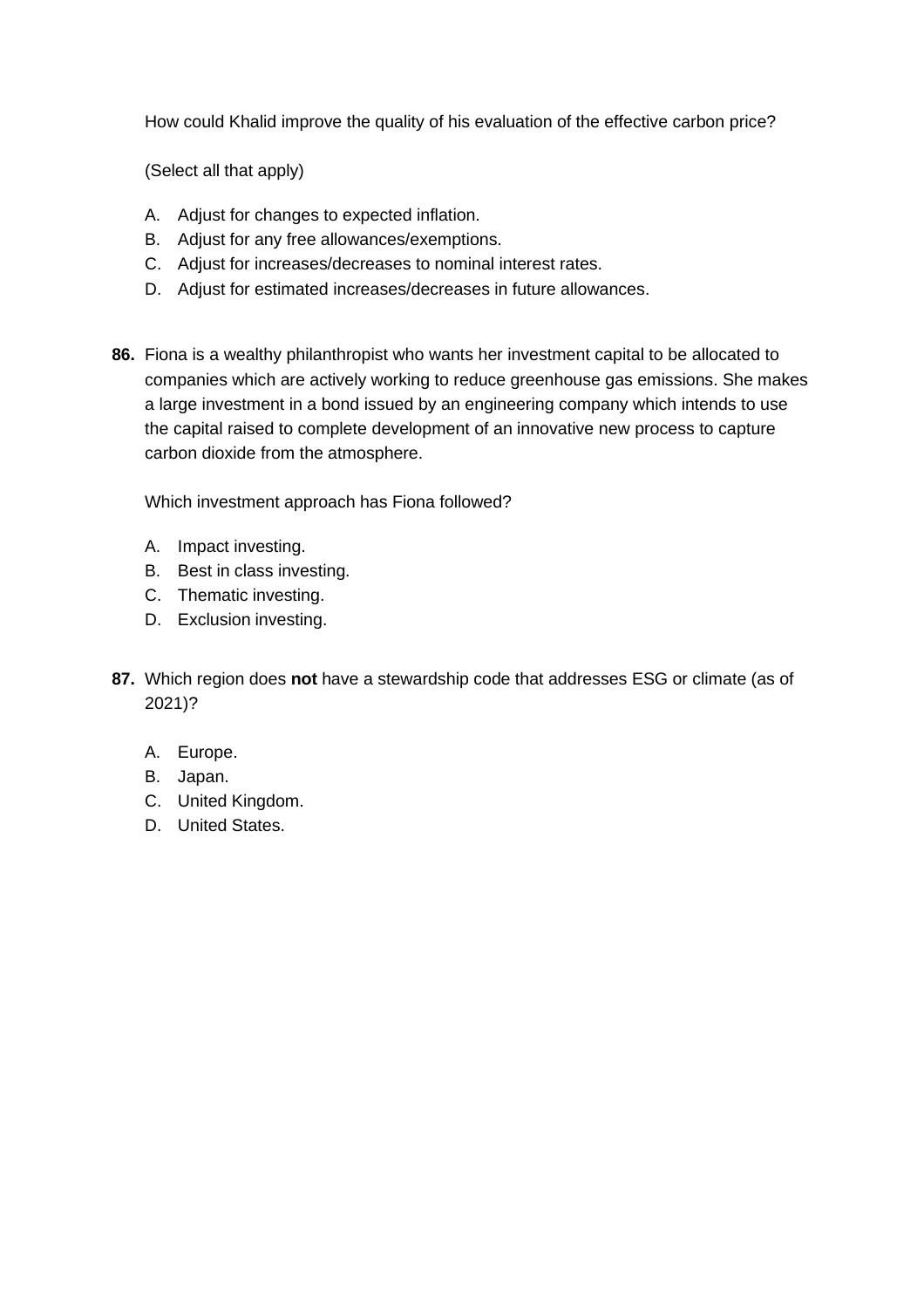**88.** Drag and drop, into the relevant column, those measures which represent **engineered solutions** and those which represent **nature based solutions** to adapting grey infrastructure to the risk of extreme urban heat events.

|                                                                        | <b>Engineered solutions</b> | <b>Nature based</b><br>solutions |
|------------------------------------------------------------------------|-----------------------------|----------------------------------|
| Retrofitting air<br>conditioning in public<br>transport stations       |                             |                                  |
| Building green roofs on<br>top of state-owned<br>schools               |                             |                                  |
| Using wider canopies on<br>shops to shade<br>residential streets       |                             |                                  |
| Planting additional trees<br>alongside train tracks<br>and major roads |                             |                                  |

- **89.** According to the Investment Consultants Sustainability Working Group (ICSWG) *Guide for assessing climate competency of investment consultants*, which of the following is one of the categories where investment consultants should have competence in relation to climate change and against which their clients should hold them to account?
	- A. Thought leadership and policy advocacy.
	- B. Strength of opinion on climate change urgency.
	- C. Knowledge of climate analytics product providers' capabilities.
	- D. Assessment of investee companies and engagement with them.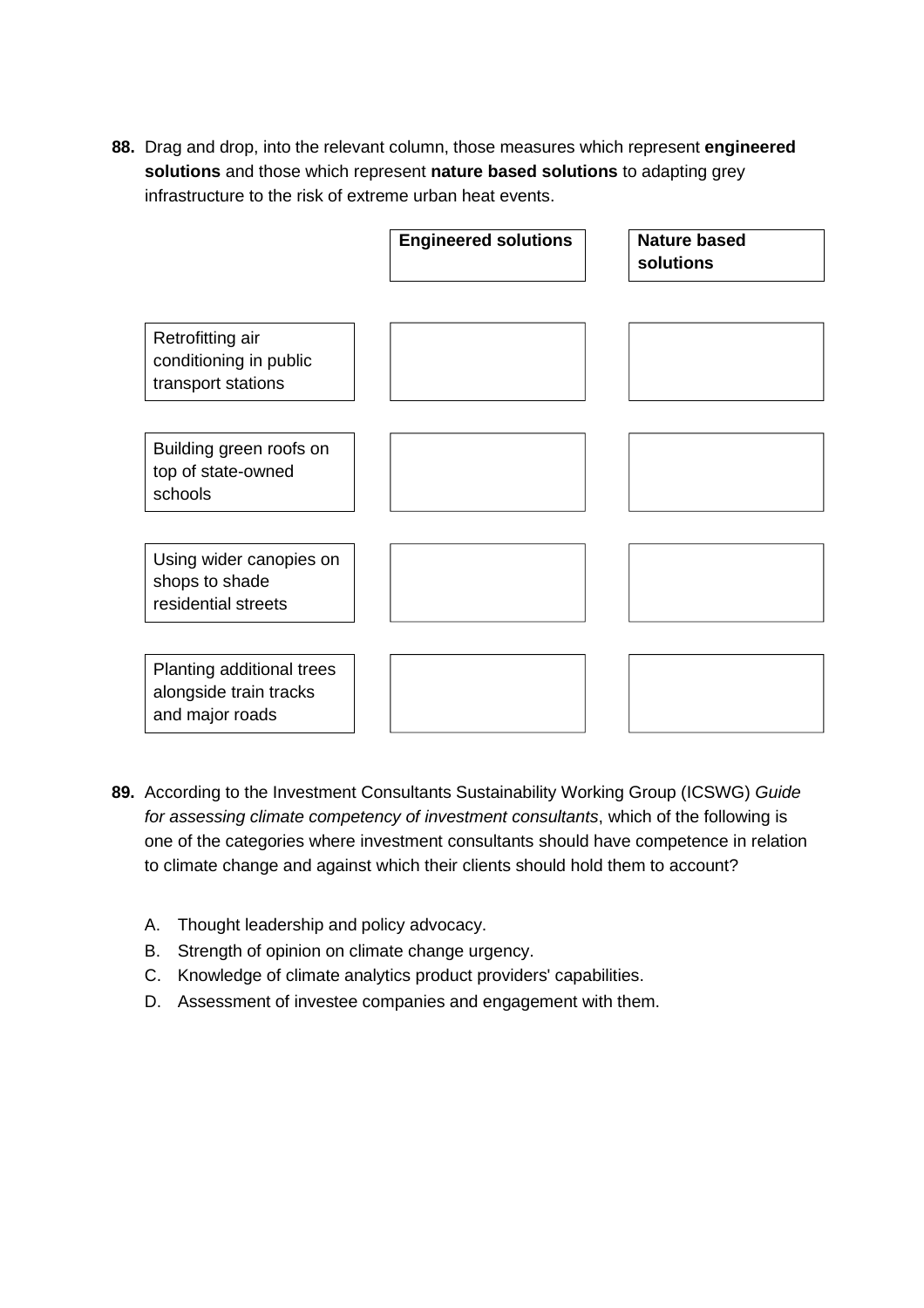**90.** Min-jun is part of a working group that is constructing an impact fund for Green World Fund Management. As part of the screening for the fund, Min-jun has been asked to recommend sector weightings, based on the potential for the largest  $GtCO<sub>2</sub>e$  reductions by 2050.

Based on the findings of the Drawdown Project 2020, to which sector should Min-jun apply the **largest** weight?

- A. Buildings.
- B. Industry.
- C. Food, Agriculture & Land Use.
- D. Transportation.

# *Several questions are associated with the following case study. The material given in the case study will not change.*

Stephanie manages a buy-and-hold fund, Diversified Real Estate (DRE), which invests in asset Real Estate Investment Trusts (REITs). She is assessing the performance of two REIT holdings. The fund has recently made a commitment to contribute to climate change mitigation by reducing its climate change footprint to a weighted average carbon intensity (WACI) of 35 tCO<sub>2</sub>e/ $\epsilon$  million revenue in 15 years.

**Hotel REIT** owns resorts in the Caribbean and has developed climate resilience plans, including back-up power, alternate supply chains, transportation, etc. This REIT is making efforts to reduce its GHG footprint especially to boost the resilience of the properties. For example, installing solar power also makes the resorts self-sufficient, while grey rain water systems can reduce the reliance on municipal water supply and reduce costs.

**Office REIT** owns Class A office buildings in the central business areas of a large European city. This REIT's climate strategy is two-fold. First, using green leases it attracts like-minded tenants concerned about climate change mitigation. Second, by instituting consistent climate change policies, climate-relevant information is taken into account in strategic and business decisions.

| <b>REIT</b> | <b>Floor</b> | <b>GHG emissions intensity</b><br>$_1$ Area (m <sup>2</sup> ) (kg CO <sub>2</sub> e/m <sup>2</sup> ) | Revenue<br>$(E$ million) | <b>Portfolio</b><br>weight |
|-------------|--------------|------------------------------------------------------------------------------------------------------|--------------------------|----------------------------|
| Hotel REIT  | 6.000        | 1.250                                                                                                | 20                       | 50%                        |
| Office REIT | 20,000       | 8,000                                                                                                | 50                       | 50%                        |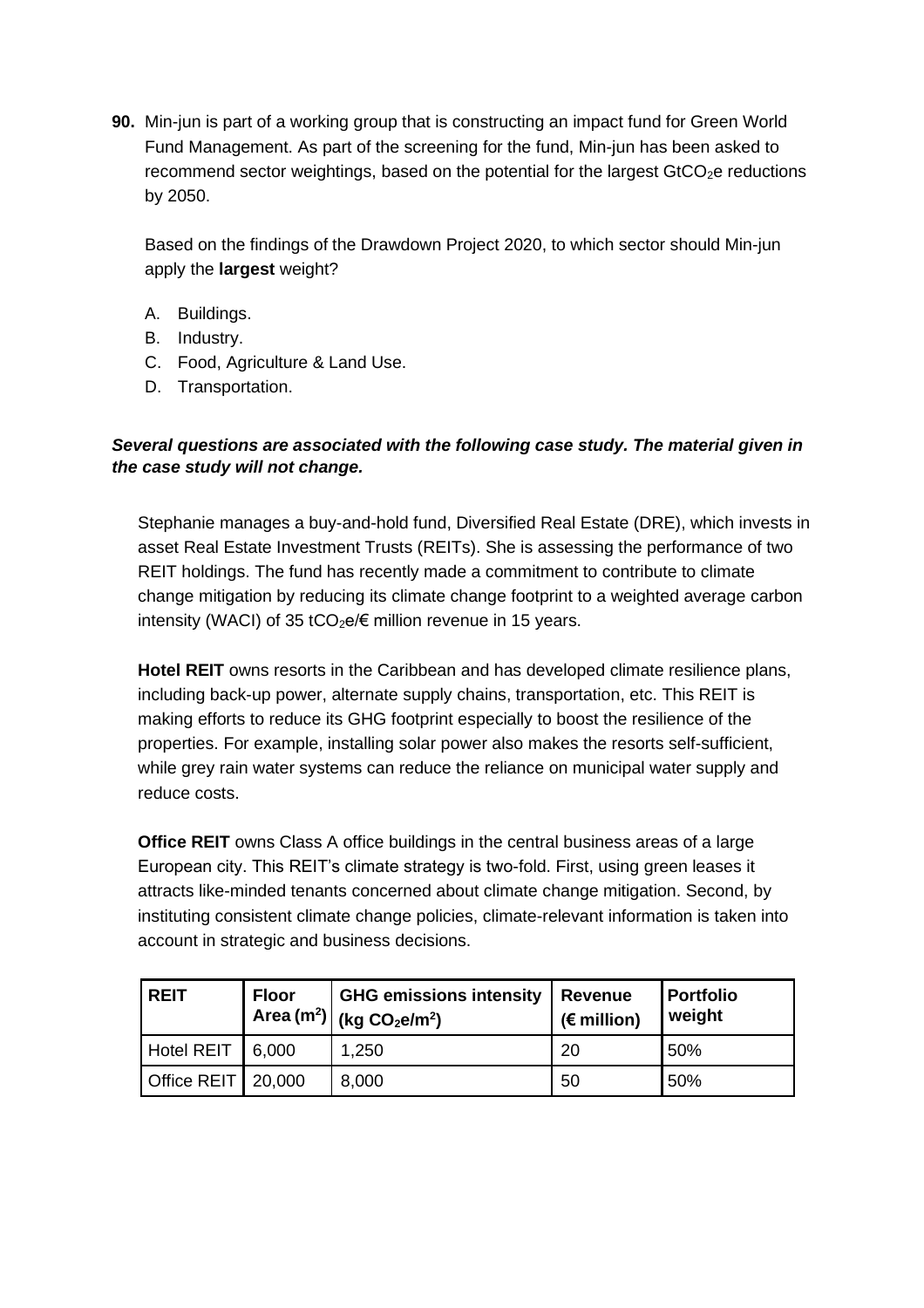- **91.** What information is most likely to be helpful for Stephanie in assessing risk exposure of the two REITs?
	- A. Climate scenarios of physical climate impacts such as storm frequency, precipitation, and sea level rise will help Stephanie assess the regional exposure to physical risk.
	- B. Climate-related policy changes to building codes, carbon taxes, and transportation modes will help Stephanie understand potential future increases in operational and capital costs.
	- C. Climate change policies of the REIT managers as they pertain to asset management and asset acquisition to help Stephanie have comfort they are climate-aware.
	- D. Portfolio weighted average carbon intensity to show Stephanie that the fund managers are actively monitoring the emissions of the REITs.
- **92.** The Hotel REIT has a target intensity of 110 kg CO<sub>2</sub>/m<sup>2</sup> euro in 15 years. The Office REIT has a target of 100 kg  $CO<sub>2</sub>/m<sup>2</sup>$  in 15 years.

Assuming they both meet their target, what should Stephanie do so that DRE meets its carbon intensity target?

- A. Nothing. The DRE fund's WACI in 15 years will be close enough.
- B. Invest in another asset for the fund with a carbon intensity of 30 tCO<sub>2</sub>e/ $\epsilon$ million revenue such that the fund proportions are Hotel REIT : Office REIT : New REIT = 45% : 45% : 10%.
- C. Sell some of their stake in the Office REIT and increase their stake in the Hotel REIT so that it is a 25:75 split, Office REIT and Hotel REIT, respectively.
- D. Sell some of their stake in the Hotel REIT and increase their stake in the Office REIT so that it is a 25:75 split, Hotel REIT and Office REIT, respectively.
- **93.** What information would be **most helpful** for Stephanie to improve her climate risk scenario analysis to take into account the geographic location of the REIT assets?

- A. Consistent and complete measures of embodied carbon for each local area and the REIT assets.
- B. Information on local climate resilience and the level of use of low-carbon building technology.
- C. Local electricity and heat emission factors to improve the quality of the GHG metrics.
- D. Whether the REITs intend to pursue local green certifications for their assets that include climate change performance tracking and/or targets.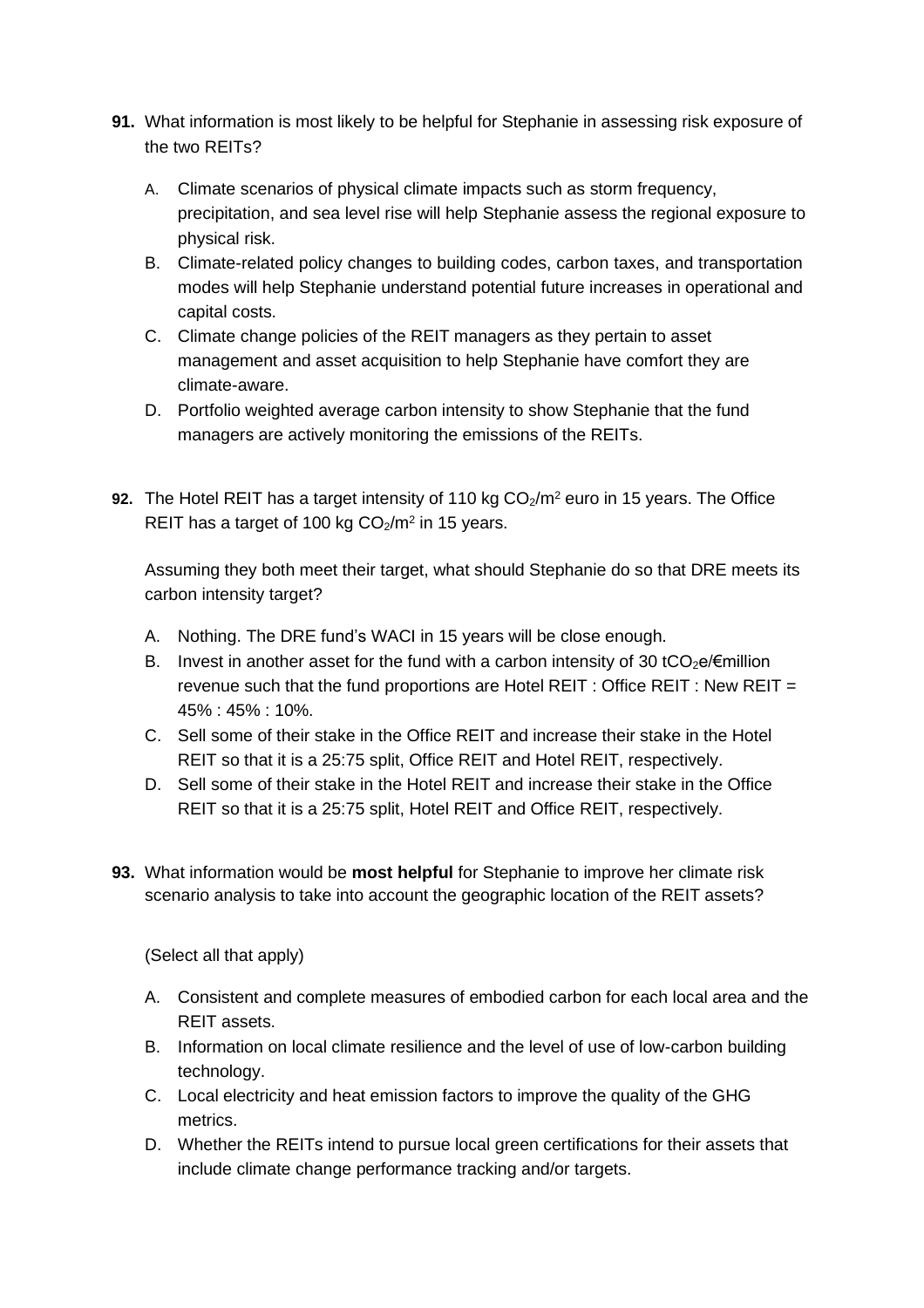- **94.** Which of these represents the economic expense to society of an additional tonne of carbon in the atmosphere?
	- A. The internal carbon price.
	- B. The social cost of carbon.
	- C. The carbon offset cost.
	- D. The shadow price of carbon.
- **95.** Xavier is working for a family office which has recently committed to align its investment policies with the Paris Agreement. The Chief Investment Officer has asked Xavier to evaluate direct and indirect approaches to influencing climate policy.

Which of the following is considered a **direct** approach?

(Select all that apply)

- A. Donation to Greenpeace.
- B. Donation to the Green Party in Germany.
- C. Membership to the Global Investor Coalition on Climate Change.
- D. Provision of infrastructure finance through a public-private partnership.
- **96.** Under the Paris Agreement, who is responsible for determining the level of each Nationally Determined Contribution (NDC)?
	- A. Individual countries.
	- B. Developed countries.
	- C. The Intergovernmental Panel on Climate Change (IPCC).
	- D. The United Nations Framework Convention on Climate Change (UNFCCC).
- **97.** A government official with responsibilities for climate change says that the high number of fossil fuel powered cars used in cities is the primary cause of the urban heat island effect for city dwellers. The official says that switching from cars with internal combustion engines to electric vehicles would have a co-benefit of reducing cardiovascular health issues.

Which of the statements made by the government official are **True / False**?

The statement about the urban heat island effect is \_\_\_\_\_\_\_\_\_\_\_\_\_\_\_\_ and the statement about the co-benefits of switching to electric vehicles is .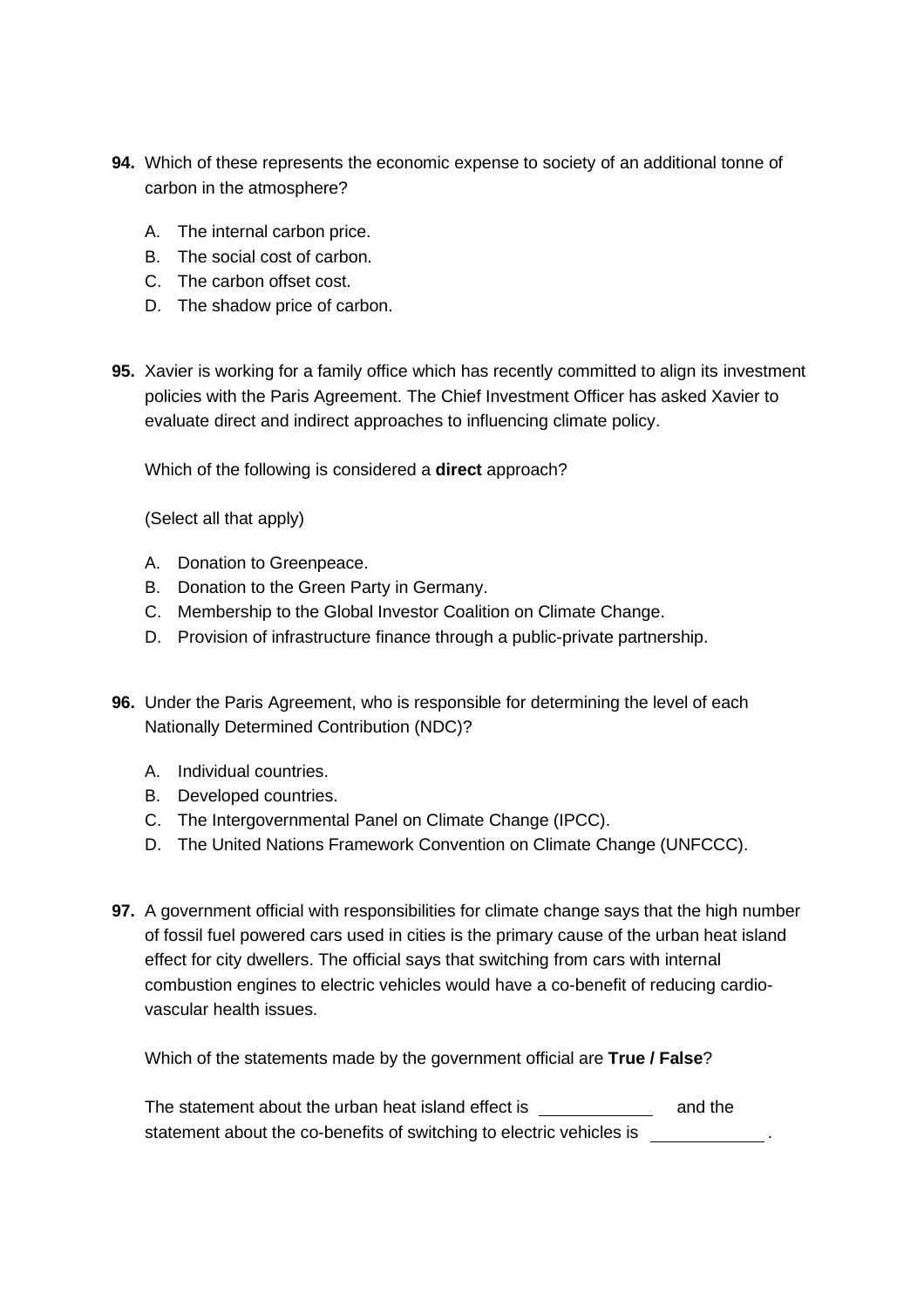**98.** Using drag and drop, please indicate the key features of grey hydrogen, blue hydrogen and green hydrogen.

|                                        | <b>Grey</b> | <b>Blue</b> | Green |
|----------------------------------------|-------------|-------------|-------|
|                                        |             |             |       |
| Adds carbon capture                    |             |             |       |
|                                        |             |             |       |
| Produced by steam methane<br>reforming |             |             |       |
| Uses zero carbon electricity           |             |             |       |
|                                        |             |             |       |
| Is the cheapest to produce             |             |             |       |
|                                        |             |             |       |
| Has significant exposure to            |             |             |       |
| transition risk                        |             |             |       |

**99.** The underlying principles of a circular economy are

(Select all that apply)

- A. Keep materials in use.
- B. Regenerate natural systems.
- C. Design out waste and pollution.
- D. Stimulate demand for recycled products.
- **100.**An analyst is creating a Discounted Cash Flow (DCF) model to use for climate scenario analysis. How should she incorporate abatement technology considerations in her free cash flow modelling?

- A. Adjust tax charge for abatement technologies.
- B. Adjust working capital for abatement technologies.
- C. Adjust for increase in Research & Development (R&D) for abatement technologies.
- D. Adjust for capital expenditure for abatement technologies.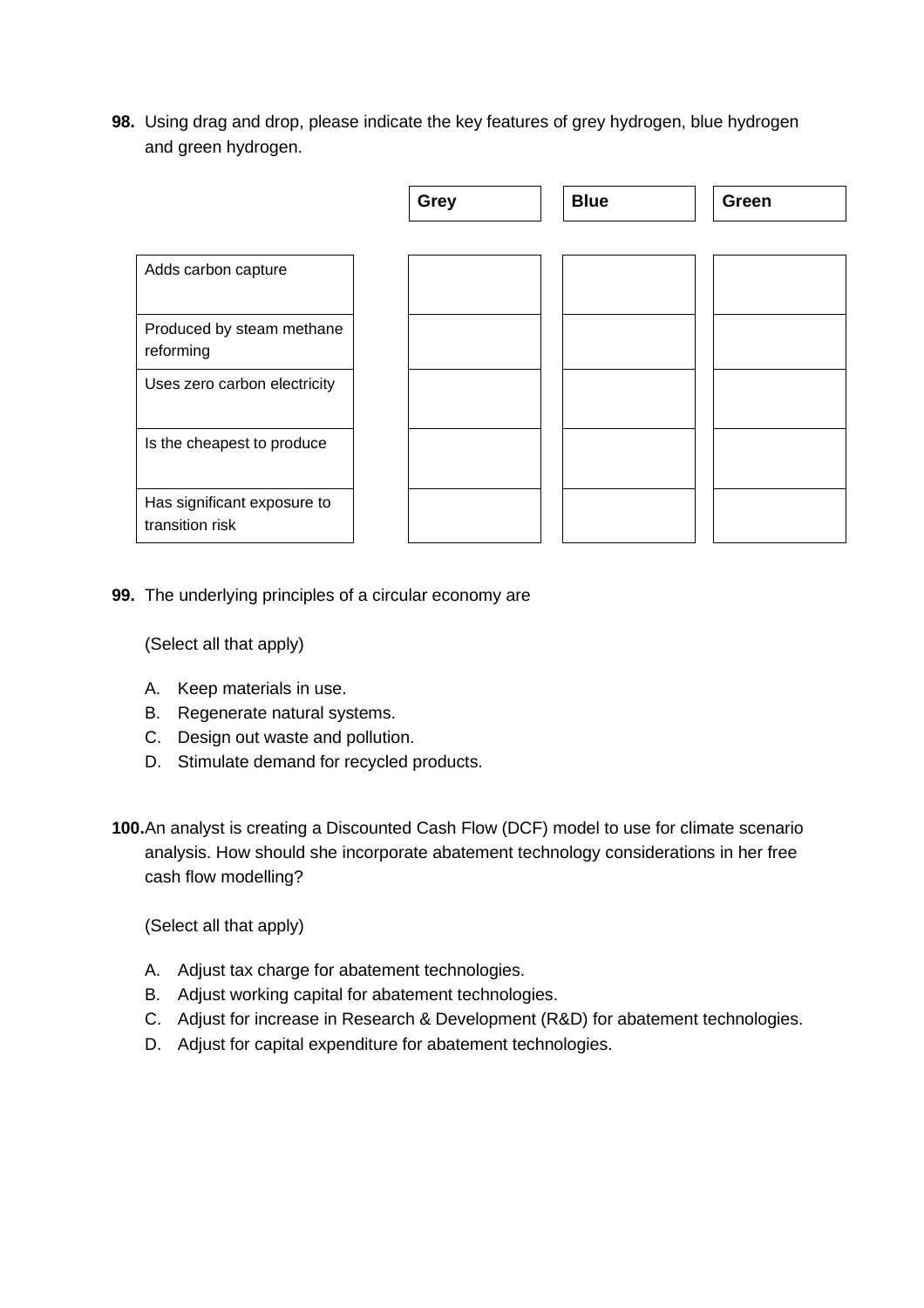# **SPECIMEN PAPER: ANSWERS**

| <b>Sequence</b><br><b>Number</b> | Learning<br><b>Outcome</b> | <b>Correct Answer</b>                       |
|----------------------------------|----------------------------|---------------------------------------------|
| 1                                | 2.1.2                      | B                                           |
| $\mathbf 2$                      | 2.2.4                      | D                                           |
| $\mathbf 3$                      | 1.1.1                      | $\mathbf c$                                 |
| $\overline{\mathbf{4}}$          | 1.1.5                      | B                                           |
| 5                                | 2.1.3                      | D                                           |
| $6\phantom{a}$                   | 8.3.1                      | (1) False; (2) False; (3) True              |
| $\overline{7}$                   | 2.2.1                      | $\mathbf C$                                 |
| 8                                | 2.1.2                      | D                                           |
| 9                                | 6.1.1                      | B                                           |
| 10                               | 6.2.1                      | <b>B, C, D</b>                              |
| 11                               | 6.2.1                      | $\mathbf C$                                 |
| 12                               | 6.2.3                      | B                                           |
| 13                               | 1.1.2                      | D                                           |
| 14                               | 9.1.3                      | D                                           |
| 15                               | 9.1.3                      | C, D                                        |
| 16                               | 8.3.3                      | D                                           |
| 17                               | 9.2.2                      | $\mathbf C$                                 |
| 18                               | 5.1.7                      | 155.88 £/tCO2e                              |
| 19                               | 5.1.4                      | 311.11 tCO <sub>2</sub> e/£million revenue  |
| 20                               | 5.1.4                      | 566.67 tCO <sub>2</sub> e /£million revenue |
| 21                               | 9.2.2                      | В                                           |
| 22                               | 9.1.2                      | <b>B, C, D</b>                              |
| 23                               | 9.2.1                      | B                                           |
| 24                               | 9.1.3                      | D                                           |
| 25                               | 2.1.1                      | D                                           |
| 26                               | 5.2.1                      | $\mathbf C$                                 |
| 27                               | 3.2.4                      | $\mathbf c$                                 |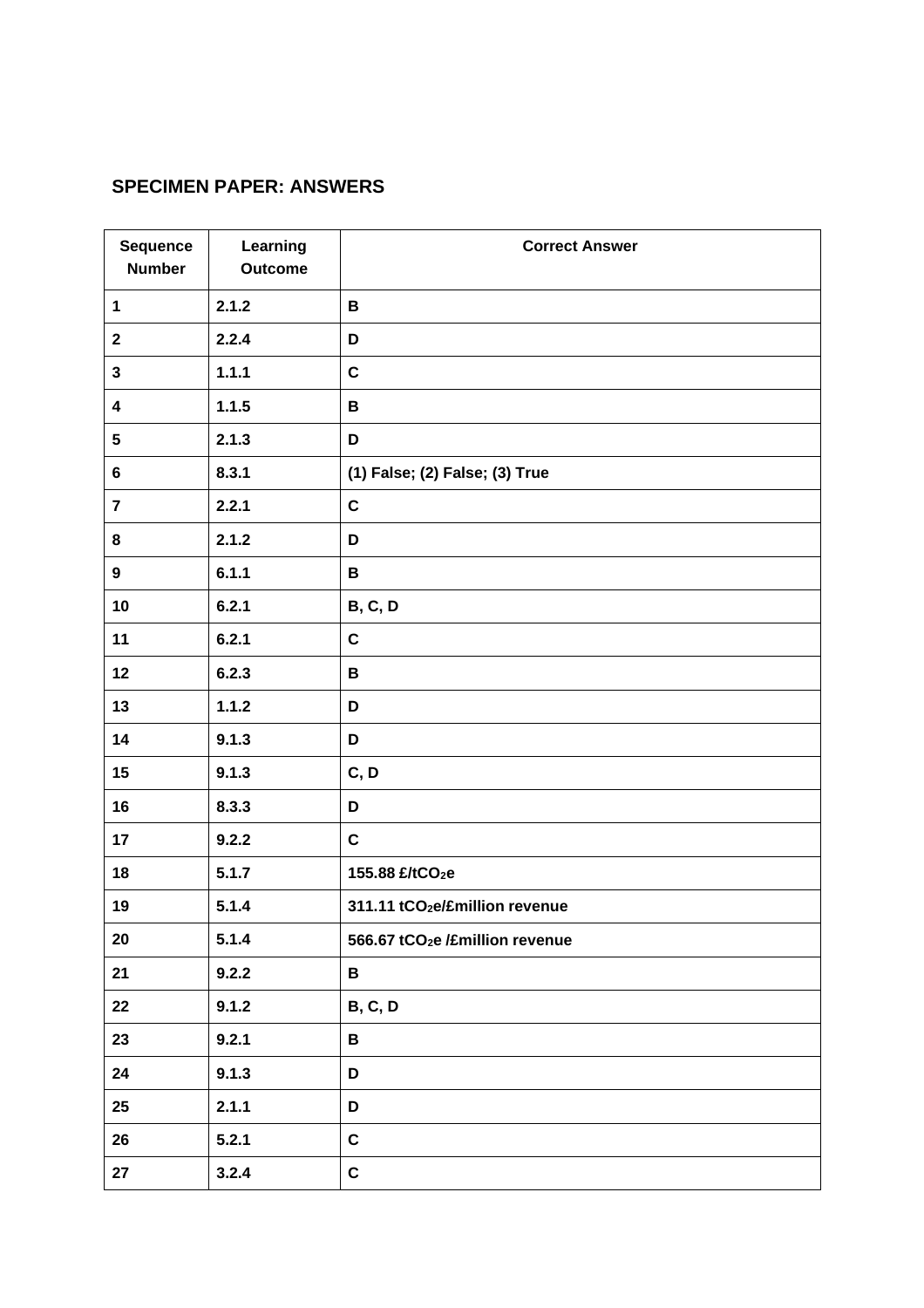| 28 | 5.1.6  | D                                                                                                 |
|----|--------|---------------------------------------------------------------------------------------------------|
| 29 | 5.1.8  | B                                                                                                 |
| 30 | 5.1.9  | $\mathbf c$                                                                                       |
| 31 | 4.2.1  | D                                                                                                 |
| 32 | 4.3.4  | <b>Resilience of the project</b><br>Case 1 and Case 2<br>Resilience through the project<br>Case 3 |
| 33 | 5.2.2  | D                                                                                                 |
| 34 | 5.2.5  | $\mathbf C$                                                                                       |
| 35 | 5.2.6  | $\mathbf c$                                                                                       |
| 36 | 3.1.5  | $\mathbf c$                                                                                       |
| 37 | 5.2.7  | D                                                                                                 |
| 38 | 5.1.1  | В                                                                                                 |
| 39 | 10.1.3 | (1) False; (2) True                                                                               |
| 40 | 5.2.4  | A                                                                                                 |
| 41 | 7.1.2  | B                                                                                                 |
| 42 | 7.2.3  | B                                                                                                 |
| 43 | 9.1.3  | $\mathbf c$                                                                                       |
| 44 | 8.4.1  | (1) increase; (2) not change                                                                      |
| 45 | 7.2.2  | $\mathbf C$                                                                                       |
| 46 | 7.1.3  | A, C, D                                                                                           |
| 47 | 7.1.4  | $\pmb{\mathsf{A}}$                                                                                |
| 48 | 7.1.4  | B                                                                                                 |
| 49 | 7.1.5  | D                                                                                                 |
| 50 | 7.2.1  | <b>B, C, D</b>                                                                                    |
| 51 | 7.2.2  | A                                                                                                 |
| 52 | 7.2.2  | A, B, C, D                                                                                        |
| 53 | 7.2.4  | $\mathbf C$                                                                                       |
| 54 | 8.2.2  | B, C                                                                                              |
| 55 | 7.2.6  | A                                                                                                 |
| 56 | 7.2.7  | A, B, D                                                                                           |
| 57 | 3.1.2  | A                                                                                                 |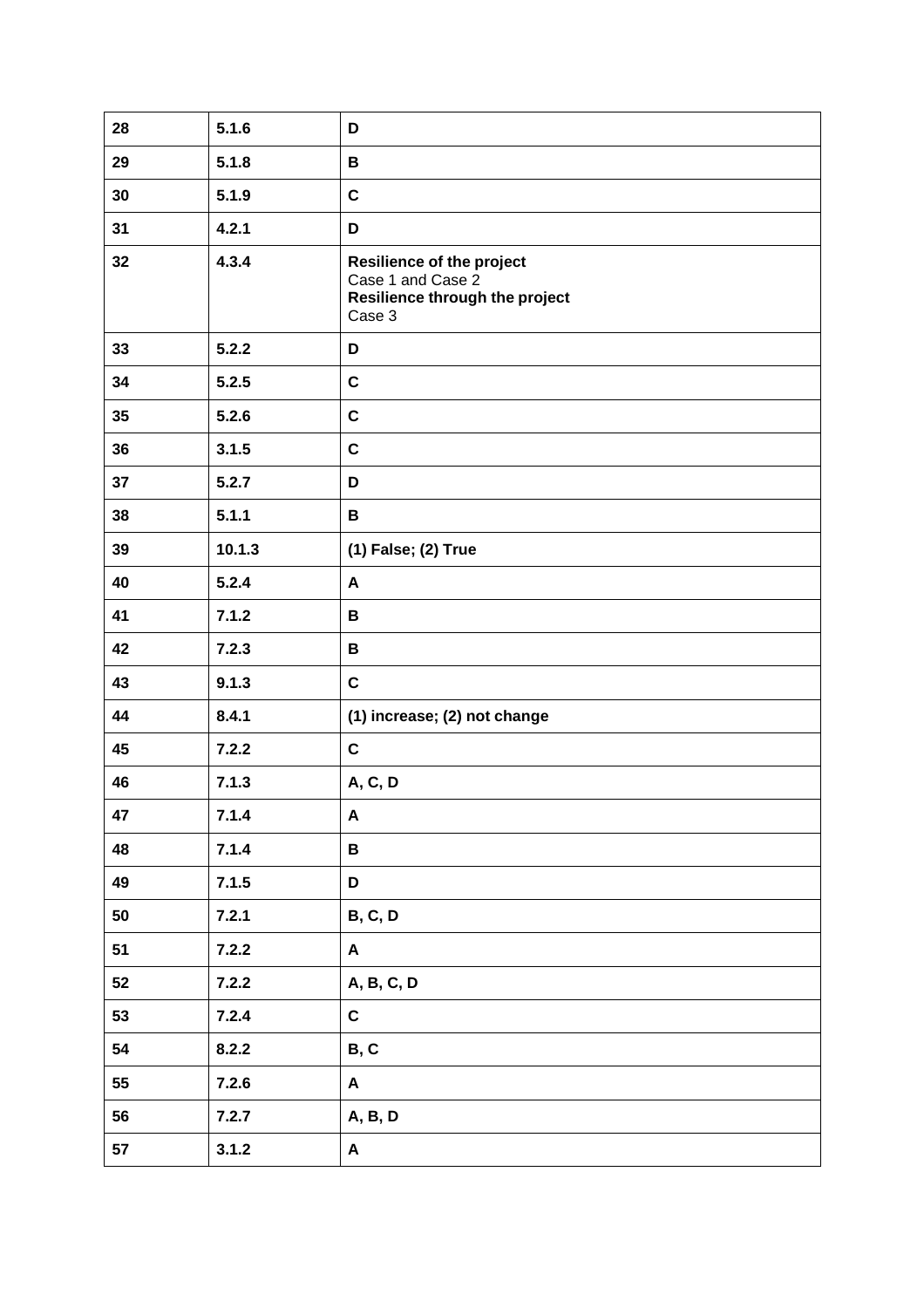| 58 | 3.1.4  | $\mathbf c$                                                                                                                                                            |
|----|--------|------------------------------------------------------------------------------------------------------------------------------------------------------------------------|
| 59 | 3.2.4  | A, B                                                                                                                                                                   |
| 60 | 3.2.1  | В                                                                                                                                                                      |
| 61 | 8.2.1  | A, D                                                                                                                                                                   |
| 62 | 3.2.5  | A                                                                                                                                                                      |
| 63 | 3.2.6  | D                                                                                                                                                                      |
| 64 | 4.2.1  | (1) left; (2) fall; fall                                                                                                                                               |
| 65 | 10.1.4 | $\mathbf c$                                                                                                                                                            |
| 66 | 4.2.2  | $\mathbf c$                                                                                                                                                            |
| 67 | 5.1.4  | B                                                                                                                                                                      |
| 68 | 8.4.3  | $\mathbf c$                                                                                                                                                            |
| 69 | 10.2.1 | D                                                                                                                                                                      |
| 70 | 8.2.2  | В                                                                                                                                                                      |
| 71 | 5.2.6  | D                                                                                                                                                                      |
| 72 | 8.3.1  | Scope 3 carbon emissions for a real estate investment:<br>Refurbishment of assets<br><b>Building construction</b><br>Energy for operational use procured by the tenant |
| 73 | 3.2.4  | B                                                                                                                                                                      |
| 74 | 9.3.2  | $\mathbf c$                                                                                                                                                            |
| 75 | 7.1.2  | B                                                                                                                                                                      |
| 76 | 3.1.1  | (1) False; (2) True                                                                                                                                                    |
| 77 | 4.1.2  | <b>B, C, D</b>                                                                                                                                                         |
| 78 | 4.3.1  | 3 Target Areas:<br>Early warning systems<br>Improved dryland agriculture crop production<br>Water source resilience                                                    |
| 79 | 8.1.2  | A, B, C, D                                                                                                                                                             |
| 80 | 8.2.3  | B                                                                                                                                                                      |
| 81 | 8.2.5  | (1) False; (2) True; (3) True                                                                                                                                          |
| 82 | 2.1.3  | D                                                                                                                                                                      |
| 83 | 8.3.2  | (1) True; (2) True                                                                                                                                                     |
| 84 | 8.4.2  | A, C, D                                                                                                                                                                |
| 85 | 7.1.5  | B, D                                                                                                                                                                   |
| 86 | 1.1.4  | A                                                                                                                                                                      |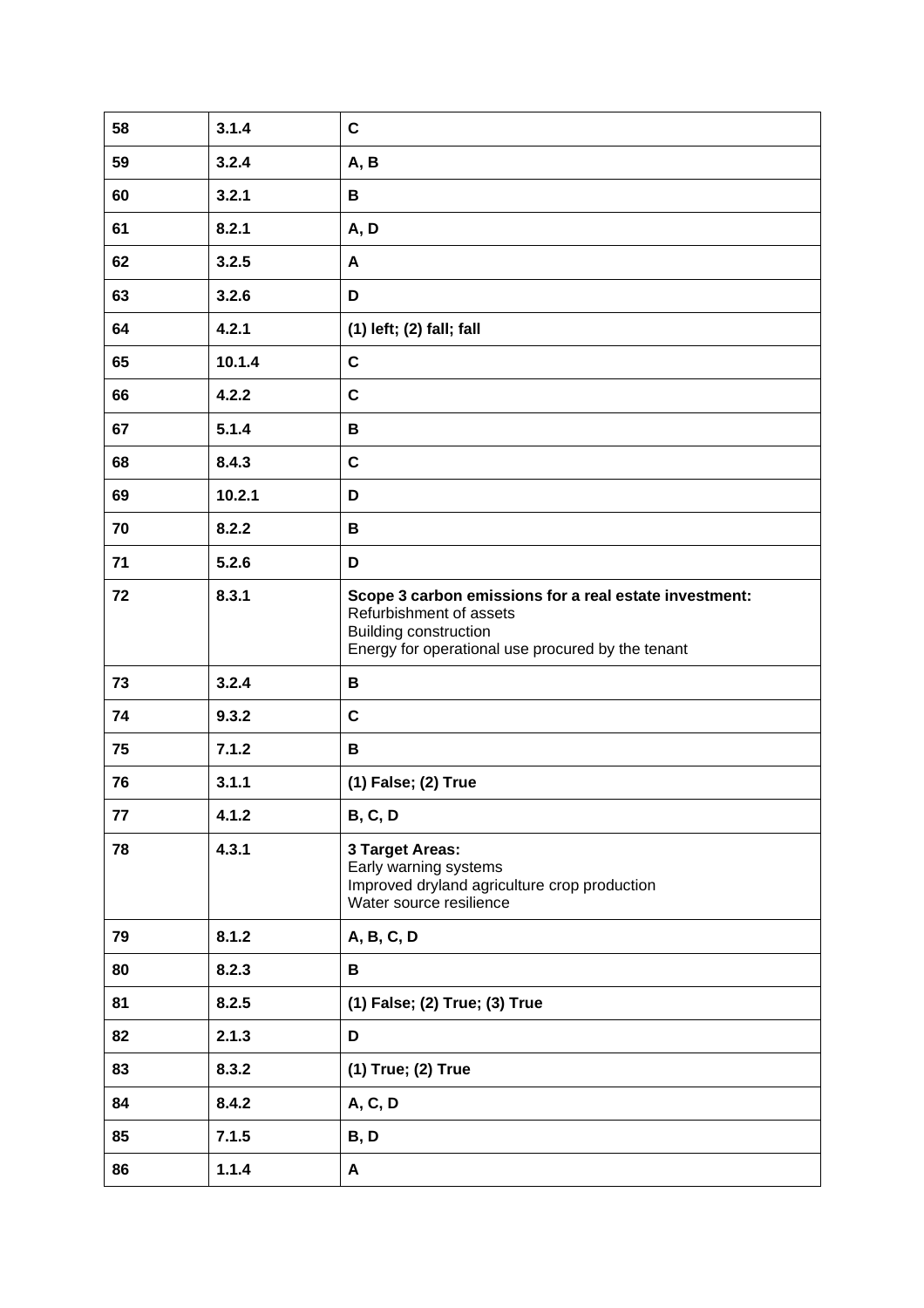| 87  | 6.1.1  | D                                                                                                                                                                                                                                                                                                                    |
|-----|--------|----------------------------------------------------------------------------------------------------------------------------------------------------------------------------------------------------------------------------------------------------------------------------------------------------------------------|
| 88  | 8.4.3  | <b>Engineered solutions:</b><br>Retrofitting air conditioning in public transport stations<br>Using wider canopies on shops to shade residential streets<br><b>Nature based solutions:</b><br>Building green roofs on top of state-owned schools<br>Planting additional trees alongside train tracks and major roads |
| 89  | 10.1.4 | A                                                                                                                                                                                                                                                                                                                    |
| 90  | 9.3.1  | C                                                                                                                                                                                                                                                                                                                    |
| 91  | 9.3.1  | $\mathbf c$                                                                                                                                                                                                                                                                                                          |
| 92  | 9.3.2  | C                                                                                                                                                                                                                                                                                                                    |
| 93  | 8.3.2  | <b>B, C</b>                                                                                                                                                                                                                                                                                                          |
| 94  | 5.1.6  | В                                                                                                                                                                                                                                                                                                                    |
| 95  | 6.2.3  | B, D                                                                                                                                                                                                                                                                                                                 |
| 96  | 3.1.2  | A                                                                                                                                                                                                                                                                                                                    |
| 97  | 2.2.4  | (1) False; (2) True                                                                                                                                                                                                                                                                                                  |
| 98  | 4.2.2  | Grey: Produced by steam methane reforming; Is the cheapest to<br>produce; Has significant exposure to transition risk<br>Blue: Adds carbon capture; Produced by steam methane<br>reforming; Has significant exposure to transition risk<br>Green: Uses zero carbon electricity                                       |
| 99  | 4.1.2  | A, B, C                                                                                                                                                                                                                                                                                                              |
| 100 | 7.1.5  | C, D                                                                                                                                                                                                                                                                                                                 |

# **ITEM SET RESPONSES: RATIONALE**

# **Question 18: Answer 155.88 £/tCO2e**

Tests internal carbon price calculation (learning outcome 5.1.7)

Total cost of internal initiatives\* = £320,000 + £210,000 = £530,000

\* does not include complying with regulations

Internal carbon price = £530,000 / 3400 tCO2e = **155.88 £/tCO2e**

# **Question 19: Answer 311.11 tCO2e/£million revenue**

Tests portfolio carbon intensity calculation (learning outcome 5.1.4).

Company X portfolio holding =  $£15m/£150m = 10%$ Company Y portfolio holding =  $£13m/£260m = 5%$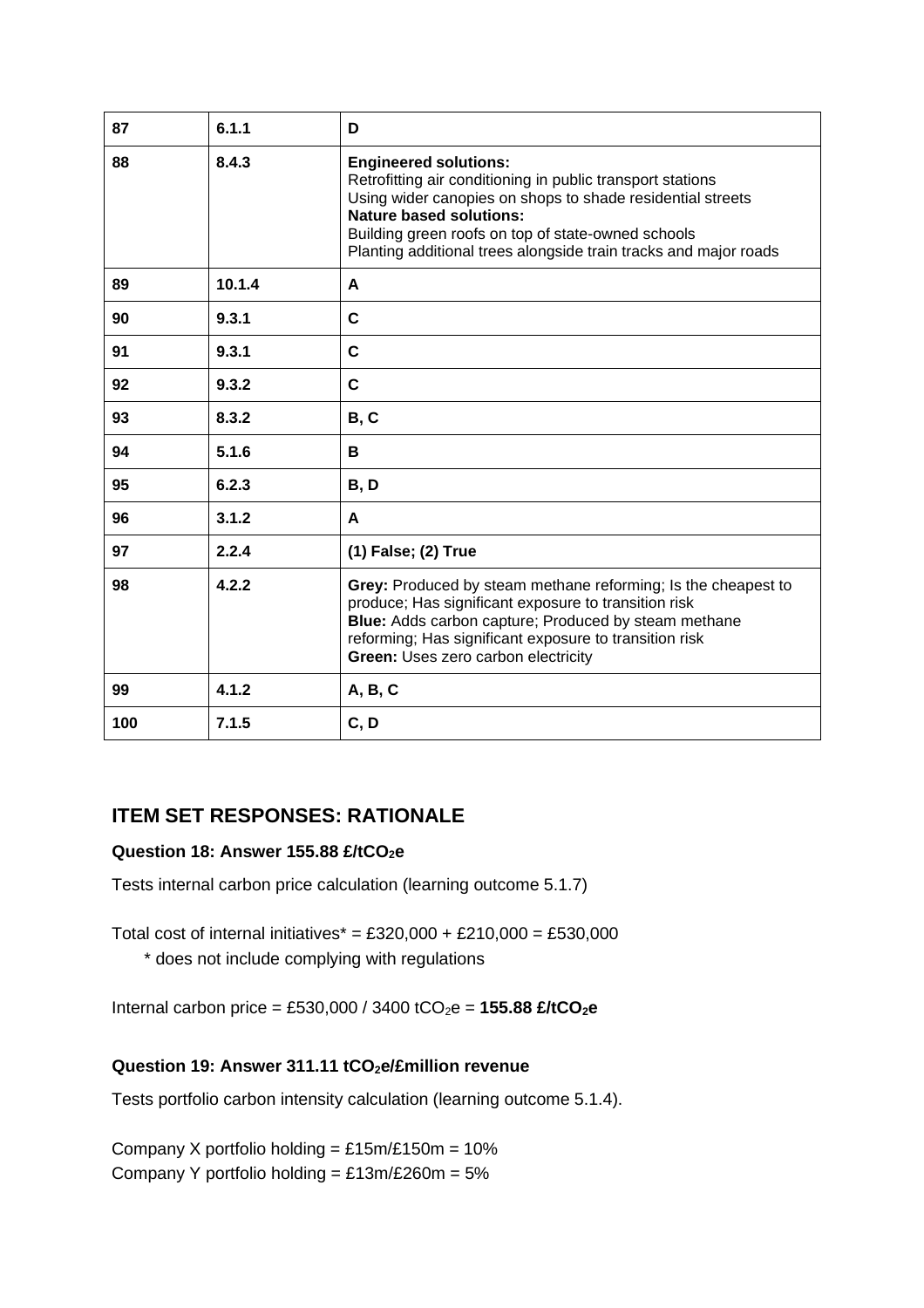Company Z portfolio holding =  $£16m/£160m = 10%$ 

Portfolio carbon intensity =  $(10\% \times 2,800 \text{ tCO}_2\text{e} + 5\% \times 3,400 \text{ tCO}_2\text{e} + 10\% \times 3,900)$  /  $(10\%$ x £12m + 5% x £6m + 10% x £12m) = 840 tCO2e / £2.7m = **311.11 tCO2e/£million revenue**

#### **Question 20: Answer 566.67 tCO2e /£million revenue**

Tests company carbon intensity calculation (learning outcome 5.1.4).

Company X Carbon intensity (2,800 tCO<sub>2</sub>e /£12m) = 233.33 tCO<sub>2</sub>e /£million revenue Company Y Carbon intensity (3,400 tCO2e /£6m) = **566.67 tCO2e /£million revenue** Company Z Carbon intensity (3,900 tCO<sub>2</sub>e /£12m) = 325 tCO<sub>2</sub>e /£million revenue

#### **Question 40: Answer A**

• Tests temperature alignment analysis (learning outcome 5.2.4):

1. *Assume the company-level overshoot applies to all companies. This is the method of least utility. Increase the temperature associated with the chosen global carbon budget by the same proportion, e.g. a 10% company level overshoot of a 2°C aligned sectorlevel carbon budget would mean a global temperature increase of 10% above 2°C, i.e. PTA = 2.2°C. This method can also be applied to portfolios by replacing the company over/ undershoot with an unweighted average of portfolio company over/undershoots*.

(Extract from learning materials).

The unweighted average of company over/undershoots  $=$  (15%-25%+10%+15%+10%)/5 = 5%. So, the portfolio level PTA = 2 °C \*(1+5%) = 2.10°C.

#### **Question 41: Answer B**

- Tests understanding of EU Taxonomy activities (learning outcome 4.2.2 and specifically table 4.6) and how that is applied to equity and bond assessment of EU Taxonomy alignment (learning outcomes 7.1.2 and 7.2.3, respectively).
- Eligible investments are Emerald & Sage  $(15m) +$  Juniper  $(25m) +$  Olive  $(25m) = 65m$ .
- Activities, which are not aligned / covered in the EU Taxonomy as of 2021, are nuclear energy, natural gas for power generation, and landfill. If it is not clear if an activity is aligned (e.g. courier services could be airmail or long-distance road logistics, noncertified offices) it is assumed that they are not aligned/covered.
- Emerald & Sage, Juniper and Olive are selected because the exposure to a nonaligned/covered activity does not exceed 25%. In the case of Olive, nuclear energy is low carbon, but nuclear waste is a DNSH issue, water recycling is a circular economy activity with mitigation/adaptation benefits, and green hydrogen is produced using electrolysers, with industrial scale electrolysers needed for industrial applications.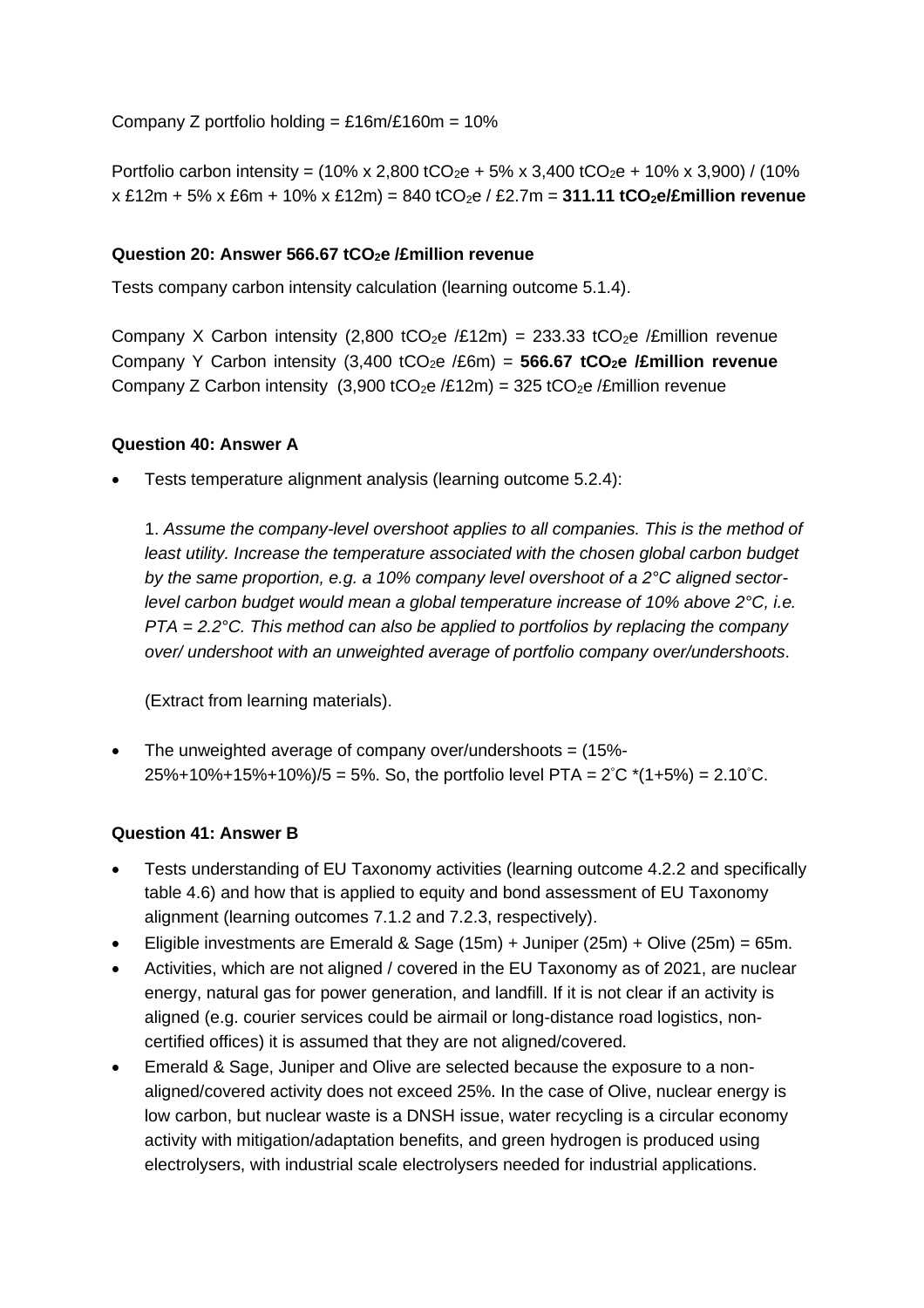• Chartreuse and Lime are not selected as they have over 25% exposure to a nonaligned/covered activity: natural gas for power generation and landfill without gas capture. Sustainable waste management is covered but landfill is not sustainable, unless with gas (methane) capture, and it is unclear if it does, so the assumption should be that it does not.

# **Question 42: Answer B**

- Tests fixed income and green bond assessment (learning outcomes 7.2.1, 7.2.3) and application of EU Taxonomy to a portfolio of assets (learning outcome 7.1.2 applied at portfolio level).
- Weighted average alignment of holdings = 15m at 75% alignment for the SLB + 20m at 85% alignment for the SDG bond + 25m for Juniper at 75% alignment + 25m for Olive at  $75\%$  alignment =  $77.35\%$ .
- The ICMA Green Bond Principles are recommendations on disclosure and reporting, but do not define how to assess if financed assets, projects and activities are ambitious enough, e.g. to meet the goals of the Paris Agreement. The fund's requirement for EU Taxonomy alignment is the relevant driver for the selection as it provides a reference to the activities deemed sustainable and the required level of alignment.

# **Question 43: Answer C**

- Tests the application of the EU Taxonomy to equities and fixed income (learning outcomes 7.1.2 and 7.2.3) as well as investment approaches and using scoring (learning outcome 9.1.3).
- C: Lime's score of 2 is higher than Chartreuse's score of 1.
- A is incorrect as the highest score is Emerald & Sage at 3. B is incorrect as Olive and Chartreuse have the same score. D is incorrect as Juniper's score is 2 and Olive's is 1.

| <b>Issuer</b>  | Taxonomy score   PTA score | <b>Issuer score</b> |
|----------------|----------------------------|---------------------|
| Chartreuse     |                            |                     |
| Emerald & Sage |                            |                     |
| Juniper        |                            |                     |
| Olive          |                            |                     |
| _ime           |                            |                     |

# **Question 44: Answers shown in bold below.**

Barry expects that this new division could (1) **increase** the level of alignment and this will (2) **not change** his inclusion/exclusion decision.

• Tests understanding of the various types of adaptation and resilience measures (learning outcome 4.3.2) and nature based solutions (learning outcome 8.4.1) as well as the fact that the EU Taxonomy includes climate change adaptation as one of its 6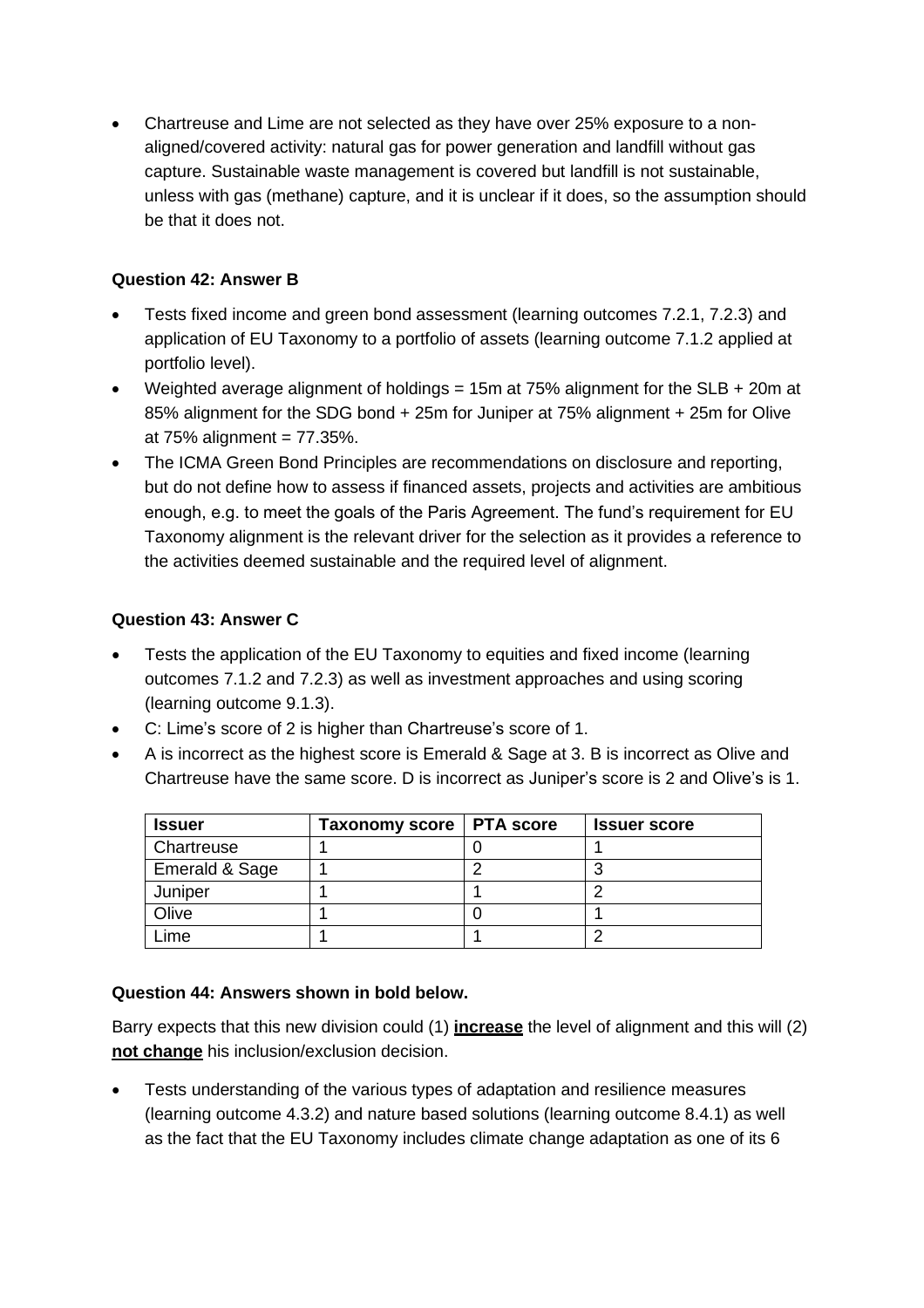environmental objectives (learning outcome 4.2.2). It also tests bond assessment of EU Taxonomy alignment (learning outcome 7.2.3).

• Wetlands can sequester carbon and provide flood protection among other benefits, e.g. natural water filtration, biodiversity and ecosystem protection.

# **Question 66: Answer C**

- Tests learning outcome 4.2.2: assessment of the range of climate change mitigation solutions.
- A, B and D are important, but C is the only option that speaks to the need to reduce Scope 1-3 emissions to achieve net zero.

# **Question 67: Answer B**

- Requires calculation of a carbon metric, WACI, (learning outcome 5.1.4) for infrastructure project (learning outcome 8.4.3) using the investment amounts.
- The percent share that fund will own in each asset is also important as it speaks to the amount of leverage the fund will have on the board of the asset operating company.
- A gives the least control on the board of Asset 2 (25% share), and Asset 2 has the more complicated mitigation plan. Also, the WACI is above the fund's target of 100  $tCO<sub>2</sub>e/$$ revenue.
- B gives a good balance of diversification and control on the board while keeping the portfolio WACI under the target of 100 tCO<sub>2</sub>e/\$revenue: at 98 tCO<sub>2</sub>e/\$revenue. The investment in Asset 1 is significant (60%), which would be beneficial as carbon intensity drops in due course, as a result of the planned energy efficiency upgrades and the installation of on-site renewables power generation. The stake in Asset 2 (35%) meets the minimum holding requirement and should be high enough engage actively in the oversight of the complex climate change plan.
- C satisfies the portfolio WACI and gives decent control on the board for both assets but provides less diversification than B and the holding in Asset 1 is below the minimum holding requirement (30% v 1/3).
- D meets the WACI target but does not provide any diversification.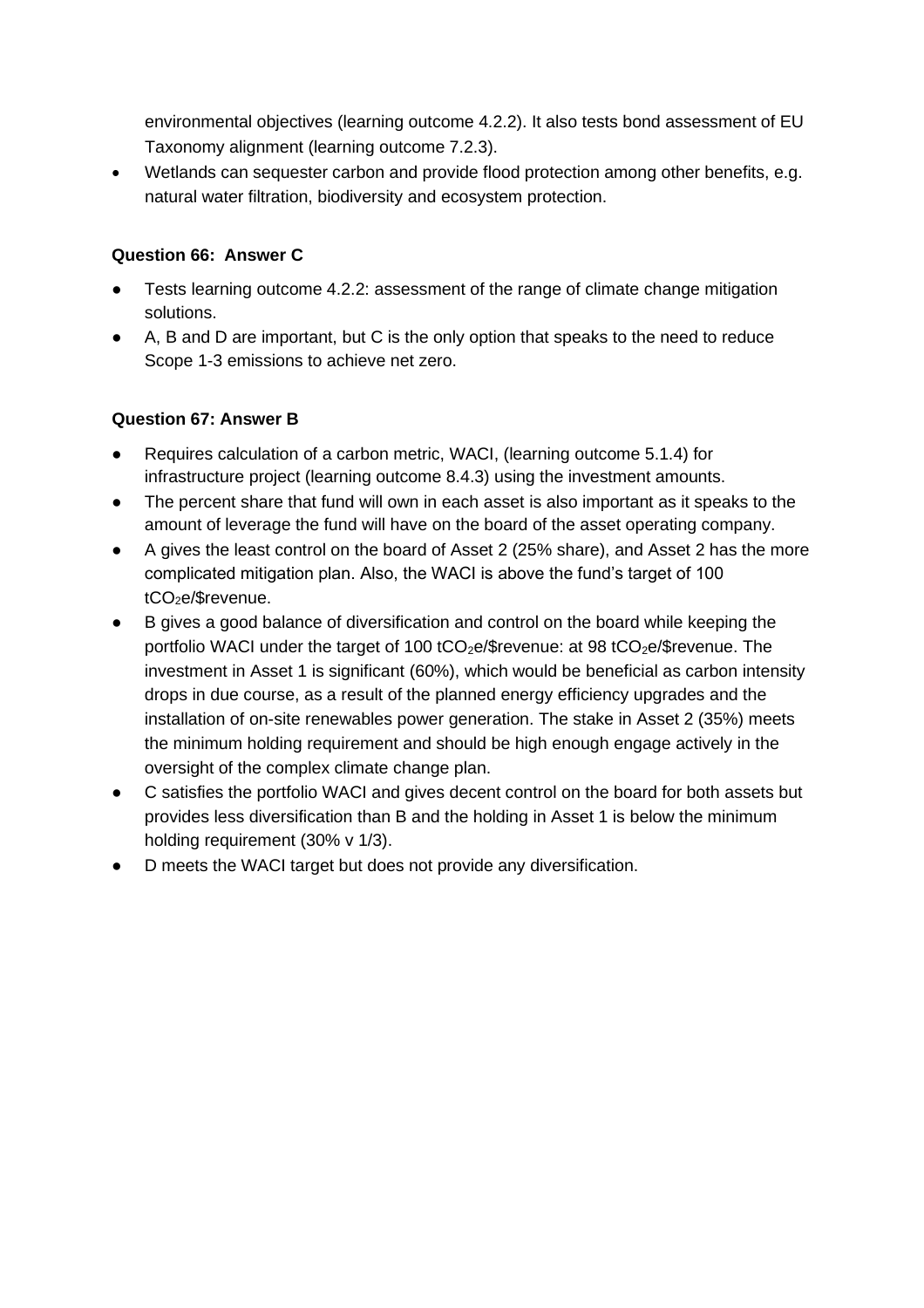|                              | Asset 1 | Asset 2                         | Asset 1             | Asset 2 | <b>Portfolio</b> |
|------------------------------|---------|---------------------------------|---------------------|---------|------------------|
| Value (millions of \$)       | 500     | 2000                            |                     |         | 1000             |
| Carbon intensity             |         |                                 |                     |         |                  |
| (tCO <sub>2</sub> e/revenue) | 140     | 80                              |                     |         |                  |
|                              |         |                                 |                     |         |                  |
|                              |         | <b>Fund equity (millions of</b> | Share of asset held |         |                  |
|                              |         | \$)                             |                     |         | <b>WACI</b>      |
| A                            | 500     | 500                             | 100%                | 25%     | 110              |
| B                            | 300     | 700                             | 60%                 | 35%     | 98               |
| C                            | 150     | 850                             | 30%                 | 42.5%   | 89               |
| D                            | 0       | 1000                            | 0%                  | 100%    | 80               |

# **Question 68: Answer C**

- Tests application of key tools and metrics to direct investment in infrastructure / physical risks (learning outcome 8.4.3).
- C is the only one that includes both relevancy to the specific asset (because physical risks are both local and impact is specific to the type of asset) and provides a technical analysis.
- B and D are both relevant, but incomplete on their own.
- A may or may not provide the detailed information on the physical risk, e.g., likelihood and may only speak to plans put in place so Huang will not be able to judge the adequacy of the plans.

# **Question 91: Answer C**

- Tests analysis of climate-related risks and opportunities by sector and geography (learning outcome 9.3.1). Also tests understanding of real estate analysis and how metrics are applied for property (section 8.3.2).
- The property-related characteristics of the two funds are the sub-sector (resorts versus offices) and geography (Caribbean versus Europe), and both can impact physical and transition risk analysis.
- C covers the understanding and management of both physical and transition risks, includes mitigation and adaptation planning, existing and future assets under management.
- A and B are both correct but incomplete as they identify either only physical or only transition risks.
- D is incomplete as it would only provide historical information.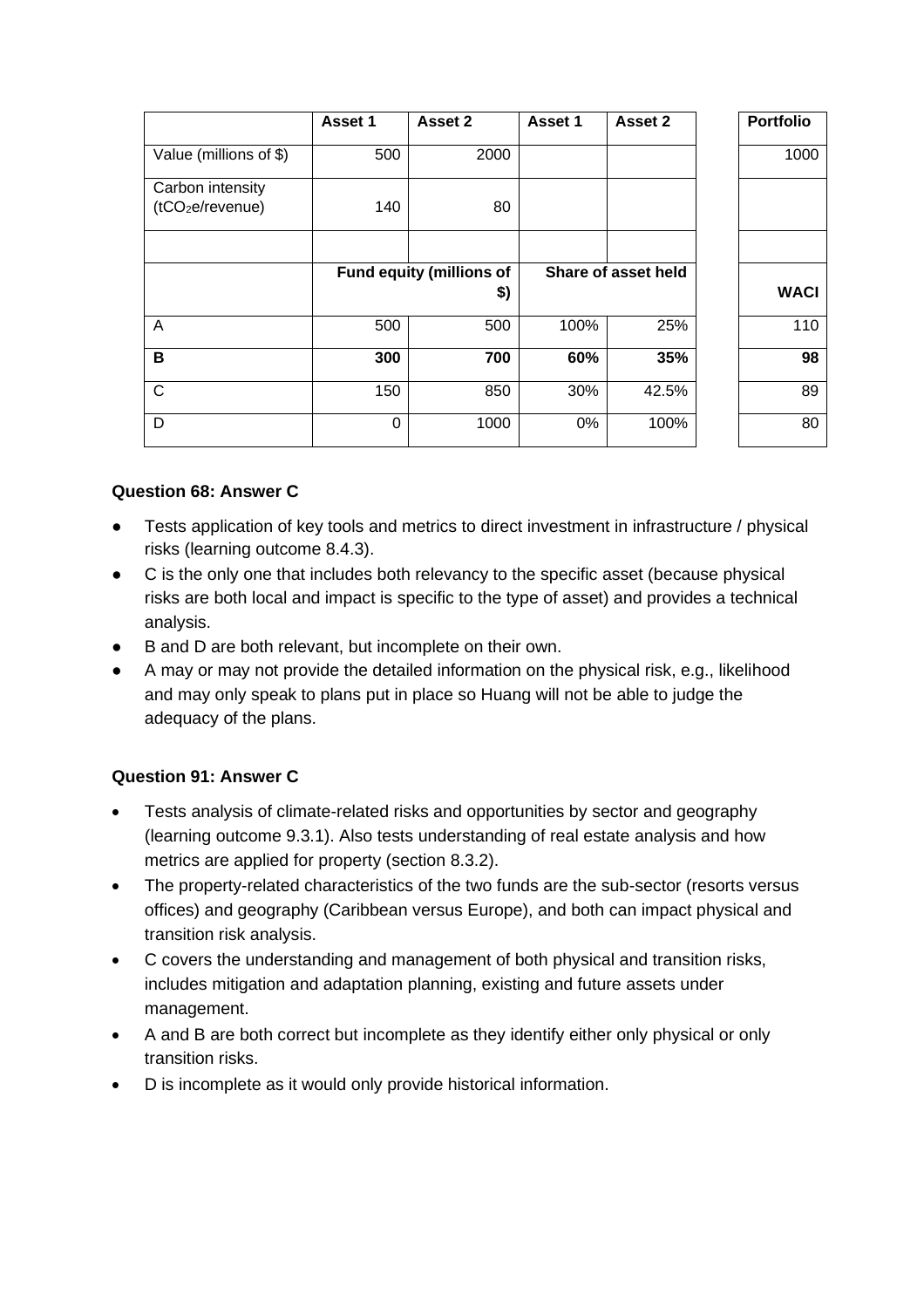# **Question 92: Answer C**

- Tests assessment of a portfolio's carbon intensive exposure using revenue-based metrics (learning outcome 9.3.2). Also tests understanding of real estate analysis and how metrics are applied for property (section 8.3.2).
- First, it is important to recognise that the WACI to be calculated is in 15 years, so the asset carbon intensity should not be taken from the case table but from the question.
- Next, the asset GHG intensity by floor area needs to be converted into revenue-based intensity.
- Finally, the revenue-based REIT carbon intensity figures are used in the portfolio-level WACI calculation.

|             |       | <b>Carbon intensity</b><br>(kgCO <sub>2</sub> e/m <sup>2</sup> ) | <b>Carbon intensity</b><br>(tCO <sub>2</sub> e/Emillions) |               | Portfolio weight |       |               | <b>Portfolio</b><br><b>WACI</b> |       |
|-------------|-------|------------------------------------------------------------------|-----------------------------------------------------------|---------------|------------------|-------|---------------|---------------------------------|-------|
| <b>REIT</b> | Hotel | <b>Office</b>                                                    | <b>Hotel</b>                                              | <b>Office</b> | <b>New</b>       | Hotel | <b>Office</b> | <b>New</b>                      |       |
| A           | 110   | 100                                                              | 33                                                        | 40            | 30               | 50%   | 50%           | 0%                              | 36.50 |
| B           | 110   | 100                                                              | 33                                                        | 40            | 30               | 45%   | 45%           | 10%                             | 35.85 |
| C           | 110   | 100                                                              | 33                                                        | 40            | 30               | 75%   | 25%           | 0%                              | 34.75 |
| D           | 110   | 100                                                              | 33                                                        | 40            | 30               | 25%   | 75%           | 0%                              | 38.25 |

REIT Carbon Intensity =  $tCO<sub>2</sub>e$  emissions /  $\epsilon$  million revenue where tCO2e emissions = REIT carbon intensity in kgCO<sub>2</sub>e/m<sup>2</sup> x floor area in m<sup>2</sup> / 1000

Hotel REIT = (110 kgCO $_2$ e/m $^2$ x 6,000 m $^2$ / 1000) / 20 € million = 33 tCO $_2$ e/€ million Office REIT = (100 kgCO<sub>2</sub>e/m<sup>2</sup> x 20,000 m<sup>2</sup> / 1000) / 50 € million = 40 tCO<sub>2</sub>e/€ million

Portfolio WACI = Hotel REIT weight x Hotel REIT carbon intensity + Office REIT weight x Office REIT carbon intensity + New REIT weight x New REIT carbon intensity

C: WACI = 75% x 33 tCO<sub>2</sub>e/ $\epsilon$  million + 25% x 40 tCO<sub>2</sub>e/ $\epsilon$  million + 0% x 30 tCO<sub>2</sub>e/ $\epsilon$ million =  $34.75$  tCO<sub>2</sub>e/ $\epsilon$  million

A, B and D have a portfolio WACI in 15 years that exceeds the target level of 35 tCO<sub>2</sub>e/ $\epsilon$  million.